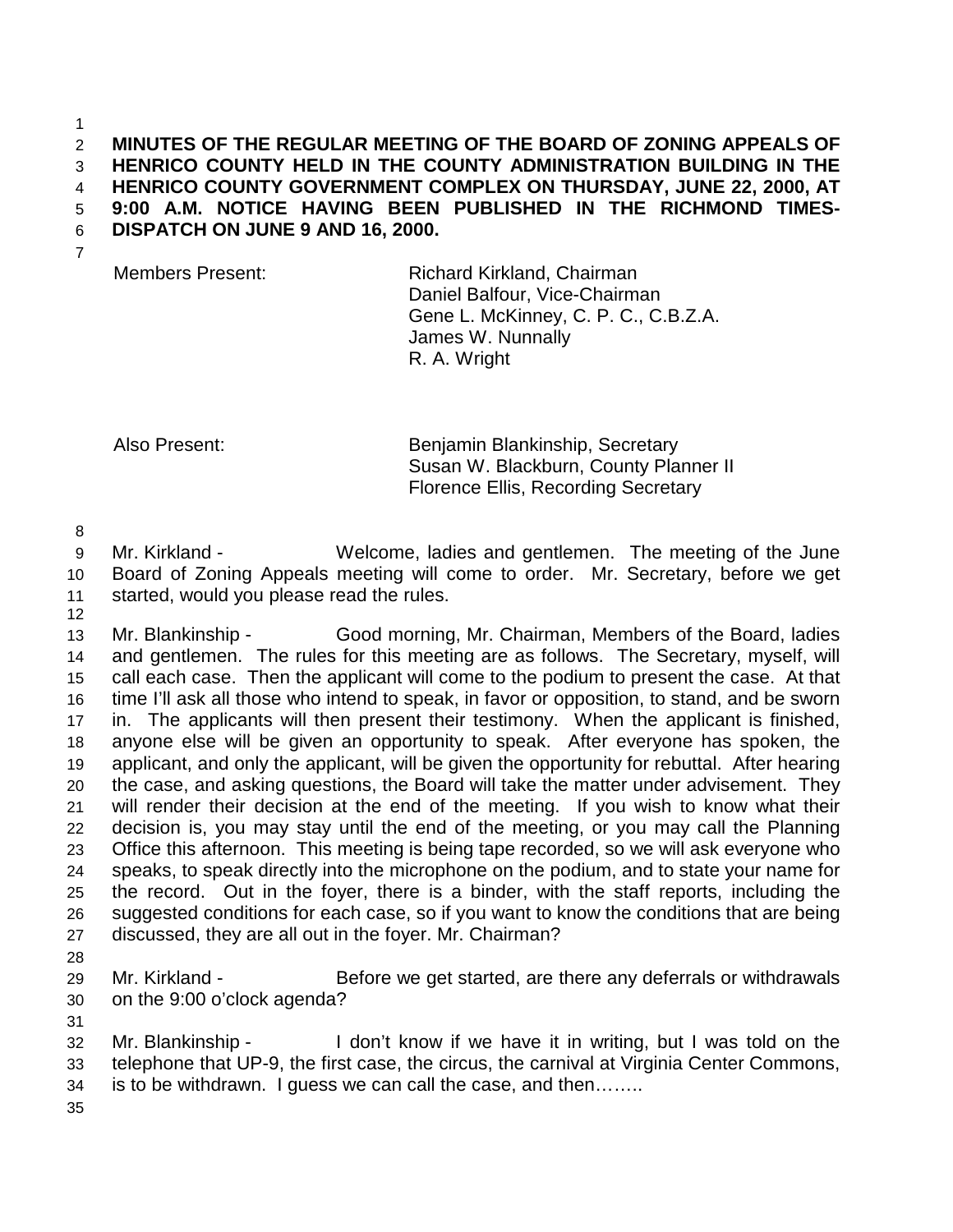| 36<br>37                                           | Mr. Kirkland -                       | If you would, call the case.                                                                                                                                                                                                                                                                                                                                                                                                                   |
|----------------------------------------------------|--------------------------------------|------------------------------------------------------------------------------------------------------------------------------------------------------------------------------------------------------------------------------------------------------------------------------------------------------------------------------------------------------------------------------------------------------------------------------------------------|
| 38<br>39<br>40<br>41<br>42                         | <b>UP-9-2000</b>                     | <b>MARTIN HOWARD</b> requests a temporary use permit pursuant to<br>Section $24-116(c)(1)$ of Chapter 24 of the County Code to hold a<br>carnival at 10101 Brook Road (Tax Parcel 24-A-7B), zoned B-3C,<br>Business District (Conditional) (Fairfield).                                                                                                                                                                                        |
| 43<br>44                                           | Mr. Kirkland -                       | Is there anyone here who wishes to speak on this case?                                                                                                                                                                                                                                                                                                                                                                                         |
| 45<br>46<br>47                                     | prejudice.                           | Mr. Chairman, I move that we withdraw the case without                                                                                                                                                                                                                                                                                                                                                                                         |
| 48<br>49<br>50<br>51<br>52                         | request of the applicant.            | Upon a motion by Mr. McKinney, seconded by Mr. Nunnally, the Board allowed<br>withdrawal of the UP-9-2000 application for a conditional use permit to hold a carnival<br>at 10101 Brook Road. The Board granted withdrawal without prejudice at the                                                                                                                                                                                            |
| 53<br>54<br>55<br>56                               | Affirmative:<br>Negative:<br>Absent: | Balfour, Kirkland, McKinney, Nunnally, Wright<br>5<br>0<br>$\overline{0}$                                                                                                                                                                                                                                                                                                                                                                      |
| 57                                                 | Mr. Kirkland -                       | Next case, sir.                                                                                                                                                                                                                                                                                                                                                                                                                                |
| 58<br>59<br>60<br>61<br>62<br>63<br>64<br>65<br>66 | A - 38-2000                          | Ralph B. Higgins requests a variance from Section 24-94 of<br>Chapter 24 of the County Code to allow a dwelling to remain at 912<br>South Gaskins Road (Tax Parcel 123-A-2), zoned R-0, One-family<br>Residence District (Tuckahoe). The rear yard setback is not met.<br>The applicant has 20 feet rear yard setback where the Code<br>requires 50 feet rear yard setback. The applicant requests a<br>variance of 30 feet rear yard setback. |
| 67<br>68                                           |                                      | Upon a motion by Mr. Wright, seconded by Mr. Balfour, the Board granted the<br>withdrawal of A-38-2000 without prejudice.                                                                                                                                                                                                                                                                                                                      |
| 69<br>70<br>71<br>72                               | Affirmative:<br>Negative:<br>Absent: | Balfour, Kirkland, McKinney, Nunnally, Wright 5<br>0<br>0                                                                                                                                                                                                                                                                                                                                                                                      |
| 73<br>74<br>75<br>76<br>77<br>78                   | UP-16-2000                           | <b>Chestnut Oaks Association requests a use permit pursuant to</b><br>Section24-12(b) of Chapter 24 of the County Code to expand<br>clubhouse facilities at 2209 North Parham Road (Tax Parcels 68-A-53,<br>69-A-12 and -16), zoned R-3, One-family Residence District (Three<br>Chopt).                                                                                                                                                       |
| 79                                                 | Mr. Kirkland -                       | Anyone else wish to speak on this case, If not, raise your                                                                                                                                                                                                                                                                                                                                                                                     |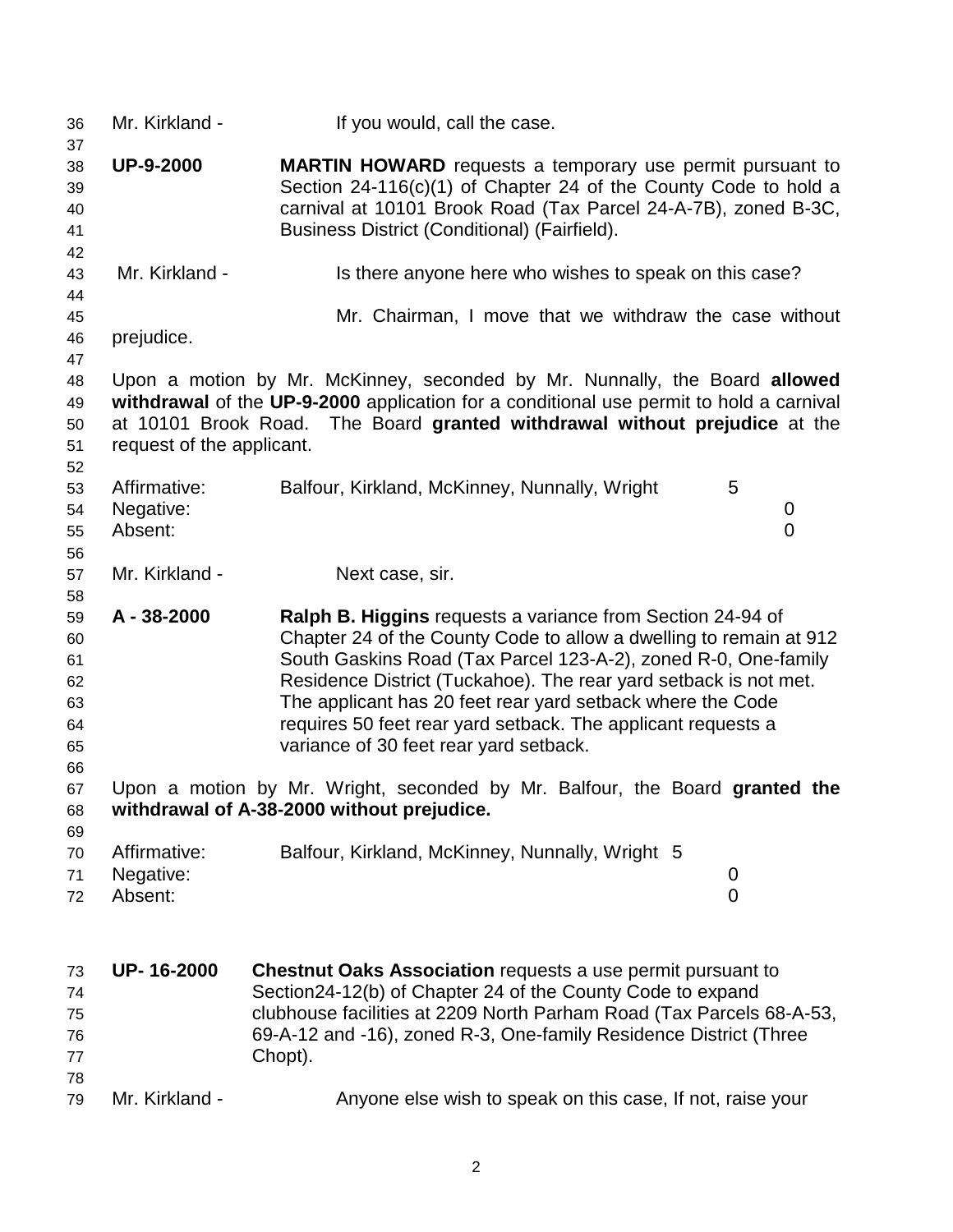80 right hand. 81 82 Mr. Blankinship - Do you swear the testimony you are about to give is the 83 truth, the whole truth, and nothing but the truth, so help you God? 84 85 Mr. Kirkland Would you state your name for the record? 86 87 Applicants - My name is Anne Lee Stiener, Kathy Avery. 88 89 Mr. Kirkland Have all your notices been turned in according to County 90 Code? We have them in file 91 92 Ms. Stiener - Yes, sir. 93 94 Mr. Kirkland - Please present your case. 95 96 Ms. Stiener I am Anne Lee Stiener, President of Chestnut Oaks 97 Recreation Association, Board of Directors, with me today is Kathy Avery Vice President 98 of the Board of Directors. Any I have John Gherkin and CG Hicks helping us with the 99 estimates. 100 101 Chestnut Oaks Recreation Center began in l963 and has over the past 37 years both 102 added and reduced its total property due to new road construction and other land use 103 impacts. It has expanded its facility as the needs of the membership have grown. 104 105 We currently have approximately 8 acres of land, a 25 meter pool, diving area, 6 tennis 106 courts, a locker room and snack building and several picnic tables and a tot lot play 107 area. We currently have a membership of 270 and are allowed to have a many as 375 108 members under County guidelines. Current plans do not call for an increase in 109 membership beyond this maximum, Our pool is open from mid may to labor day and our 110 tennis courts and other facilities can be accessed by members year round. 111 112 We are here today to ask for approval of our plans to improve our property in the 113 following ways. Project no. 1 is to renovate and expand the locker room and toilet 114 facilities adjacent to the pool. Our existing facilities are too small, unheated, and 115 unventilated and do not meet handicap accessibility codes. In the longer term we hope 116 to add additional storage space and possibly a community meeting space as we 117 complete additional building space around the southeast corner of the pool. The entire 118 expanded building will have a new roof and new paint to give it a cleaner and a more 119 unified look. . 120 121 Project 2 is to add a 25 by 40 foot covered open air pavilion between our locker room 122 and our infant pool area to allow mothers and babies to get out of the sun and provide a 123 larger gathering and waiting area for swimmers during summer rain showers. We 124 intend to replace the exiting prefabricated metal canopy on the pool side of the locker 125 room building with a permanent shed roof canopy to tie into the new covered pavilion.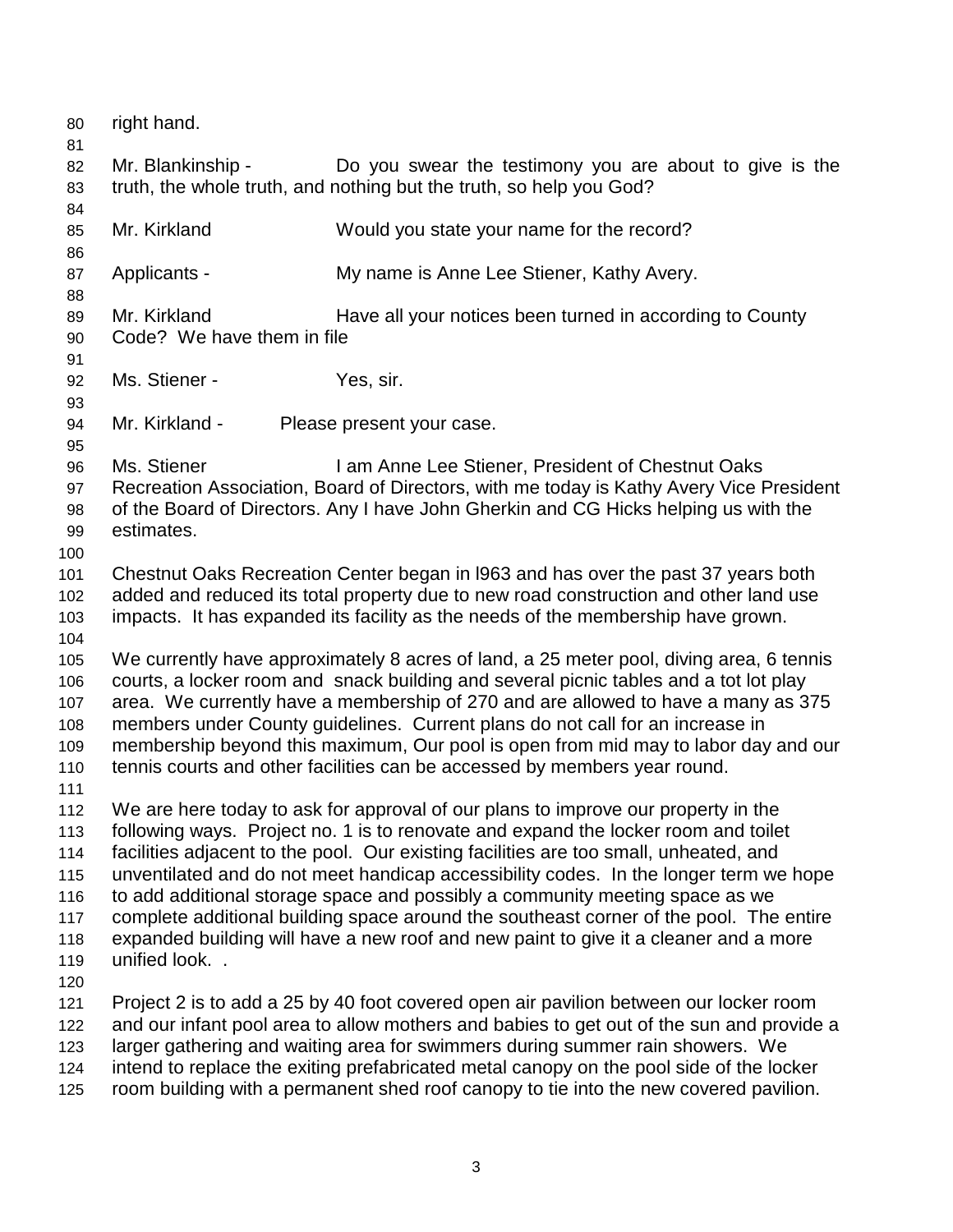| 127<br>128<br>129<br>130<br>131<br>132        | platform.                                             | Project 3 is to add one additional 12 x 80 concrete sunning platform along the north<br>edge of the pool to the two existing stepped platforms. This area gets very crowded<br>during the summer and this expansion will relieve some of that over crowding. The<br>existing fence line around the pool will be pushed back 12 feet to make way for this                                        |
|-----------------------------------------------|-------------------------------------------------------|-------------------------------------------------------------------------------------------------------------------------------------------------------------------------------------------------------------------------------------------------------------------------------------------------------------------------------------------------------------------------------------------------|
| 133<br>134<br>135<br>136<br>137               | and ultimately to the farthermost most tennis courts. | Project 4 is to move the existing entry walk from its present location near the pool to a<br>new location to along the edge of the existing picnic pavilion to create an continuous<br>handicapped accessible pedestrian street from the parking lot to the rear of the property                                                                                                                |
| 138<br>139<br>140<br>141<br>142               | utilized.                                             | The existing walk comes up to the entry at a angle which disorients visitors and the walk<br>is not built to ADA specifications. Also the picnic pavilion is under used and by<br>connecting the pavilion and the pool area directly, we hope this facility can be better                                                                                                                       |
| 143<br>144<br>145<br>146<br>147<br>148        | way will it affect adjacent properties.               | We also hope to add a storage room to the shelter, so the picnic tables can be stored<br>during off season. The new walk will have a concrete masonry retaining wall along its<br>north side with subtle down lighting incorporated into the design to improve visibility and<br>security at night. All lighting patterns will be limited to the walk surface itself and in no                  |
| 149<br>150<br>151<br>152                      |                                                       | Project 5 is to include the existing trash dumpster in a treated fenced up area with gates<br>completely eliminating the present visual impact of the present dumpster. The new<br>fenced area will also be landscaped to tie into the existing landscape of the site.                                                                                                                          |
| 153<br>154<br>155<br>156<br>157               | or membership to the club.                            | The bottom line is that improvements should greatly improve the atheistic appeal of the<br>property, further isolate pool noise by increasing the barrier between the neighborhood<br>and the pool area, improve landscaping by hiding the dumpster without increasing traffic                                                                                                                  |
| 158<br>159<br>160<br>161<br>162<br>163<br>164 | opening.                                              | We anticipate that the work be done in phases and with emphasis on the<br>additions and alterations to the locker room building as priority one,<br>installation of the picnic pavilion and shed roof next to the pool, priority 2 and<br>installation of the new entry path and access path priority 3. We anticipate<br>beginning in September and completely the work before the next spring |
| 165<br>166                                    | Mr. Wright-                                           | Have you read the conditions proposed?                                                                                                                                                                                                                                                                                                                                                          |
| 167<br>168                                    | Ms. Steiner -                                         | Yes I have sir.                                                                                                                                                                                                                                                                                                                                                                                 |
| 169<br>170                                    | Mr. Wright -                                          | And you are in accord with those?                                                                                                                                                                                                                                                                                                                                                               |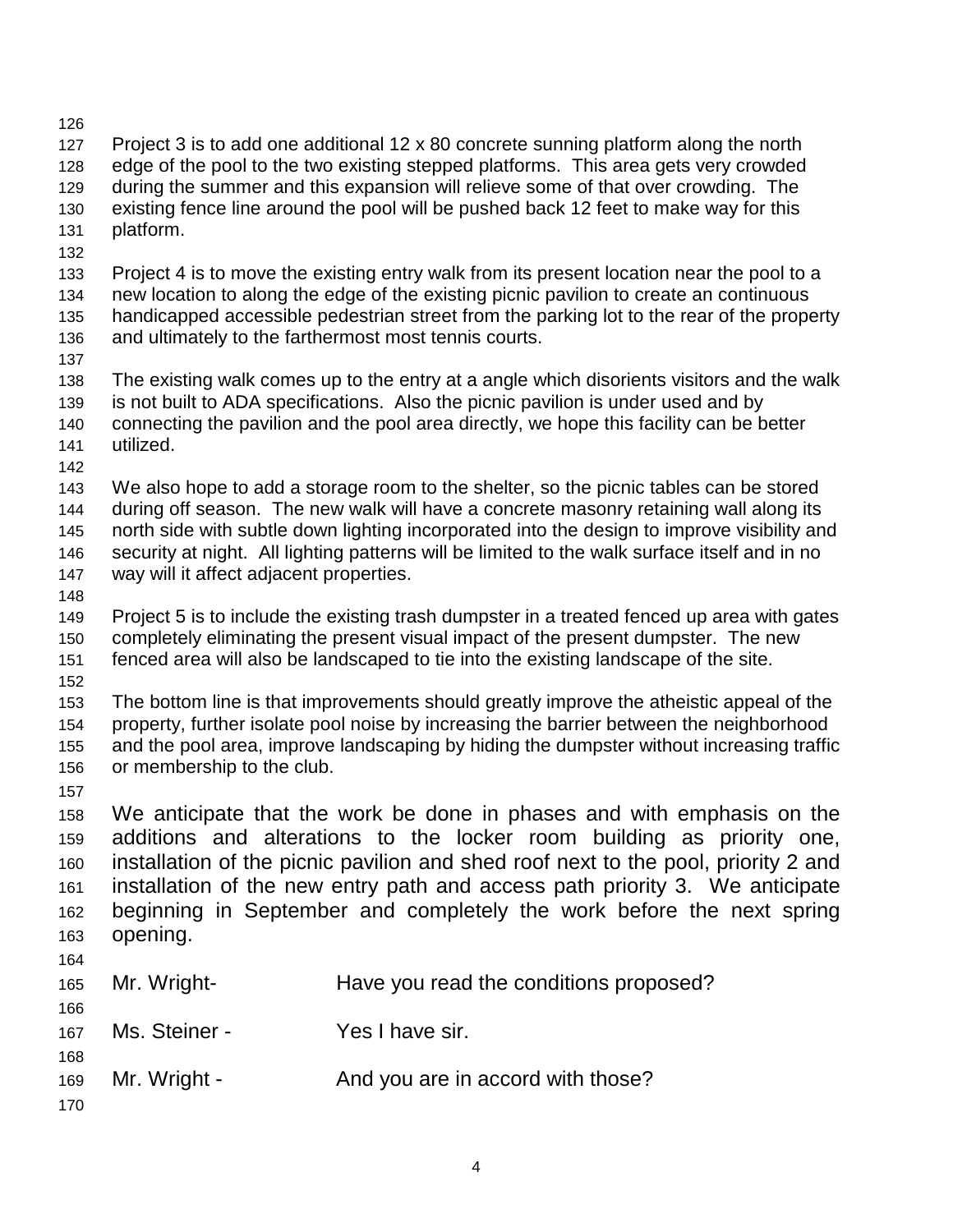171 Ms. Steiner- Yes sir.

173 Mr. Kirkland - Any other questions from the Board Members? Any 174 one else wish to speak?

176 Sam Scorman - I live as 2120 Dresden Road. I have no serious 177 objections, the only concern I have is the extension of the existing picnic area 178 which is shown along the west side. This is adjacent to my property. I have 179 had problems of various natures and have been able to talk to the previous 180 board members and they have been taken care of. That is the only concern I 181 have. I have no other objections to the rest of what is being proposed.

- 183 Mr. Balfour: Are the problems you are talking about noise late at 184 night or trash? What kind of problems?
- 186 Mr. Scorman- I have had trash, I have had my fence mugged down, 187 those are the two primary things.
- 189 Mr. Wright- But they are just proposing to add a storage shed to 190 the existing picnic pavilion, aren't they?
- 192 Mr. Scorman- The drawing I was able to get from the department 193 upstairs is small and I am not able to read it. If someone could explain it to 194 me what is being shown, it would help.
- 195

198

201

172

175

182

185

188

191

196 Mr. Wright- Evidently, it is going to be a storage shed. The area 197 is not going to be expanded.

- 199 Mr. Scorman- If that is what they are going to do, that is fine. Thank 200 you.
- 202 Mr. Kirkland- Would like to address that? Ms. Steiner ?
- 203
	- 204 Ms. Steiner You are correct. It is just going to be storage, put our
	- 205 picnic tables in there and a ping pong table. To be used to keep things out of 206 the weather. We close the pool facility at 8 PM during the week and 8:30 PM 207 on the weekends. We would like to it to be better utilized, members use it for 208 birthdays parties and civic picnics. I apologize for any problems that this 209 gentleman has had.
	- 210
	- 211 Mr. Wright- Have you met with this gentleman about these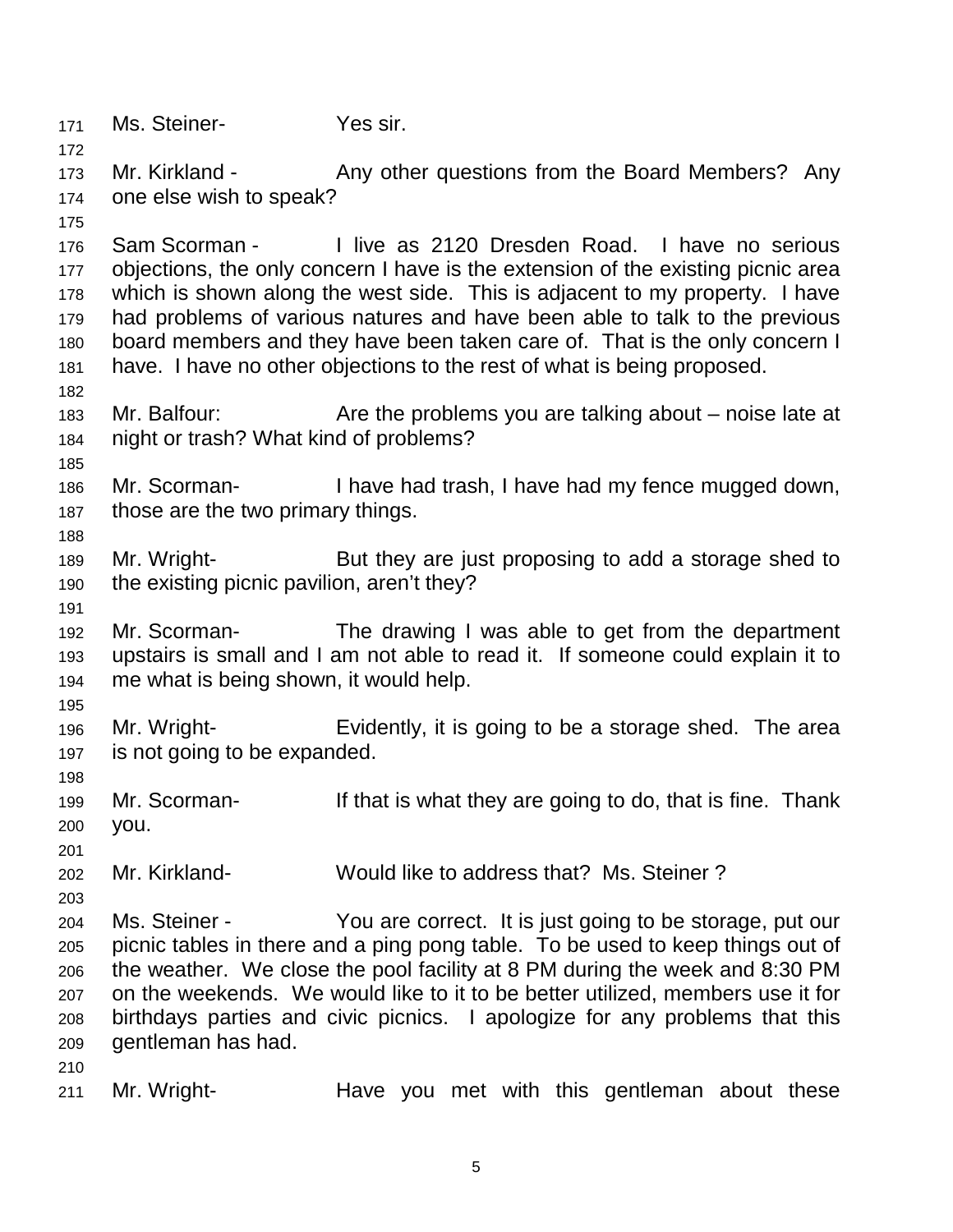| 212<br>213                                    | concerns?                                                           |                                                                                                                                                                                                                                                                                                                                                     |
|-----------------------------------------------|---------------------------------------------------------------------|-----------------------------------------------------------------------------------------------------------------------------------------------------------------------------------------------------------------------------------------------------------------------------------------------------------------------------------------------------|
| 214<br>215                                    | Ms. Steiner-                                                        | No sir. I have never met this man before.                                                                                                                                                                                                                                                                                                           |
| 216<br>217<br>218                             | Mr. Wright-<br>concerns are.                                        | Maybe you could met with them to find out what his                                                                                                                                                                                                                                                                                                  |
| 219<br>220                                    | Ms. Steiner-                                                        | Yes sir.                                                                                                                                                                                                                                                                                                                                            |
| 221<br>222<br>223                             | Mr. Nunnally-                                                       | You mentioned the hours, Mr. Blankinship I don't see<br>any conditions concerning the hours of operation.                                                                                                                                                                                                                                           |
| 224<br>225                                    | Mr. Blankinship-<br>we did not find it necessary to state them all. | Since this is just a revision of an existing use permit,                                                                                                                                                                                                                                                                                            |
| 226<br>227<br>228<br>229                      | Mr. Kirkland-<br>not that concludes the case.                       | Anything else? Does anyone else wish to speak? If                                                                                                                                                                                                                                                                                                   |
| 230<br>231                                    |                                                                     | Upon a motion by Mr. Wright, seconded by Mr. Balfour, the Board granted UP-16-2000.                                                                                                                                                                                                                                                                 |
| 232<br>233<br>234                             | Affirmative:<br>Negative:<br>Absent:                                | Balfour, Kirkland, McKinney, Nunnally, Wright 5<br>$\mathbf 0$<br>$\overline{0}$                                                                                                                                                                                                                                                                    |
| 235<br>236<br>237<br>238<br>239<br>240        | purpose of the zoning regulations.                                  | The Board granted this request, as it found from the evidence presented, that<br>authorizing this Use Permit at 2209 Parham Road, subject to the following conditions,<br>will not be of substantial detriment to adjacent property and will not materially impair the                                                                              |
| 241<br>242<br>243                             | approval of the Board of Zoning Appeals.                            | 1. The property shall be developed in substantial conformance with the plan filed with<br>the application. No changes or additions to the layout may be made without the                                                                                                                                                                            |
| 244<br>245<br>246<br>247<br>248<br>249<br>250 | code requirements for water quality standards.                      | 2. If land disturbance will exceed 2,500 square feet the requirements of Chapter 10 of<br>the County Code apply. At the time of building permit application, the applicant shall<br>submit the necessary information to the Department of Public Works to ensure<br>compliance with the requirements of the Chesapeake Bay Preservation Act and the |
| 251<br>252<br>253                             | Section 24-98 of Chapter 24 of the County Code.                     | 3. The parking lot, driveways, and loading areas shall be subject to the requirements of                                                                                                                                                                                                                                                            |
| 254<br>255                                    | Office review and approval.                                         | 4. A detailed site lighting plan shall be included with the landscaping plans for Planning                                                                                                                                                                                                                                                          |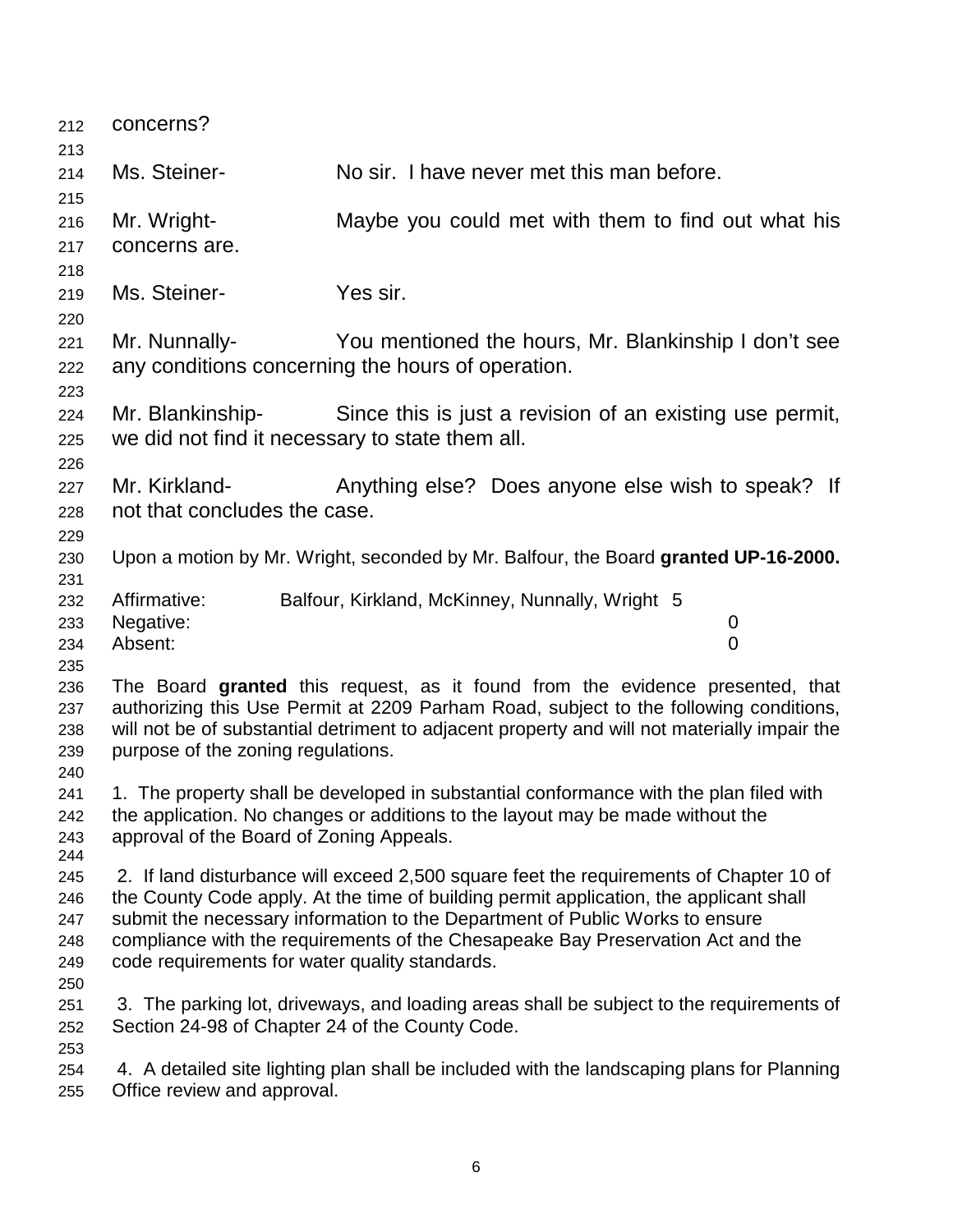256 257 5. All exterior lighting shall be shielded to direct light away from adjacent property and 258 streets.

260 6. All landscaping shall be maintained in a healthy condition at all times. Dead plant 261 materials shall be removed within a reasonable time and replaced during the normal 262 planting season.

263

259

264 **A - 40-2000 DONNIE FARMER** requests a variance from Section 24-95(b)(4) of 265 Chapter 24 of the County Code to build a single family dwelling at 209 266 Lowell Street (Tax Parcel 147-A-123), zoned R-2A, One-family 267 Residence District (Varina). The lot width requirement is not met. The 268 applicant has 51 feet lot width, where the Code requires 65 feet lot 269 width. The applicant requests a variance of 14 feet lot width. 270 271 Mr. Kirkland - Anyone else wish to speak on this case? Would you please 272 raise your right hand and be sworn in? 273 274 Mr. Blankinship - Do you swear that the testimony you are about to give is the 275 truth, the whole truth, and nothing but the truth, so help you God? 276 277 Mr. Kirkland - Ckay, would you state your name for the record, please. 278 279 Mr. Farmer- Donnie Farmer 280 281 Mr. Kirkland - Have all your notices been turned in according to the County 282 Code? Yes, we have them in the folder. Proceed. 283 284 Mr. Farmer- I would like to build a house at 209 Laurel. I have an exiting 285 house there now and I want to tear it down and build a new one. As you can see it is 286 kind of rough. 287 288 Mr. Nunnally- What size house are you going to put there? 289 290 Mr. Farmer- It will be 960 sq. feet. It already has county water and 291 sewer. It has been there since 1948. 292 293 Mr. Nunnally- What is directly in back of you house? 294 295 Mr. Farmer- My lot is 400 feet deep and there is nothing but woods. That 296 R-5 back there is just a wooded area. 297 298 Mr. Wright- Have you read the suggested conditions? Are you in accord 299 with those? 300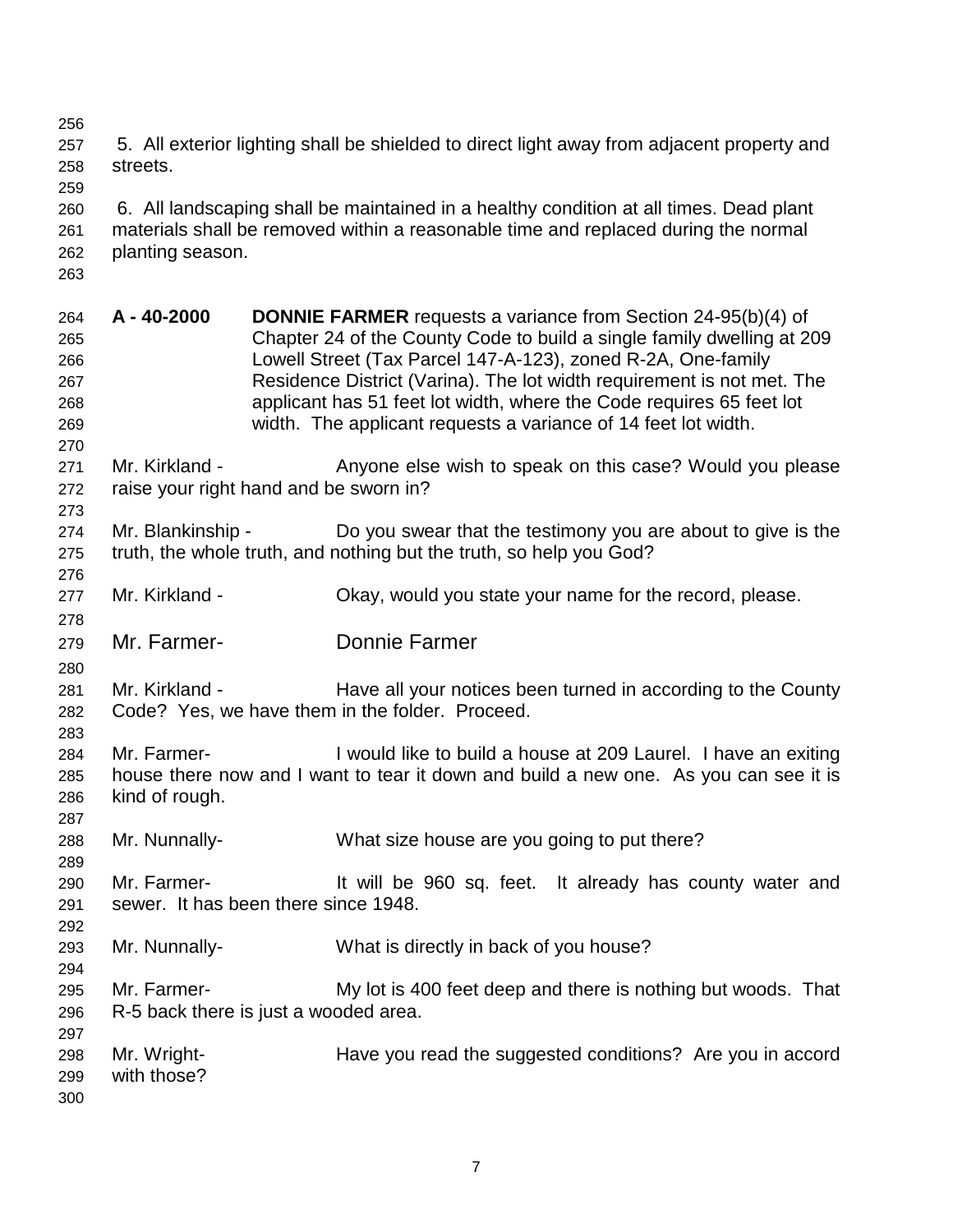| 301                                    | Mr. Farmer-                          | Yes sir.                                                                                                                                                                                                                                                                                                                                                                                              |
|----------------------------------------|--------------------------------------|-------------------------------------------------------------------------------------------------------------------------------------------------------------------------------------------------------------------------------------------------------------------------------------------------------------------------------------------------------------------------------------------------------|
| 302<br>303                             | Mr. Kirkland-                        | Any other questions? Any one else wish to speak?<br>If not                                                                                                                                                                                                                                                                                                                                            |
| 304<br>305                             | that concludes the case.             |                                                                                                                                                                                                                                                                                                                                                                                                       |
| 306<br>307<br>308                      | 2000.                                | Upon a motion by Mr. Nunnallly, seconded by Mr. Wright, the Board granted A-40-                                                                                                                                                                                                                                                                                                                       |
| 309<br>310<br>311<br>312               | Affirmative:<br>Negative:<br>Absent: | Balfour, Kirkland, McKinney, Nunnally, Wright 5<br>$\mathbf 0$<br>$\overline{0}$                                                                                                                                                                                                                                                                                                                      |
| 313<br>314<br>315<br>316<br>317        |                                      | The Board granted this request, as it found from the evidence presented, that<br>authorizing this variance at 209 Lowell Street for a variance of 14 feet lot width. with the<br>following conditions, will not be of substantial detriment to adjacent property and will not<br>materially impair the purpose of the zoning regulations.                                                             |
| 318<br>319<br>320<br>321               |                                      | 1. The property shall be developed in substantial conformance with the plan filed with<br>the application. No changes or additions to the layout may be made without the<br>approval of the Board of Zoning Appeals.                                                                                                                                                                                  |
| 322<br>323<br>324<br>325<br>326<br>327 |                                      | 2. If land disturbance will exceed 2,500 square feet the requirements of Chapter 10 of<br>the County Code apply. At the time of building permit application, the applicant shall<br>submit the necessary information to the Department of Public Works to ensure<br>compliance with the requirements of the Chesapeake Bay Preservation Act and the<br>code requirements for water quality standards. |
| 328<br>329<br>330<br>331<br>332        | UP-19-2000                           | <b>FAIRFIELD COMMONS</b> requests a temporary use permit pursuant to<br>Section 24-116(c)(1) of Chapter 24 of the County Code to hold a<br>temporary outdoor circus at 4869 Nine Mile Road (Tax Parcel 147-A-<br>26A), zoned B-2, Business District (Fairfield).                                                                                                                                      |
| 333<br>334                             | Mr. Kirkland -                       | Mr. Balfour is abstaining from this case. Anyone wishing to<br>speak, please raise your right hand and be sworn in?                                                                                                                                                                                                                                                                                   |
| 335<br>336<br>337<br>338               | Mr. Blankinship -                    | Do you swear that the testimony you are about to give is the<br>truth, the whole truth, and nothing but the truth, so help you God?                                                                                                                                                                                                                                                                   |
| 339<br>340                             | Mr. Kirkland -                       | Okay, would you state your name for the record, please.                                                                                                                                                                                                                                                                                                                                               |
| 341<br>342                             | Mr. Cox-<br>Commons.                 | My name is Jeff Cox, General Manager of Fairfield                                                                                                                                                                                                                                                                                                                                                     |
| 343<br>344                             | Mr. Kirkland -                       | Have all your notices been turned in according to the County                                                                                                                                                                                                                                                                                                                                          |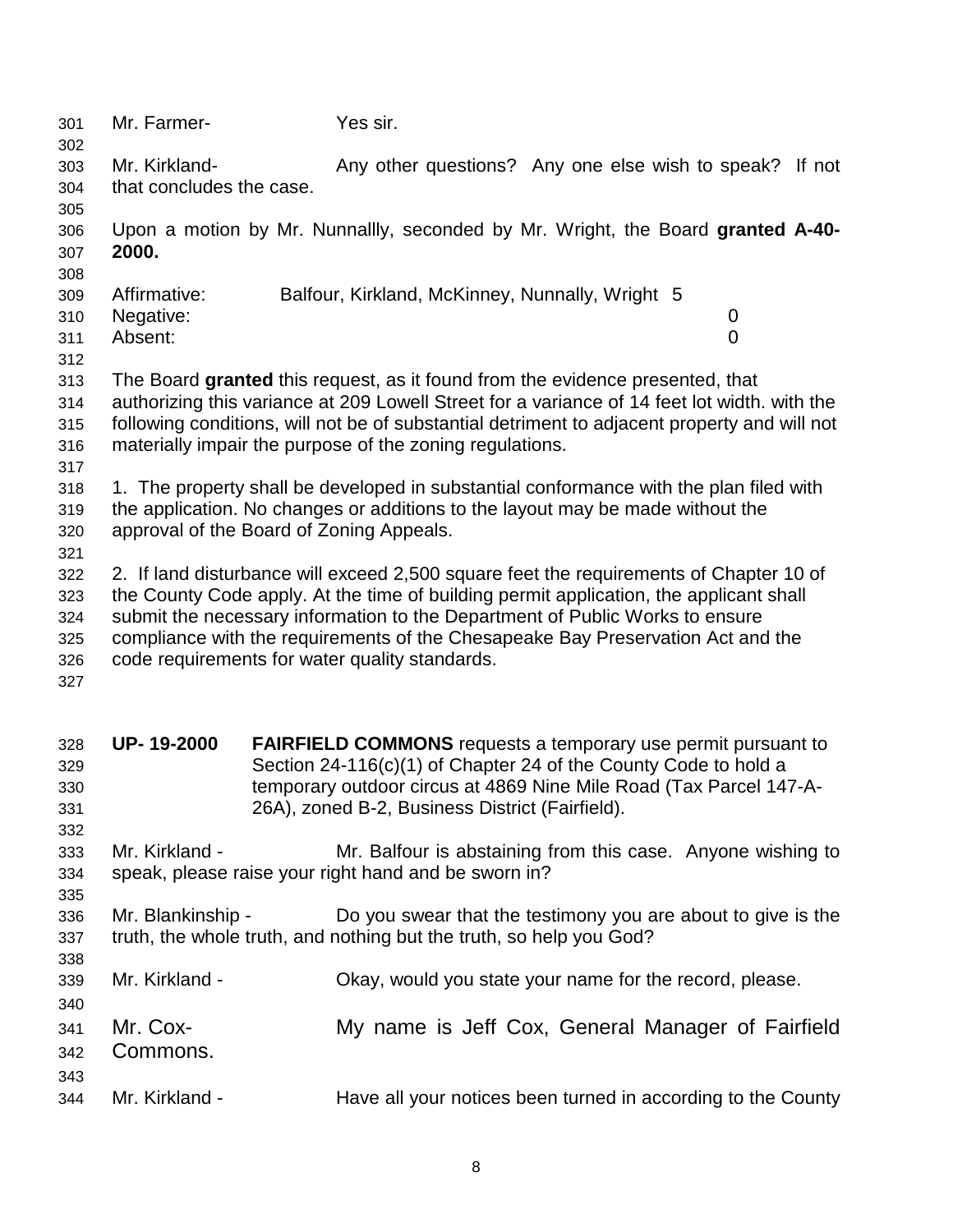345 Code? Yes, we have them in the folder. Proceed.

347 Mr. Cox- I think I have answered in writing most of the 348 concerns. The dates of the circus are the 2,3,4 and 5 of this year, the times 349 will be from 4:30 PM –7:30 PM every day except for Saturday and we will 350 have a show at 1pm, 4:30 PM and 7:30 PM. We will security 24 hours a day 351 at the site, there is plenty of parking, the noise concerns should not be a 352 problem because of the times. We have off duty police officers stationed at 353 the cash box which is locked. The circus has provided 2 million dollars worth 354 liability insurance. Crowd control will be handled by our security and there's. 355 They will have someone with the circus animals 24 hours a day the whole 356 time it is there. We want to have everything cleaned up by Sunday, because 357 a church meets at the center.

- 359 Mr. Wright- Mr. Blankinship, I noticed in the conditions we don't 360 mention the time of the event.
- 362 Mr. Blankinship- The second condition stating they have to satisfy all 363 requirements of the Division of Police. There were several issues that they 364 were negotiating with Police at the time the reports were drafted. I have heard 365 from Ms. Vann who is satisfied with what has been worked out..
- 366

368

371

373

377

379

381

358

361

346

367 Mr. Wright- They would set the time of the events,.

369 Mr. McKinney- The Police does not have the authority to set the time. 370 We need to set the time in a condition.

372 Mr. Wright- I would have thought so.

374 Mr. Cox- What we are proposing is a 4:30 PM and 7:30pm 375 show daily. The last day, Saturday, we will have one at 1pm, 4:30 PM, and 376 7:30 PM.

378 Mr. McKinney- The 7:30 PM show will be over when?

380 Mr. Cox- They should be gone by 9:00 PM.

382 Mr. McKinney- Mr. Blankinship, please put that in the conditions. 383 What kind of animals do they have in the show?

384

385 Mr. Cox- I have been told that they have an elephant and some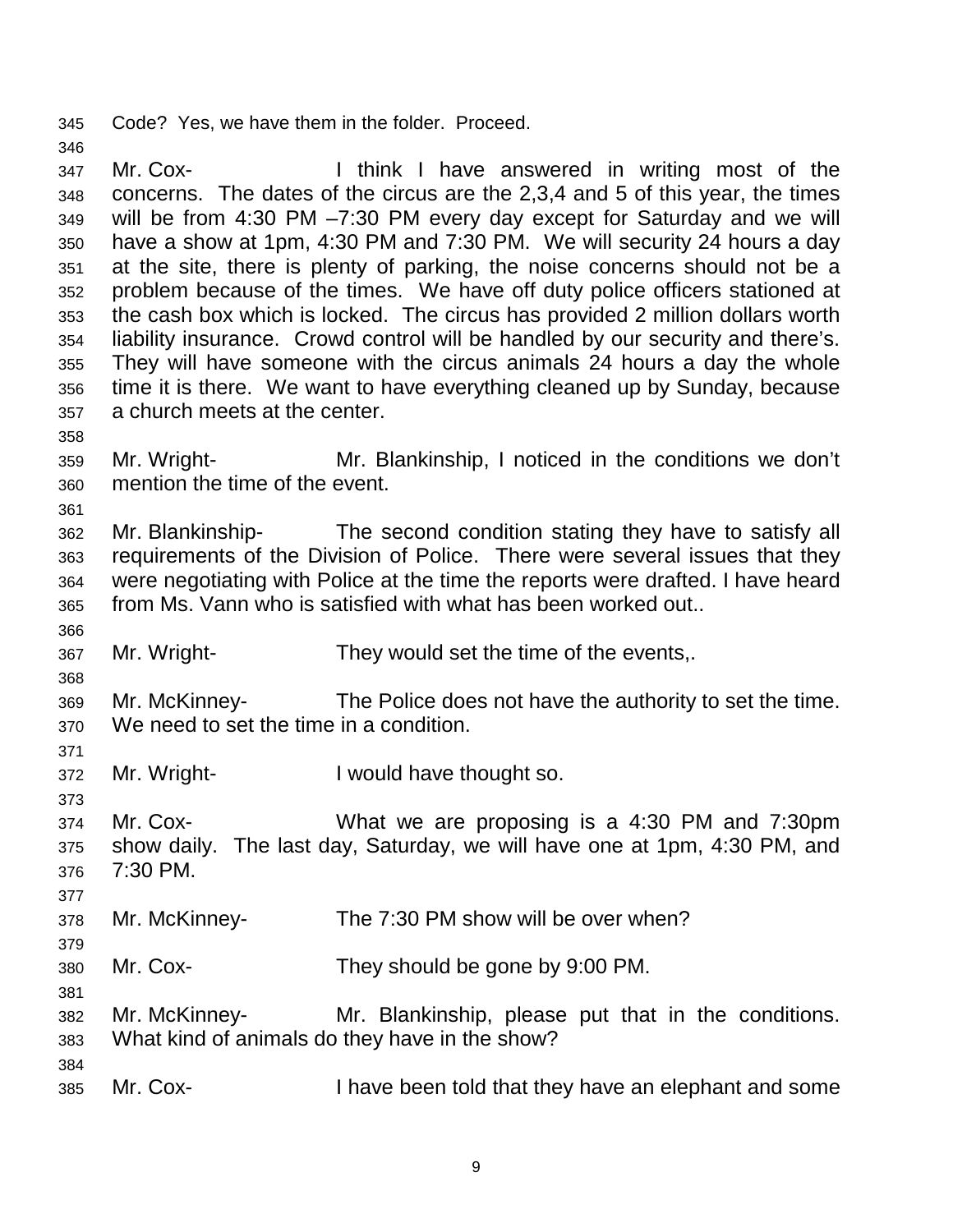| 386<br>387 | tigers. They did not give me specifics on animals. They have there own<br>security for their animals. |                                                                                                                             |  |  |  |
|------------|-------------------------------------------------------------------------------------------------------|-----------------------------------------------------------------------------------------------------------------------------|--|--|--|
| 388        |                                                                                                       |                                                                                                                             |  |  |  |
| 389        | Mr. McKinney-                                                                                         | Mr. Blankinship, Do you have a report from the Police                                                                       |  |  |  |
| 390        |                                                                                                       | on this, You have discussed this with them and they are satisfied?                                                          |  |  |  |
| 391        |                                                                                                       |                                                                                                                             |  |  |  |
| 392        | Mr. Blankinship-                                                                                      | Yes sir.                                                                                                                    |  |  |  |
| 393        |                                                                                                       |                                                                                                                             |  |  |  |
| 394        | Mr., Kirkland-                                                                                        | Any other questions? If not that concludes the case.                                                                        |  |  |  |
| 395        |                                                                                                       |                                                                                                                             |  |  |  |
| 396<br>397 | 2000.                                                                                                 | Upon a motion by Mr. McKinney, seconded by Mr. Wright, the Board granted UP-19-                                             |  |  |  |
| 398        | Affirmative:                                                                                          | Kirkland, Balfour, McKinney, Nunnally, Wright 5                                                                             |  |  |  |
| 399        | Negative:                                                                                             | $\mathbf 0$                                                                                                                 |  |  |  |
| 400        | Abstained:                                                                                            | $\overline{0}$                                                                                                              |  |  |  |
| 401        |                                                                                                       |                                                                                                                             |  |  |  |
| 402        |                                                                                                       | The Board granted this request, as it found from the evidence presented, that                                               |  |  |  |
| 403        |                                                                                                       | authorizing this Temporary Use Permit at 4869 Nine Mile Road, subject to the following                                      |  |  |  |
| 404        |                                                                                                       | conditions, will not be of substantial detriment to adjacent property and will not                                          |  |  |  |
| 405        |                                                                                                       | materially impair the purpose of the zoning regulations.                                                                    |  |  |  |
| 406        |                                                                                                       |                                                                                                                             |  |  |  |
| 407        | 1. This approval is only for Fairfield Commons to conduct a circus at the shopping center on          |                                                                                                                             |  |  |  |
| 408        | August 2-5, 2000.                                                                                     |                                                                                                                             |  |  |  |
| 409        |                                                                                                       |                                                                                                                             |  |  |  |
| 410        | 2. The applicant shall satisfy all requirements of the Henrico County Division of Police              |                                                                                                                             |  |  |  |
| 411        | concerning the security of the site and the patrons of the event.                                     |                                                                                                                             |  |  |  |
| 412<br>413 | 3. The applicant shall satisfy all requirements of the Henrico County Department of Health and        |                                                                                                                             |  |  |  |
| 414        | the Henrico County Department of Building Inspections.                                                |                                                                                                                             |  |  |  |
| 415        |                                                                                                       |                                                                                                                             |  |  |  |
| 416        | 4. Hours of operation shall be limited to 4:30 - 9:00 PM Wednesday through Friday and 1:00 -          |                                                                                                                             |  |  |  |
| 417        | 9:00 PM Saturday.                                                                                     |                                                                                                                             |  |  |  |
| 418        |                                                                                                       |                                                                                                                             |  |  |  |
| 419        |                                                                                                       | 5. The tent and all accessory structures shall be removed from the site by August 9, 2000, at                               |  |  |  |
| 420        | which time this permit shall expire.                                                                  |                                                                                                                             |  |  |  |
| 421        | UP-20-2000                                                                                            |                                                                                                                             |  |  |  |
| 422<br>423 |                                                                                                       | <b>STEPHEN J. AND VICTORIA L. MARSHMAN request a use</b><br>permit pursuant to Section 24-52(c) of Chapter 24 of the County |  |  |  |
| 424        |                                                                                                       | Code to continue operation of an existing kennel at 8976 Battlefield                                                        |  |  |  |
| 425        |                                                                                                       | Park Road (Tax Parcel 257-A-50A), zoned A-1, Agricultural District                                                          |  |  |  |
| 426        |                                                                                                       | (Varina).                                                                                                                   |  |  |  |
| 427        |                                                                                                       |                                                                                                                             |  |  |  |
| 428        | Mr. Kirkland -                                                                                        | I assume all of you wish to speak, so would you please raise                                                                |  |  |  |
| 429        | your right hands and be sworn in?                                                                     |                                                                                                                             |  |  |  |
| 430        |                                                                                                       |                                                                                                                             |  |  |  |
| 431        | Mr. Blankinship -                                                                                     | Do you swear that the testimony you are about to give is the                                                                |  |  |  |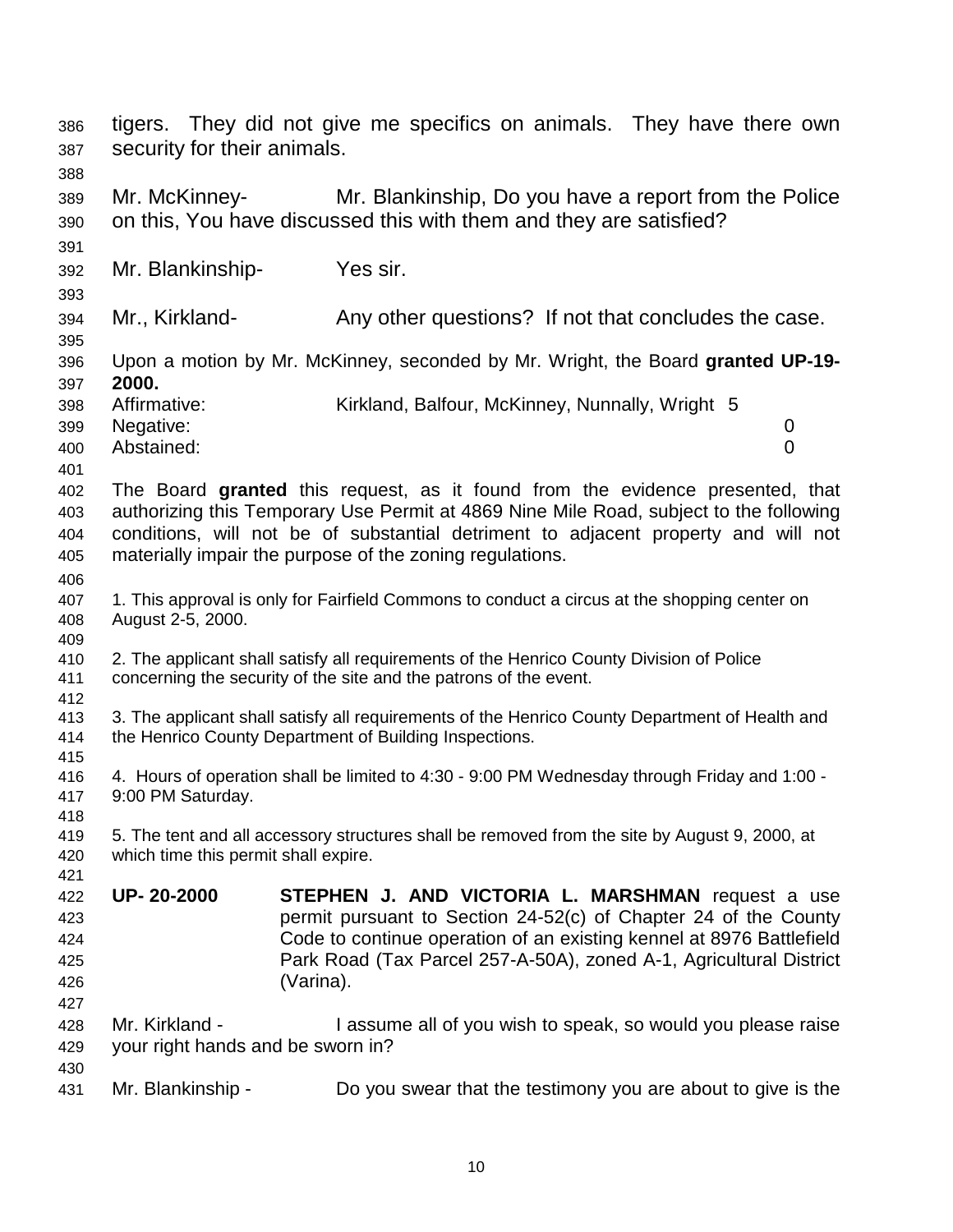432 truth, the whole truth, and nothing but the truth, so help you God?

434 Mr. Kirkland - Okay, would you state your name for the record, please.

435 436 Mr. Marshman - I do. My name is Stephen J. Marshman; this is my wife 437 Victoria. We currently reside in Chester. We're in the process of buying a 36-acre 438 parcel at the address specified on Battlefield Park Road, from Mr. Bud Bristow, who's 439 present.

440

443

433

441 Mr. Kirkland - Have all your notices been turned in according to the County 442 Code? Yes, we have them in the folder. Proceed.

444 Mr. Marshman - To the best of my knowledge, yes sir. As a condition of the 445 sale of Mr. Bristow's property, we would like to continue the operation of an existing 446 boarding kennel on the property. Mr. Bristow has operated this kennel for a number of 447 years. That's a pretty good photo of the kennel; it's a concrete block building. It sits in 448 the center of the 36-acre parcel. It is well back from Battlefield Park Road, screened by 449 trees for the most part, and is well towards the center of the property. We do not 450 propose to make any changes in the normal operations or the pattern of operations of 451 the kennel that Mr. Bristow has set, and we're basically just going to continue the 452 operation of the existing business. The kennel layout was purpose built as a dog 453 kennel; it has its own septic system. There are 24 indoor/outdoor runs that extend 454 partly outdoors; you can see where the dogs are standing in the photo, and there are 455 small doors that extend to the interior of the building. In addition, there are 5 outdoor 456 runs that have small doghouses. A number of Mr. Bristow's customers prefer to board 457 hunting dogs in a more outdoor setting. As regards to the terms, we'd like to talk about 458 that when we get to that part of this.

459

462

460 Mr. Nunnally Mr. Marshman, are you going to operate this kennel yourself,

461 you and your wife?

463 Mr. Marshman - Me, my wife and my 20-year-old son.

464 465 Mr. Nunnally **And do you have experience in doing this before**, or is this a 466 new venture for you?

467

468 Mr. Marshman - It's a new venture for us. Now we've had the benefit of 469 significant training from Mr. Bristow, over the last few weeks. We've been working on 470 this for more than a month. It's not something we've taken lightly, and we've done quite 471 a lot of research. We've already joined the American Boarding Kennel Association and 472 have in our possession their training materials, but we haven't completely worked 473 through all of that yet.

475 Mr. Balfour- What's a dog run? Is that an open area where they can run 476 outside of the kennel area?

477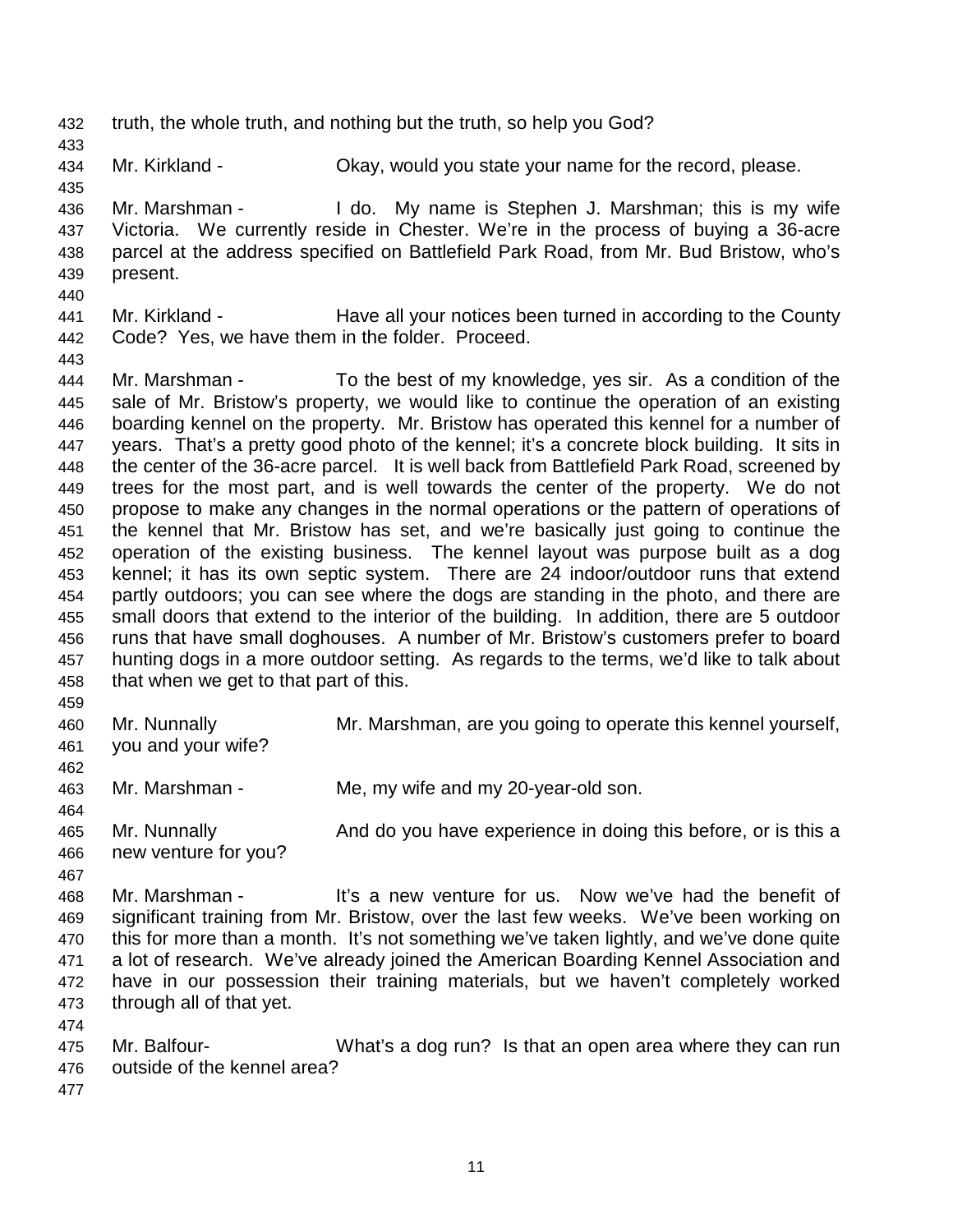478 Mr. Marshman - A dog run is a fenced pen, basically. 479 480 Mr. Balfour- Not adjacent to the kennel, but a different area I gather, is 481 that right? 482 483 Mr. Marshman - Actually, the runs are the pens where you see the dogs 484 contained in the photograph. In addition to that, within the fenced space, there's an 485 exercise yard also. 486 487 Mr. Balfour- Is an exercise yard and a dog run the same thing? 488 489 Mr. Marshman - No, the runs are the actual pens in which the dogs are 490 placed. 491 492 Mr. Kirkland- And I assume when it gets cold, they go back in the little 493 door and go inside? 494 495 Mr. Marshman - Normally, during the day, the dogs have access to indoors 496 and outdoors and can move freely. In the evening, predominantly because of the 497 concern over noise, we put the animals inside and close them indoors. 498 499 Mr. Kirkland- The 5 pens that you said that are used for dogs that stay 500 outside – are they located in proximity of this little kennel building? 501 502 Mr. Marshman - They're to the right of the photo, just out of the picture. 503 504 Mr. Kirkland- How large is each one of those? Rough size? 505 506 Mr. Bristow - Twenty-four feet by 6 feet – they are larger than the other 507 runs. 508 509 Mr. Nunnally Where they exercise, are they fenced in also? 510 511 M/M Marshman - Yes, always, always fenced in. One of the sins in this 512 business is to lose your client's dog. 513 514 Mr. Kirkland - Mr. Balfour, did you have a question? 515 516 Mr. Balfour - Is there any restriction on the types of dogs, or do you keep 517 any kind of dog. 518 519 Mr. Marshman - We haven't intended to restrict the types of dogs; we will be 520 vigilant when we take dogs in. Mr. Bristow knows the customers, and we're hoping 521 obviously to attract his existing customer base. We're not interested in aggressive 522 dogs, obviously, and will be vigilant when we take dogs in. 523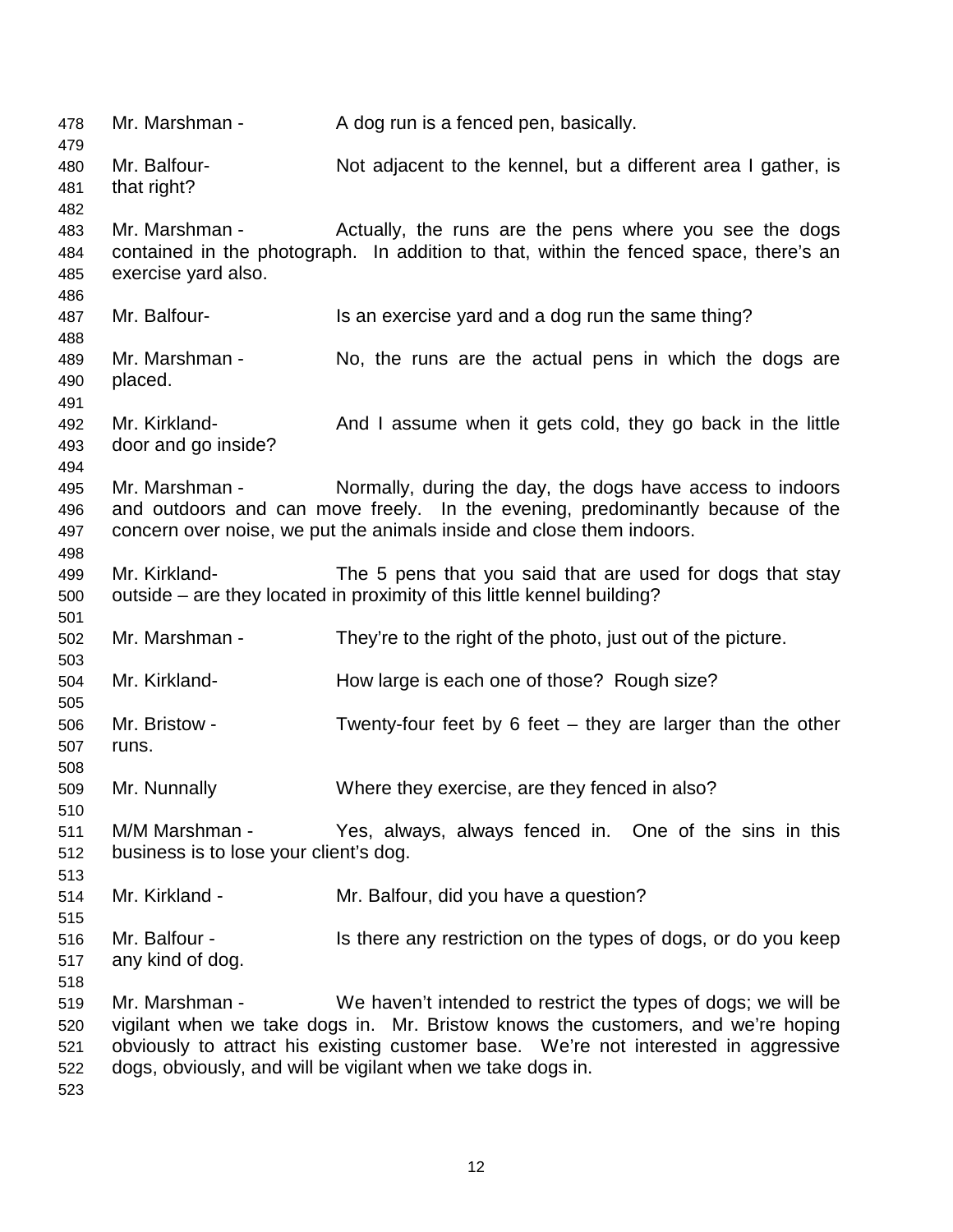524 Mr. Kirkland- You didn't have any problem with the suggested condition # 525 3? 526 527 Mr. Marshman - The one condition that we're concerned about is # 2, the 528 specification for 25 dogs. At maximum capacity we can hold more dogs than that in the 529 existing facility. 530 531 Mr. Kirkland What's more? 532 533 Mr. Marshman - Well there are 29 runs total. Sometimes people ask that their 534 dogs be boarded together in one run. 535 536 Mr. Blankinship - So how many do you think you would like to have? 537 538 Ms. Marshman - Thirty-five? 539 540 Mr. Marshman - What would be reasonable? 541 542 Mr. Bristow - Mr. Chairman, Bud Bristow. I presently operate the kennel. 543 About 30 percent of your customers will want their, they'll have more than one dog, and 544 they'll want them in the same run. Usually they're smaller dogs, and so you could 545 probably put in between 35 and 40 dogs in the existing facilities. The way it's presently 546 written, the restriction that's presently on there, the 25 dogs, there are times when you'll 547 have 25 dogs and you have empty runs and empty spaces, and it's necessary to turn 548 people away to stay within that. Most of these facilities, this is the only facility in Varina, 549 and most of these facilities throughout this whole general area of Richmond will fill up 550 on almost every weekend of the summer and all holidays, so there are times when you 551 have people calling you from everywhere and you have to turn people away. 552 553 Mr. McKinney Mr. Bristow, let me ask you a question. You have 29 runs – 554 the maximum you'd have in a run is 2 dogs, or will you have 3? 555 556 Mr. Bristow - There are times when you'd have puppies or something like 557 that, and they might want 3, but I try to talk the customer out of that and try to put 558 another dog beside their other 2 dogs. 559 560 Mr. McKinney So the # 2 condition could be satisfied if you said "no more 561 than 25 dog runs? 562 563 Mr. Bristow - Twenty-nine dog runs. 564 565 Mr. McKinney I say, no more than 29 dog runs would satisfy that concern? 566 567 Mr. Marshman - Yes sir. The other thing is that kennels typically don't 568 operate continuously at full capacity. As Mr. Bristow said, holiday and vacation time 569 are the peak occupancy times. His experience, and he's been kind enough to share his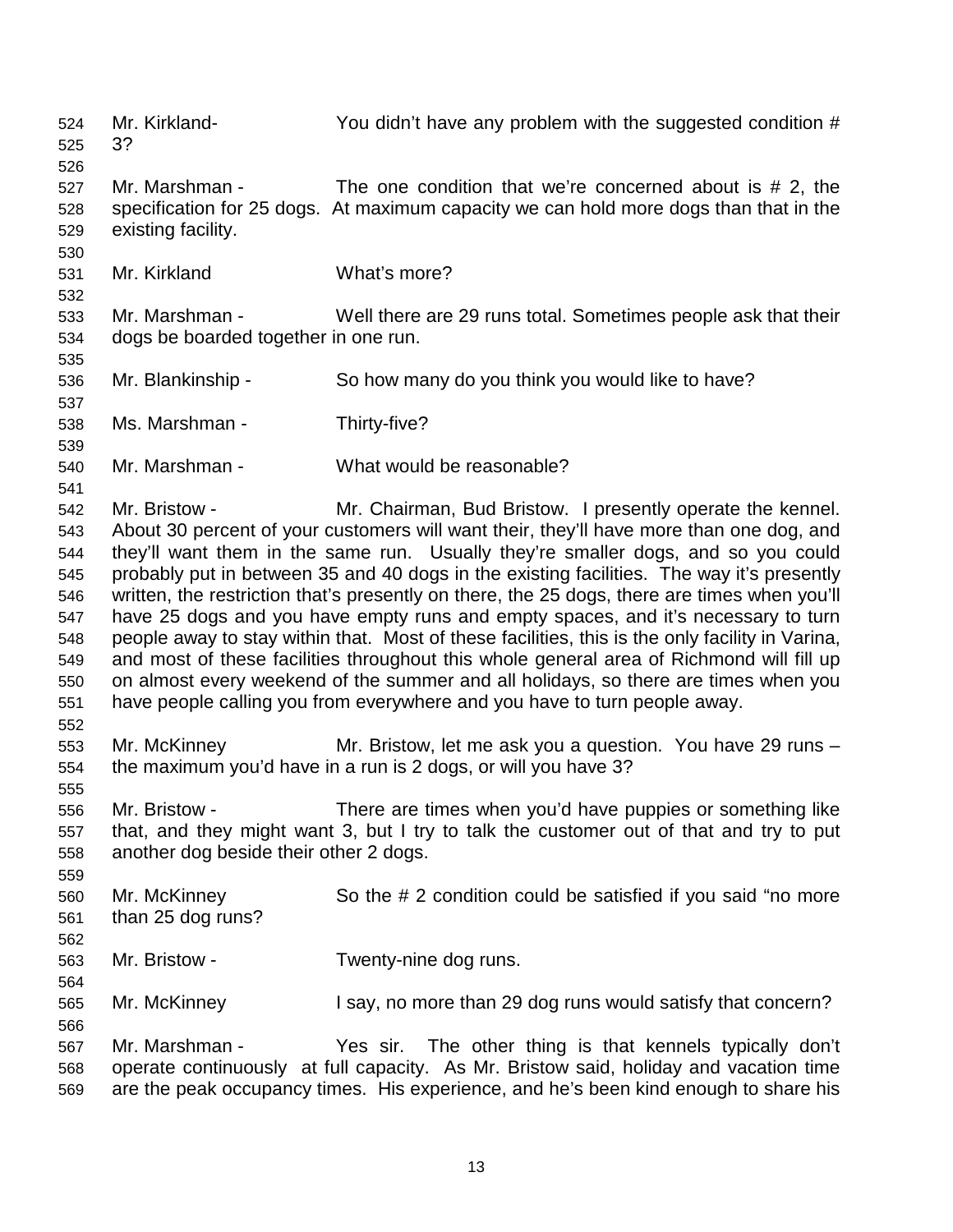570 business data with us, his experience is highly variable over the course of the year, the 571 low point being in January-February, 10 or 15% occupancy during the low period is 572 more typical. If you were to smooth everything out over the year, about 50% occupancy 573 is typical.

- 575 Mr. Kirkland- Mr. Blankinship, have we had any complaints about this 576 facility?
- 578 Mr. Blankinship Not that I'm aware of, Mr. Chairman, and there are 3 letters 579 that have been submitted in support of this application, which should have been with 580 your packet.
- 582 Mr. Kirkland- Yes, we just got them.
- 584 Mr. McKinney- Mr. Secretary, have we had any contact with Animal 585 Protection of Henrico County in reference to this?
- 587 Mr. Blankinship I have not, no sir.
- 589 Mr. Kirkland Any other questions? Okay, let's let the next people speak. 590 Thank you sir. All right, who's next?
- 591

574

577

581

583

586

588

592 Mr. Marshall - I'm Watson Marshall. I own 34 acres, 2 parcels from this 593 one. My brother-in-law and sister live adjacent to this property, and my niece and 594 nephew live adjacent to this property. Those photographs are a little deceiving, 595 because the woods, they've cut all the wood timber behind those trees. Most of the 596 timber's been cut, and I don't believe anybody in the County polices Mr. Bristow's 597 operation over there. To give you a little history, Bachman Doar, who trained labrador 598 retrievers, he originally got this kennel license and my brother-in-law and my sister were 599 in favor of that. He ran a good operation. The dogs that he trained were labrador 600 retrievers, and he only had them there about two months out of the year. He did most 601 of his training down in South Carolina, where he eventually moved, and he sold the 602 property to Mr. Bristow. Now the County doesn't police this thing, and I would dare say, 603 if you look at Mr. Bristow's records, he has more than the 25 dogs that was allowed 604 under Mr. Bachman Doar's variance, use permit. Now another thing, he has no concern 605 for his neighbors. He gets over there, and he shoots guns. My brother-in-law had a 606 dog who was an older dog, and lightening and thunder, he would let him out of his pen, 607 and Mr. Bristow would start shooting, and the dog would run off. He called Mr. Bristow 608 and said, "would you please stop shooting over there, so I can let my dog come back 609 home." He said, "I'm going to keep on shooting; I have a right to do that." And 610 nobody's called the Planning Commission, and I will admit, I'm one of the dumbest, I 611 didn't know that if you had a complaint about Mr. Bristow, you called the Planning 612 Commission. But if you check the police records, you will see that they have been 613 called many, many times. I talked to the Planning Commission; they said, I said, "have 614 you checked with the police department to see if there was any complaints." They said 615 they didn't have any complaints about Mr. Bristow, but the police department will tell you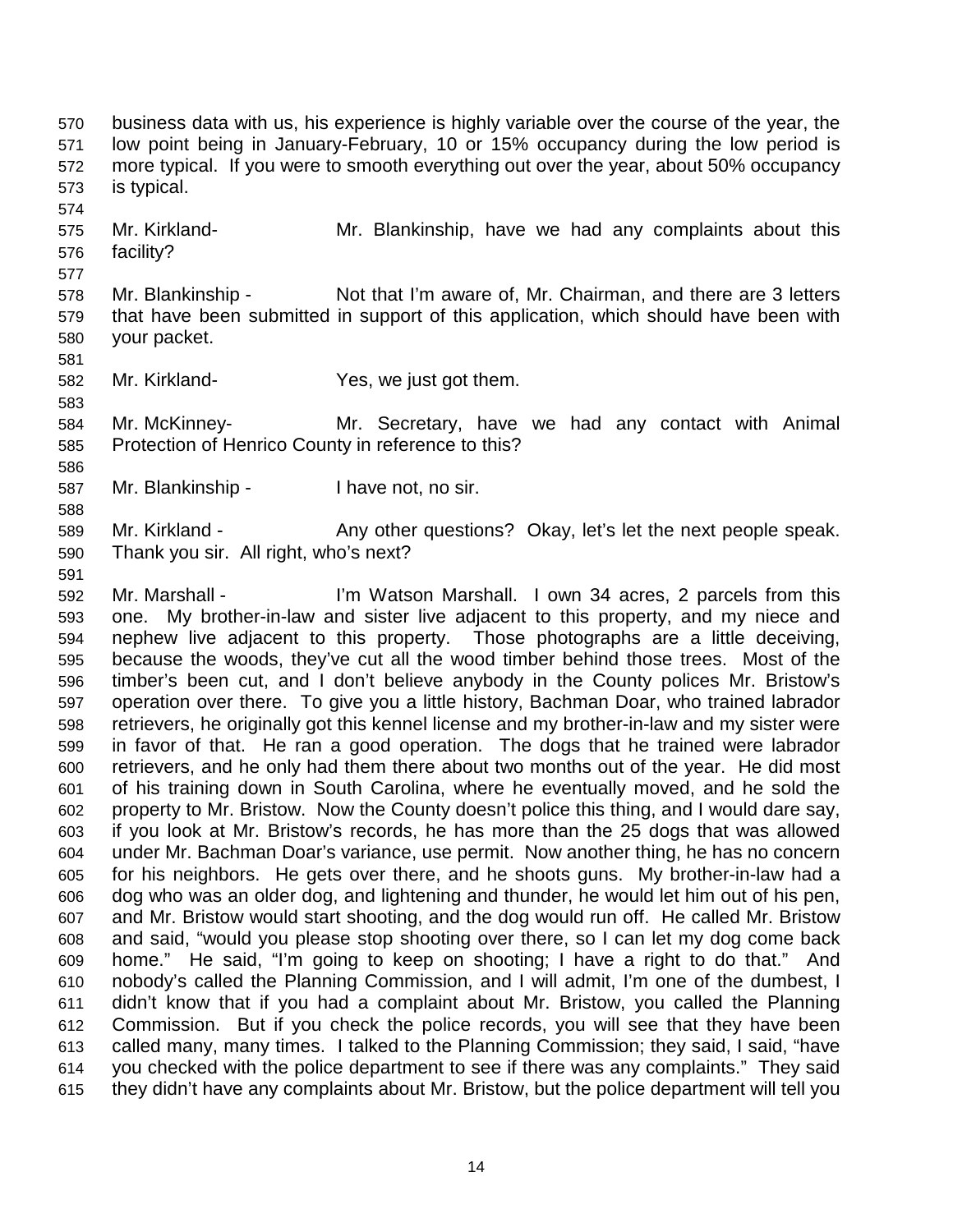616 they have been called time after time after time. Now my youngest son races a race 617 car, and I come home at 1:00 o'clock, 2:00 o'clock, 3:00 o'clock in the morning, either 618 from Saluda or Southampton. My brother-in-law, he goes with us and helps us with the 619 race car, and I'd go up there, and those dogs are just barking, barking, barking, at 1:00, 620 2:00, 3:00 o'clock in the morning, and I date say he's got more than 25 dogs over there. 621 And it's a nuisance, and it doesn't belong down there; it's in the Battlefield Park. He 622 says it's the only one in Varina, don't need it. And another thing that bothers me, he 623 offered, he talked to my nephew, David Capece is here, and he'll tell you about buying, 624 he wants to divide this property up. I don't know whether Marshmans are going to buy 625 the whole thing or not, but he wanted to sell part of it. He was going to sell the house, 626 and he was going to sell the kennel separate. Now I don't know the Marshmans, and 627 they may come down there, and it may be like Mr. Doar. But if Mr. Bristow has anything 628 to do with it, I can tell you, it's a nuisance. And he is going to do what he wants to do. 629 He had a high job; he was the head of Game and Inland Fisheries, and he can do 630 anything he wants. And the police department can't do anything, because he's not 631 shooting within so many feet of the house. And he gets those hunting dogs over there, 632 and I guess he wants to make sure that they're not gun shy, and it's bam, bam, bam, 633 bam, and I can hear it at my mother's, which is two parcels over. And he won't stop; it's 634 just a nuisance; the noise, my brother-in-law will tell you, and my niece and nephew will 635 tell you, and I would ask you just turn it down till somebody looks at it, or defer it, and let 636 somebody go down there and look at his books and see how many dogs he's been 637 taking. Nobody polices it, and nobody cares. And I can tell you from now own, if there's 638 anything, the Planning Commission will hear. But I didn't know that, I thought that if you 639 had a problem with the neighbors shooting guns or noise, you called the police, and the 640 police say we can't do anything about it. Thank you.

641 642

643 Mr. McKinney Mr. Marshall, what would satisfy your concerns on this? 644 645 Mr. Marshall - Just turn it down, just do away with it because they've 646 abused……………. 647 648 Mr. McKinney- I mean you've brought up a suggestion of deferring it and

649 getting together with them to find out exactly what they're going to do; maybe there can 650 be some conditions put on it to make it work, or maybe not, but do you think in 30 days 651 that could be addressed and come back? 652

653 Mr. Marshall - You have to ask my brother-in-law and my sister-in-law; they 654 live right next door to it; they are right on the property line, right behind this place, and I 655 would just say, somebody needs to take a look at what these, nobody polices what 656 these people do, and it gets mighty hot down there, if you look where that house is, they 657 can't be inside. It's too hot in there; those kennels, that building, there's no trees, 658 there's no shade, and it's just hot, and those dogs, they get out there, and they just 659 bark, bark, bark. You could imagine living next door to 25 dogs barking, or 30 or 40. 660 There's a lot of deer in that area too, and that's , I think when the deer get out there at 661 night, the dogs are yelping and barking at them. That's it.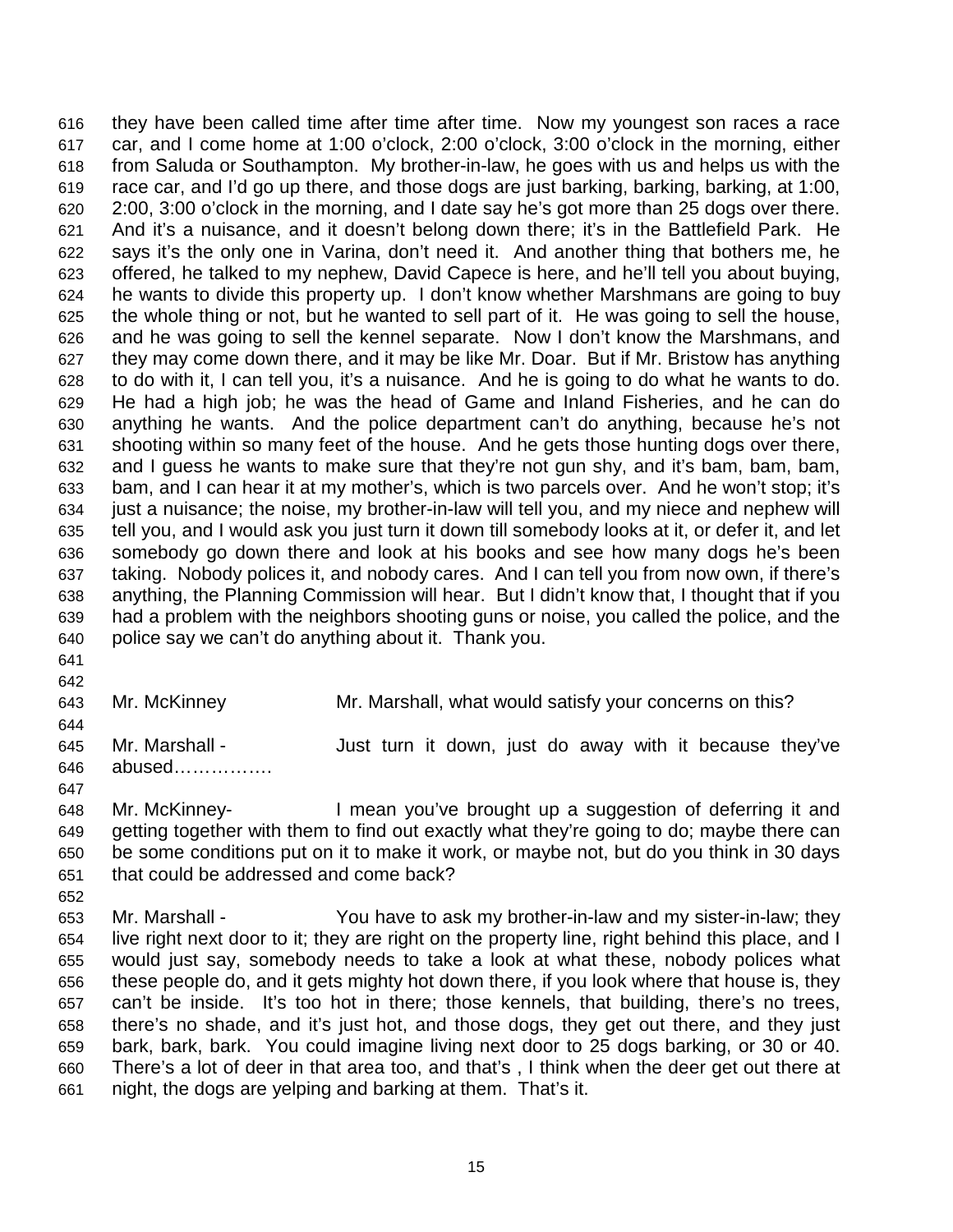663 Mr. Balfour- Bubba, is it really more of a police concern, policing concern, 664 though, on your part, that if the new owner is willing to maintain the proper number of 665 dogs and not shoot guns, and provide some shade or whatever may be appropriate for 666 the dogs, would that satisfy you?

668 Mr. Marshall - I don't know, you'd have to ask them; I'm just telling you my 669 observations, what I've heard and what I've seen, and I think, I don't live next door to it, 670 it's a nuisance. It wasn't a nuisance when Mr. Doar was there, but Mr. Bristow, he's got 671 the idea that I've got 36 acres here, and I can do what I want, because I'm an official of 672 the Game and Inland Fisheries, I think he's now retired, and I was told if you go out 673 there and oppose this thing, maybe he won't sell the place and go to Arizona; maybe 674 he'll stay there. That may be, but I just think he, himself, has operated a nuisance there 675 with utter disregard and no consideration for his neighbors, and that's not the way 676 people are in Varina. He's an exception.

678 Mr. Blankinship - Would you spell your name, please sir?

680 Mr. Marshall - My real name is "Watson M. Marshall," but I use "Bubba" 681 because everybody thinks 'Watson" is my last name; I have three last names, so I'm 682 just "Bubba Marshall." Thank you.

684 Mr. Blankinship - Thank you.

686 Mr. Kirkland - Could we hear from you sir?

688 Mr. Capece - My name is David John Capece; I live right next to this 689 kennel; I live approximately 400 feet from the side of it, which is on the left-hand side of 690 this kennel. The dogs bark continuously. I have had several occasions where I have 691 called the Henrico County, and they come over there, and a lot of times they'll come 692 back, and they'll say, "well, nobody's home over there." These dogs bark all the time. 693 We have stopped using our end bedroom because we cannot sleep in there anymore. I 694 bought it in '96 and kept on calling the police, and into '97, finally we gave up using the 695 end bedroom. We keep our ceiling fans on at night to drown out the noise. I've got 696 three labs; I've got total control of my dogs as far as barking; if they bark, I shut them 697 up. We have called them on several occasions and asked them to put the dogs up; you 698 can still hear them. The barking is the biggest problem I have. We cannot go outside to 699 eat dinner; they just bark all the time.

700

702

704

662

667

677

679

683

685

687

701 Mr. Kirkland - Thank you sir. Do you have any questions?

703 Mr. McKinney Do you hear the shooting also?

705 Mr. Capece - Oh yeah, oh yeah, but that stops, that stops; it's just the 706 continuous barking of the dogs.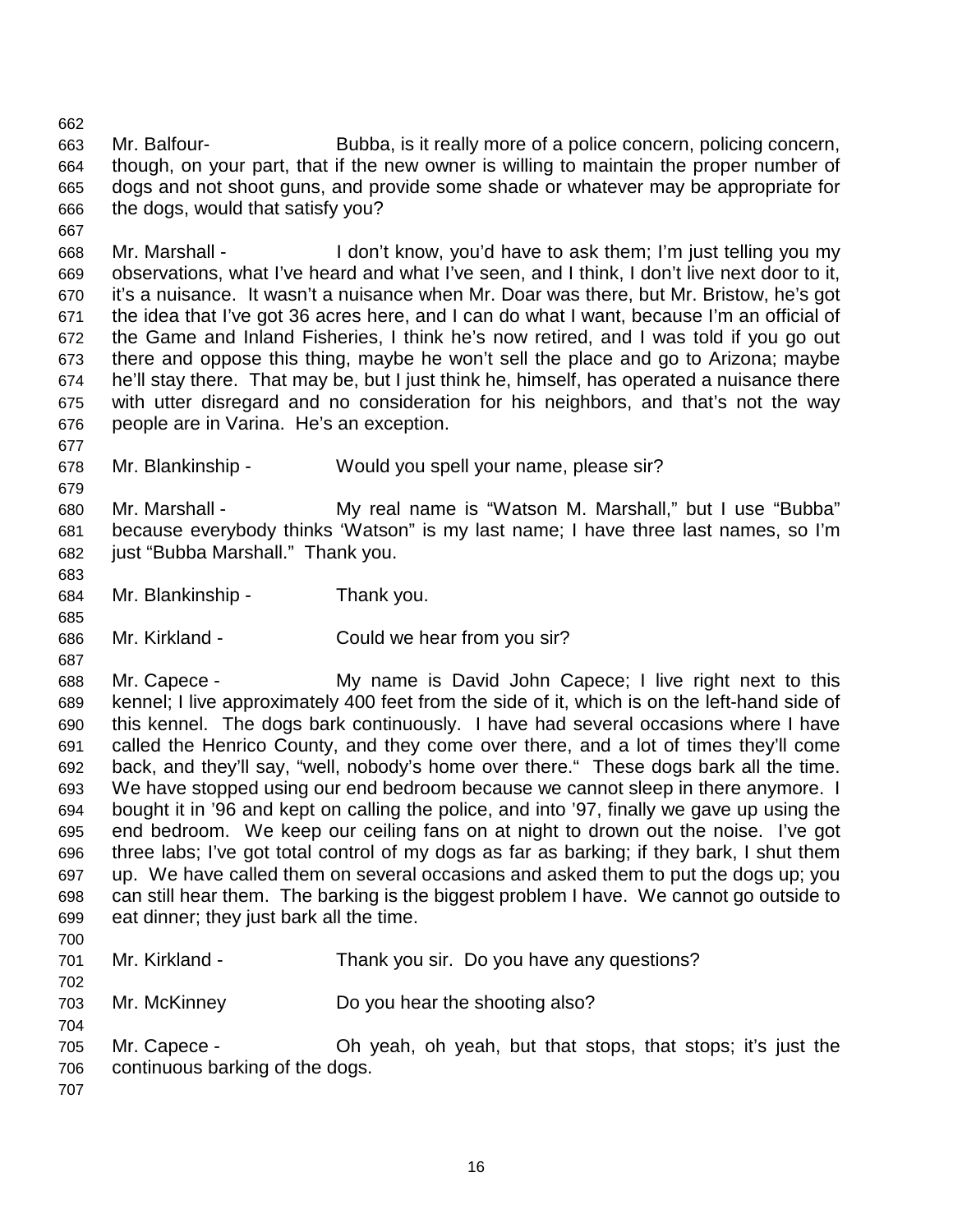708 Mr. McKinney- When does the shooting take place? I meant to ask Mr. 709 Marshall. 710 711 Mr. Capece - I work the majority, from 6:00 o'clock in the morning I'm 712 gone, till approximately 7:00 at night. On the weekends, it'll occur maybe 9:00, 10:00 713 o'clock, and then just sporadic through the day, it'll go on. 714 715 Mr. McKinney- Till how late at night on the weekends? 716 717 Mr. Capece - Not after dark. This isn't like a .22; this is a big gun; I'm not 718 into guns. I do have a shotgun, and it's bigger than a shotgun. 719 720 Mr. McKinney- All right, thank you. 721 722 Mr. Kirkland - Anyone else? 723 724 Mr. Ellerson - Yes sir, good morning. My name is Melvin R. Ellerson; I live 725 in front of David R. Capece. This dog kennel just got to; he don't take care of no dogs; 726 all he does is get out there and shoot guns and shoot guns, and it's just totally 727 ridiculous. I can't even go out in my back yard and have a picnic or a cookout or read 728 the paper, for him and his barking dogs and shooting of guns. It's just awful; you just 729 wouldn't believe it. 730 731 Mr. Nunnally- How close are you to his property, Mr. Ellerson? 732 733 Mr. Ellerson - I'm approximately, I'm up in front of him; he's 400 feet, I 734 guess I'm about 1,000 feet or so. 735 736 Mr. Kirkland- Can you see yourself on that map? 737 738 Mr. Ellerson - Yeah, it would be up here, A-1, to the right more, a little 739 more, right there. 740 741 Mr. Kirkland- That's you? 742 743 Mr. Ellerson - Yes sir. 744 745 Mr. Blankinship- And you are? 746 747 Mr. Ellerson - Melvin R. Ellerson. 748 749 Mr. Capace- I'm the one where the hand is right now, and my father-in-750 law's right there. 751 752 Mr. Ellerson- In the past four years they have built three brand new 753 houses down there in front of me, and another one over there in the park, and it's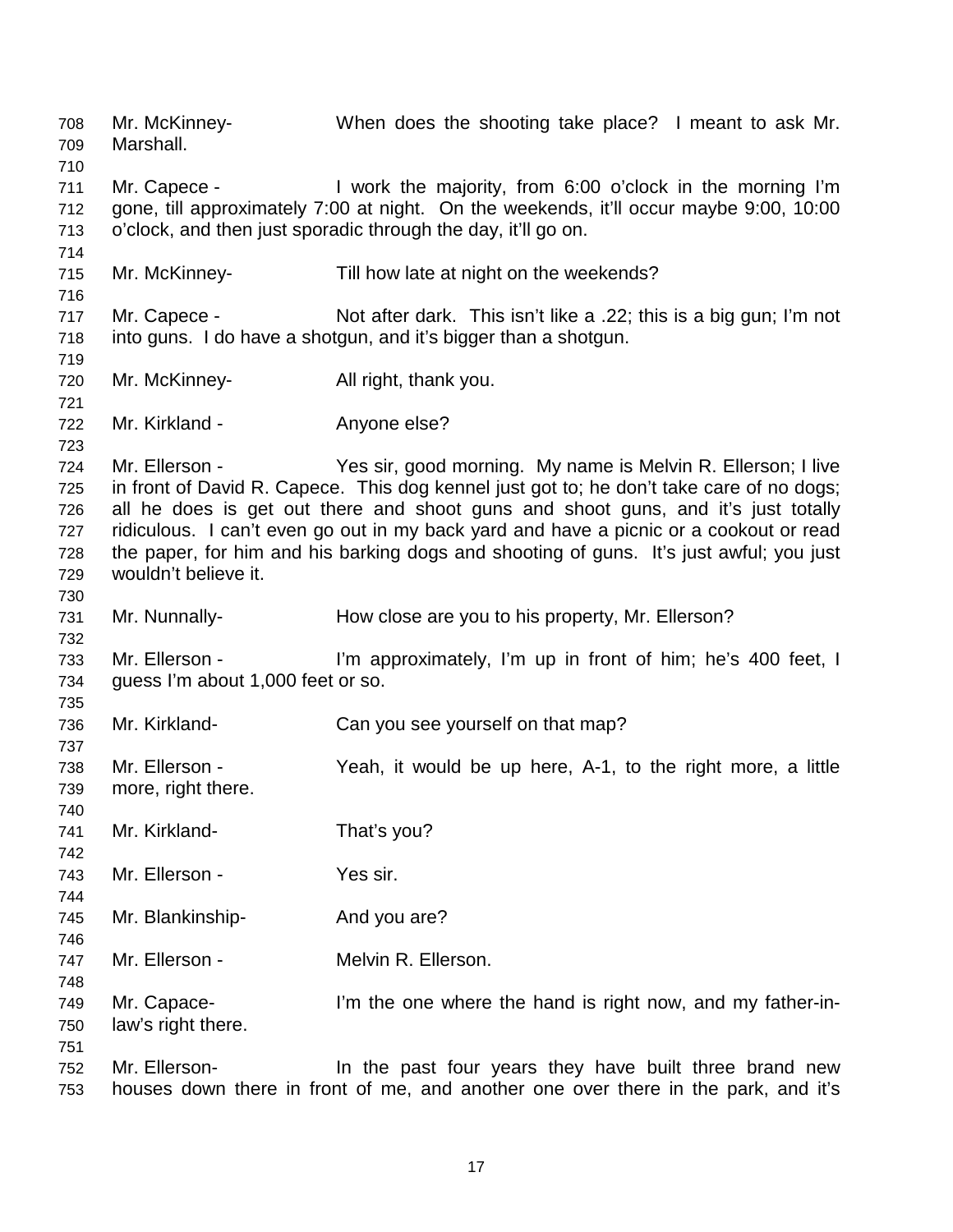754 terrible the way this man does, and there's nothing nobody can do with him. You call 755 the police, and they say, "There's nothing we can do with him shooting his guns." I call 756 over there and tell him, he says, "This is my right, to own guns and shoot them." I'm not 757 testing his rights; just ask him to put a little respect for property owners, but he has no 758 respect for nobody. He never has, and he never will.

760 Mr. McKinney- Mr. Ellerson, is Mr. Marshall your legal counsel?

761

763

767

770

759

762 Mr. Ellerson - Yes.

764 Mr. McKinney- I'd like to ask Mr. Marshall another question. Mr. Marshall, if 765 this case should be turned down, and Mr. Bristow decides to stay there, you will 766 continue to have the same problems that you have today. Do you agree with that?

768 Mr. Marshall - Well, we'll still have the problems, but I intend to bring a suit 769 in there, because I don't believe…………….

771 Mr. McKinney- What I'm asking, sir, is, I like what you brought up before, 772 about possibly deferring this case, especially with Mr. Ellerson, and the other 773 gentleman, to get together, to find out if conditions can be put on this case, to some way 774 put these dogs up to where they cannot be heard at night, to where they can have some 775 peace and quiet on their land, and we do not have shotguns going off for training of 776 these dogs and so forth. It's my concern if it's turned down, you might wind up having 777 the same thing over and over, even though you bring a suit. You see, you may win it 778 and you may not, and there may be a way that you can get together with Mr. Bristow as 779 their legal counsel, and tell him what's expected, or the new possible owners, and you 780 can find out if it's planned to be subdivided, just a house or just a kennel or so forth. I'm 781 just throwing this out for you..........

782

783 Mr. Marshall - I don't want to pre-judge the Marshmans; they may be like 784 Mr. Doar, but I'm telling you, Mr. Bristow, and you ask what time. I go to my mother's, 785 like 3:00 o'clock, 4:00 o'clock, 5:00 o'clock in the afternoon. It sounds like a 786 muzzleloader or something, that he's over there shooting. I don't know what it is, but it's 787 a powerful gun, because I can hear it, and it shouldn't be; it shouldn't be. But if you 788 want to continue it, if they want to continue it, and try to get together and work out 789 something; the Marshmans may go over there and run it like Bachman Doar did, where 790 it wasn't a nuisance, but I'm telling you, Mr. Bristow and the police said they can't do 791 anything.

792

798

793 Mr. McKinney- Well that's why I was just throwing this out, and it's up to 794 them to find out if you want to continue it and work it out and get some conditions on 795 this that will satisfy everyone's concerns, try to make it a whole lot better than it is.

| 796 |                |                              |
|-----|----------------|------------------------------|
| 797 | Mr. Marshall - | I would be in favor of that. |

799 Mr. Blankinship - Has everyone spoken?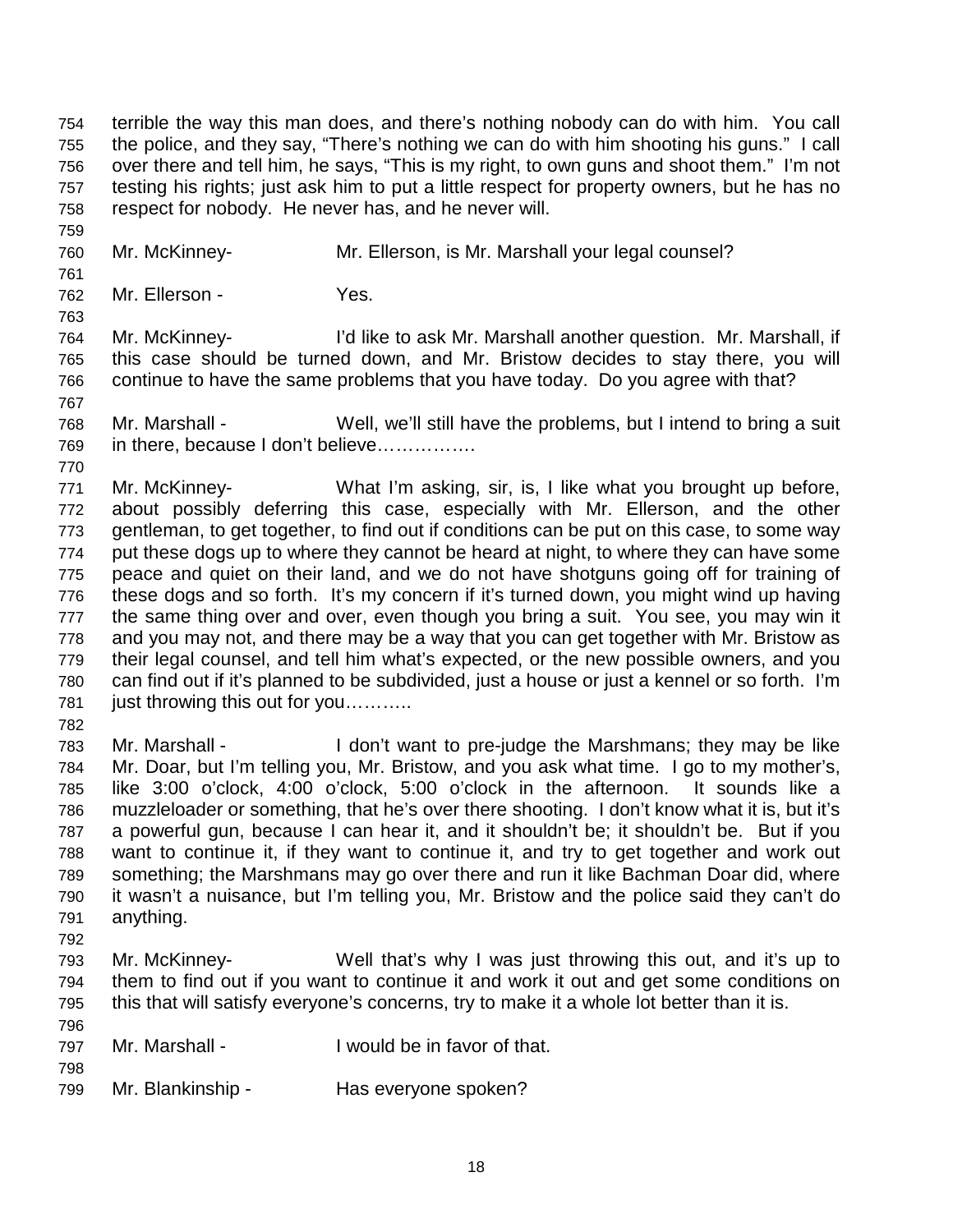800 801 Mr. Kirkland - Has everyone spoken? 802 803 Mr. Ellerson - No, I haven't finished yet. 804 805 Mr. Kirkland- Oh, you hadn't finished. 806 807 Mr. Ellerson - No, you called Mr. Marshall up....... 808 809 Mr. McKinney- Yeah, Mr. Ellerson hadn't finished. 810 811 Mr. Ellerson - This man was supposed to build a fence or something 812 around his dog kennels so that noise would go up in the air, but he hasn't done 813 anything. All he does is a bunch of promises. When he first moved here, I signed a 814 paper for him to have these dog kennels. I tried to be nice; I tried to be a neighbor to 815 him, but he's no neighbor, you'd better believe that. 816 817 Mr. Balfour- Was that a requirement, to build a fence? 818 819 Mr. Ellerson- No, that's what he said he was going to do, so that noise 820 would go up in the air; I just think it's a lot of smoke going up in the air, is what he's 821 trying to do here. 822 823 Mr. McKinney- Well, Mr. Ellerson, if it could be worked out to where ……. 824 825 Mr. Ellerson - He's not going to work out anything with anybody; you'd 826 better believe that. 827 828 Mr. McKinney- That's not what I'm saying, Mr. Ellerson. I'm saying, if you 829 and the other citizens in the area who have these complaints, can get with Mr. Marshall, 830 and put together the conditions that you want to see on this case, and bring it back to us 831 in a month. Either you can get it worked out, or you can't get it worked out; we're 832 certainly hearing all the complaints that you have, and I see it's quite a bit. Maybe it can 833 be made to satisfy you; I don't know that. 834 835 Mr. Ellerson - Well, this man says he's going to put these dogs up; his 836 kennels are not air conditioned; I don't think these kennels are air conditioned; you can't 837 put no 30 dogs, or whatever dogs he's got inside this kennel; they're not even air 838 conditioned. Oh, they are air conditioned? Didn't know that? 839 840 Well, this barking, you just wouldn't believe it, and they called the police on them, and 841 they called the police, and they come down there at 2:00 or 3:00 o'clock in the morning. 842 Matter of fact he said, "Call me, instead of the police, and I'll come out and take care of 843 them dogs." They call over there, and he don't even come to the phone, or answer the 844 door, or do anything. 845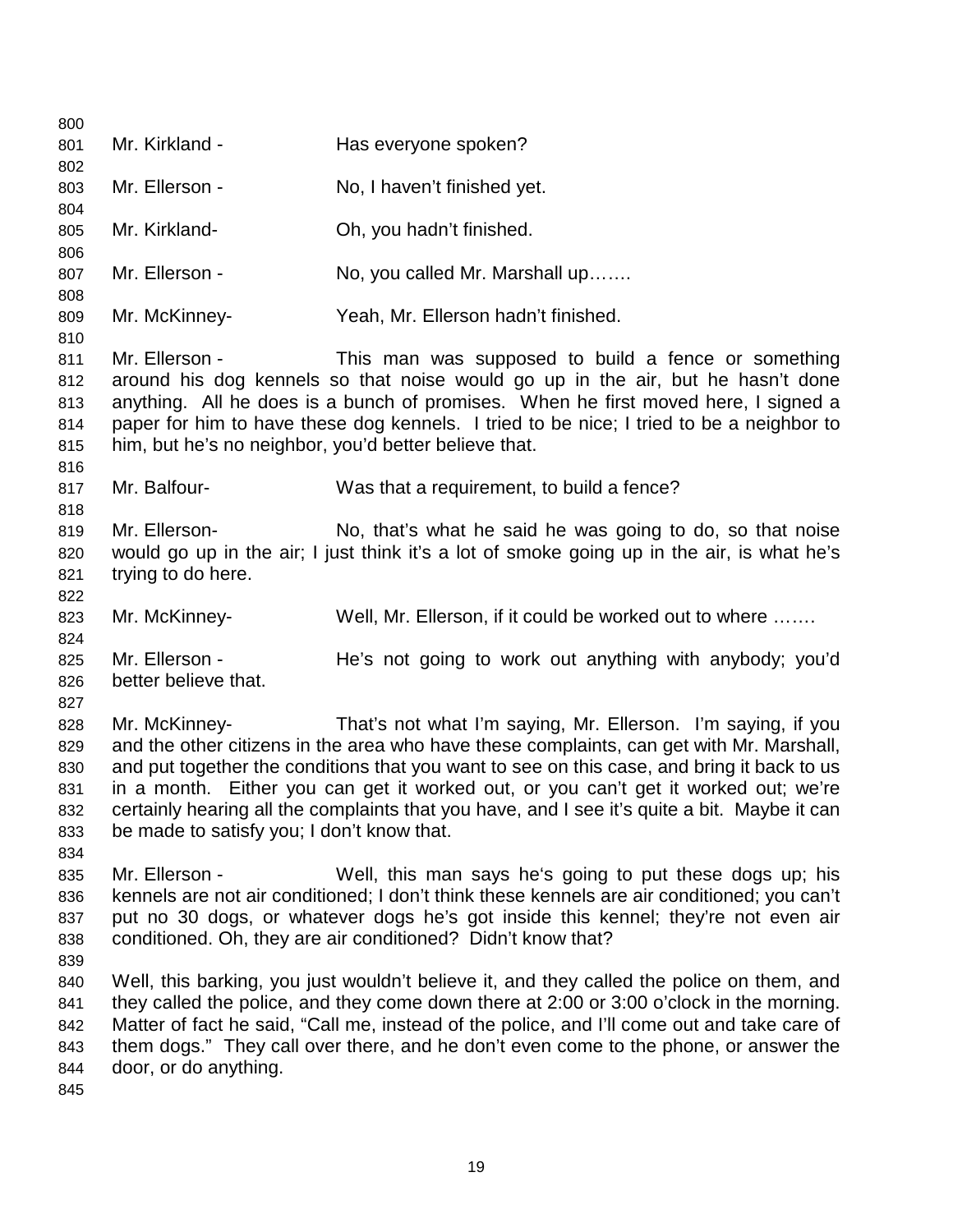846 Mr. McKinney- Well, I think we need a police report on this, and then……. 847 848 Mr. Ellerson - Well he's got the times and all the dates right there, that he's 849 called the police……….. 850 851 Mr. Kirkland - Well, that's all right, I need, Mr. Blankinship, if you would get 852 the calls and service on this place. One more person, right here, wanted to speak. 853 Okay, you're next, get in line here. 854 855 Ms. Capece - Good morning, my name is Cathy Capece, and I'm married 856 to David, and, to make a long story short, I have documented each time that I have 857 called Bud and Alicia, which is his wife, I don't know if she's his ex-wife now. Do you 858 want me to read everything, I mean it's a lot? 859 860 Mr. Kirkland - Just give me a number. 861 862 Ms. Capece - Okay, okay, the first time was 9/5/96, I had called. Another 863 time was 10/3/96, and I called. Another time was 10/12/96, 11/11/96, okay, we tried to, 864 you know, settle this issue. I went over there, I talked to them, I called them on the 865 phone, you know, the next day, the next night, it's the same thing. 866 867 Mr. Kirkland - How about in the year '99 and 2000, have you made any 868 calls? 869 870 Ms. Capece - No, there haven't been any problems, you know, I just sleep 871 with the fan on. 872 873 Mr. Blankinship -` There haven't been any complaints……… 874 875 Ms. Capece - Right – it doesn't do any good. And then the last five times, 876 the police were involved. We called the non-emergency number, and they came each 877 time. 878 879 Mr. Kirkland- What time was that? 880 881 Ms. Capece - One time it was at 11:30 at night, one time at 12:30, 2:00, 882 2:00 am…………. 883 884 Mr. Blankinship - Could I have those. It will help me track it from the other 885 end. 886 887 Mr. Kirkland - Yes sir, if you've like to speak. This gentleman. 888 889 Mr. McKinney- Oh, this is the applicant. Mr. Bristow, are you in opposition 890 to this case? 891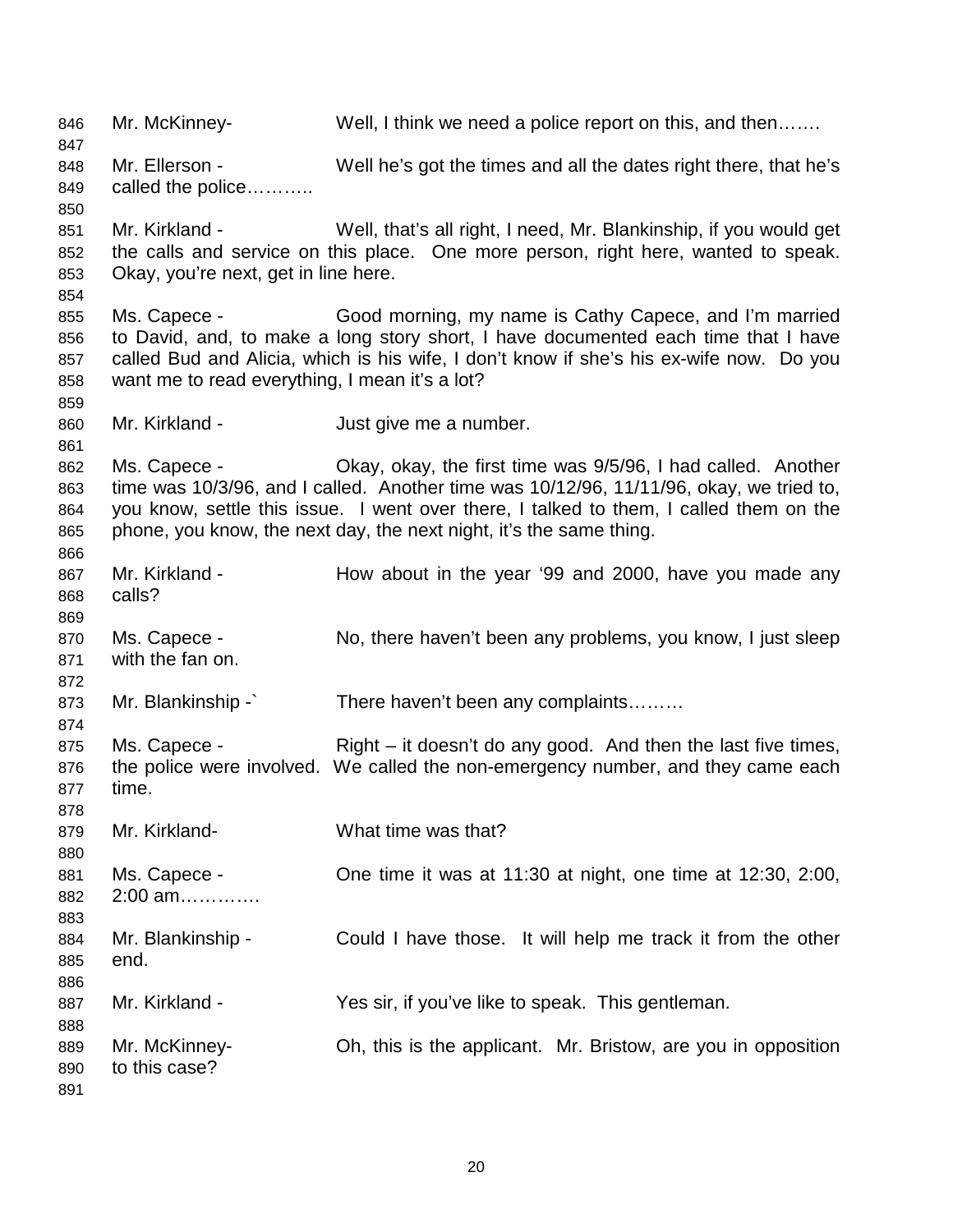| 892<br>893                                                                                                                 | Mr. Bristow -                                            | No, I'm in support of it.                                                                                                                                                                                                                                                                                                                                                                                                                                                                                                                                                                                                                                                                                                                                                                                                                                                                                                                                                                                                                                                                                                                                                                                                                                                                                                                                                                                                                            |
|----------------------------------------------------------------------------------------------------------------------------|----------------------------------------------------------|------------------------------------------------------------------------------------------------------------------------------------------------------------------------------------------------------------------------------------------------------------------------------------------------------------------------------------------------------------------------------------------------------------------------------------------------------------------------------------------------------------------------------------------------------------------------------------------------------------------------------------------------------------------------------------------------------------------------------------------------------------------------------------------------------------------------------------------------------------------------------------------------------------------------------------------------------------------------------------------------------------------------------------------------------------------------------------------------------------------------------------------------------------------------------------------------------------------------------------------------------------------------------------------------------------------------------------------------------------------------------------------------------------------------------------------------------|
| 894<br>895<br>896                                                                                                          | Mr. McKinney-<br>we had support.                         | Well, that has already gone by. You didn't stand up when                                                                                                                                                                                                                                                                                                                                                                                                                                                                                                                                                                                                                                                                                                                                                                                                                                                                                                                                                                                                                                                                                                                                                                                                                                                                                                                                                                                             |
| 897<br>898                                                                                                                 | Mr. Bristow -                                            | Oh, I did stand up and held up my hand.                                                                                                                                                                                                                                                                                                                                                                                                                                                                                                                                                                                                                                                                                                                                                                                                                                                                                                                                                                                                                                                                                                                                                                                                                                                                                                                                                                                                              |
| 899<br>900<br>901                                                                                                          | Mr. McKinney-<br>you Mr. Chairman?                       | I understand, but when we asked for any other people, didn't                                                                                                                                                                                                                                                                                                                                                                                                                                                                                                                                                                                                                                                                                                                                                                                                                                                                                                                                                                                                                                                                                                                                                                                                                                                                                                                                                                                         |
| 902<br>903                                                                                                                 | Mr. Kirkland -                                           | Yes.                                                                                                                                                                                                                                                                                                                                                                                                                                                                                                                                                                                                                                                                                                                                                                                                                                                                                                                                                                                                                                                                                                                                                                                                                                                                                                                                                                                                                                                 |
| 904<br>905                                                                                                                 | Mr. Blankinship -                                        | And you spoke, I believe.                                                                                                                                                                                                                                                                                                                                                                                                                                                                                                                                                                                                                                                                                                                                                                                                                                                                                                                                                                                                                                                                                                                                                                                                                                                                                                                                                                                                                            |
| 906<br>907                                                                                                                 | Mr. Kirkland -                                           | And you spoke, didn't you sir?                                                                                                                                                                                                                                                                                                                                                                                                                                                                                                                                                                                                                                                                                                                                                                                                                                                                                                                                                                                                                                                                                                                                                                                                                                                                                                                                                                                                                       |
| 908<br>909<br>910<br>911                                                                                                   | Mr. Bristow -<br>give.                                   | No sir, I just, at one point while Stephen was testifying, you<br>asked some questions, which I answered, but I do have some information I'd like to                                                                                                                                                                                                                                                                                                                                                                                                                                                                                                                                                                                                                                                                                                                                                                                                                                                                                                                                                                                                                                                                                                                                                                                                                                                                                                 |
| 912<br>913                                                                                                                 | Mr. McKinney-                                            | How about you do that in rebuttal?                                                                                                                                                                                                                                                                                                                                                                                                                                                                                                                                                                                                                                                                                                                                                                                                                                                                                                                                                                                                                                                                                                                                                                                                                                                                                                                                                                                                                   |
| 914<br>915                                                                                                                 | Mr. Bristow -                                            | Yes sir.                                                                                                                                                                                                                                                                                                                                                                                                                                                                                                                                                                                                                                                                                                                                                                                                                                                                                                                                                                                                                                                                                                                                                                                                                                                                                                                                                                                                                                             |
| 916<br>917<br>918<br>919<br>920<br>921<br>922<br>923<br>924<br>925<br>926<br>927<br>928<br>929<br>930<br>931<br>932<br>933 | Mr. Wynn -<br>make that point. That's all I have to say. | My name is Allen Wynn, and I'm a neighbor of Mr. Bristow,<br>and I'm also a customer. We've been taking our dogs to the kennel for a number of<br>years; it is a great convenience for people who live in Varina, I would like to point that<br>out. I think that Mr. Bristow, or Mr. Marshman, made the point that there are no other<br>kennels in the area, and that's valuable to us. I certainly, I like on Hoke Brady Road, I<br>would say, a half a mile from the kennel, so I'm not sure if I can speak to the general<br>noise issue. I think that the statement that the dogs bark "continuously" is not true. I<br>walk my dogs to the kennel when I take them for boarding, and I never hear the dogs.<br>Now this is in the morning usually, so I have that experience of being around the kennel<br>when there is no noise at all. The point that I would like to make is, this is a rural<br>neighborhood, and virtually everyone in the neighborhood has dogs. I have three.<br>Many, many of the neighbors have a lot of dogs. Walking or jogging around the one-<br>mile block in the neighborhood, and passing the kennel, there are at least a dozen<br>dogs, who all start barking, you know, when you walk your dogs, or you run by, or<br>anything, so, you know, it's a neighborhood full of dogs, so, you know, I don't think it<br>would be this very quiet, pristine place, if it weren't for the kennel. And I wanted to |
| 934                                                                                                                        | Mr. Kirkland -                                           | Anyone else to speak in opposition? Mr. Marshman, if you'd                                                                                                                                                                                                                                                                                                                                                                                                                                                                                                                                                                                                                                                                                                                                                                                                                                                                                                                                                                                                                                                                                                                                                                                                                                                                                                                                                                                           |

935 like to come up and rebut these issues, and I think Mr. Bristow can come too. Mr. 936 Bristow, if you'd come also, if you'd like to add something to it at the same time, since 937 you still do own the property.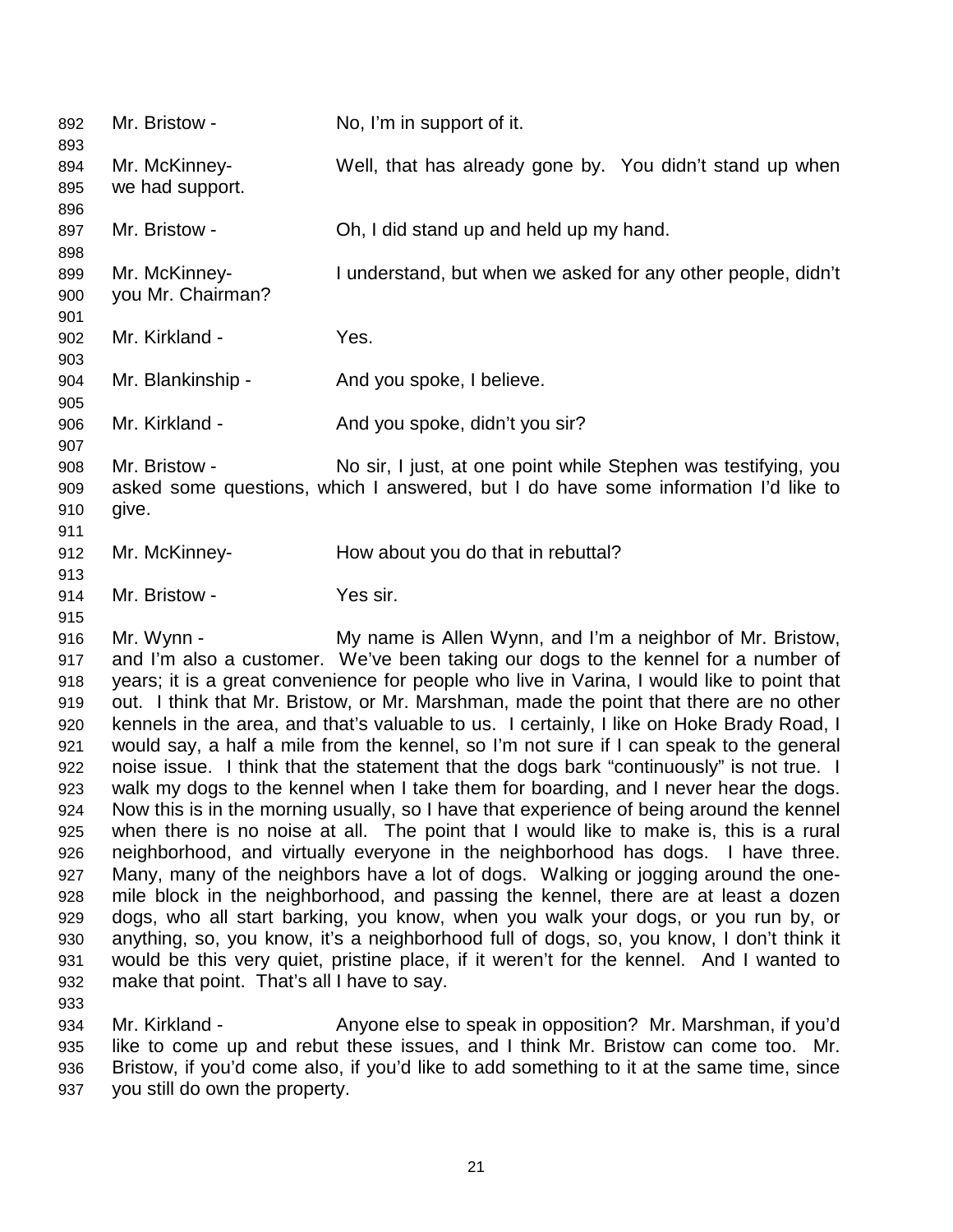939 Mr. Marshman - Okay, first of all, I have not had the opportunity to meet 940 these people and discuss these concerns with them, and I'm a little surprised by this, of 941 course, and we'll do whatever you tell us we need to do. There were a few issues that I 942 wrote down that I can, I think, address. One is, allegation was made that the trees have 943 been cut. Mr. Bristow did cut the timber two years ago. There is still a screen of trees 944 around most of the kennel area, but it's not acres of trees, as it was previously. That's a 945 true statement. The land is reserved for timber; the trees have been replanted; the 946 trees will come back, but trees come back at their own pace. Not much we can do 947 about that. We are buying the entire property, if we can work this out. We're not going 948 to buy just the kennel and try to put someone in a position where Mr. Bristow's home, 949 which is at the end of the driveway, the kennel being at the foot of the driveway, that 950 would be an untenable sort of situation for someone, so we're not doing that. We don't 951 have the same interest in firearms, so whatever much of the conflict seems to be over 952 noise associated with firearms, it's not going to be an issue. One of the, the 953 configuration of the kennel building is such that there are basically two wings in which 954 dogs are housed, and a central office. One of the wings, the wing to the right, already 955 has an air conditioner in it. It is an air conditioned facility. We've already discussed with 956 Mr. Bristow, putting an air conditioner in the other end of the building. We'll do that in 957 due course. We would probably be able to get that done before the end of the summer. 958 959 Mr. McKinney- Excuse me, Mr. Marshman, I don't mean to interrupt you, but 960 if we're in the process, and you want to defer this, because of these concerns, or do you 961 want to go ahead and present your whole case and let us vote on it today? 962 963 Mr. Marshman - My preference would be to present the whole case. 964 965 Mr. McKinney- So you want us to vote on this case today, without meeting 966 with those neighbors? Because that's exactly what we're going to do. 967 968 Mr. Balfour- Is your purchase subject to Mr. Bristow's …………? 969 970 Mr. Marshman - Is it a condition of the sale, yes sir. 971 972 Mr. Balfour- All right, if we put conditions on Mr. Bristow, you're telling us 973 you'll live with them? Or you'll decide not to buy, I guess? 974 975 Mr. Wright- He's moving, so................. Mr. Bristow's not the applicant. 976 This is a different application. If we turn this down, Mr. Bristow continues his operation. 977 That's what I've been trying to tell these folks. 978 979 Mr. Balfour- I see Bristow's name here on some of these papers, but the 980 application's here in Mr. Marshman's name. 981 982 Mr. Marshman - Well, I guess I would say, that rather than be rejected, I 983 would rather be deferred, obviously ………..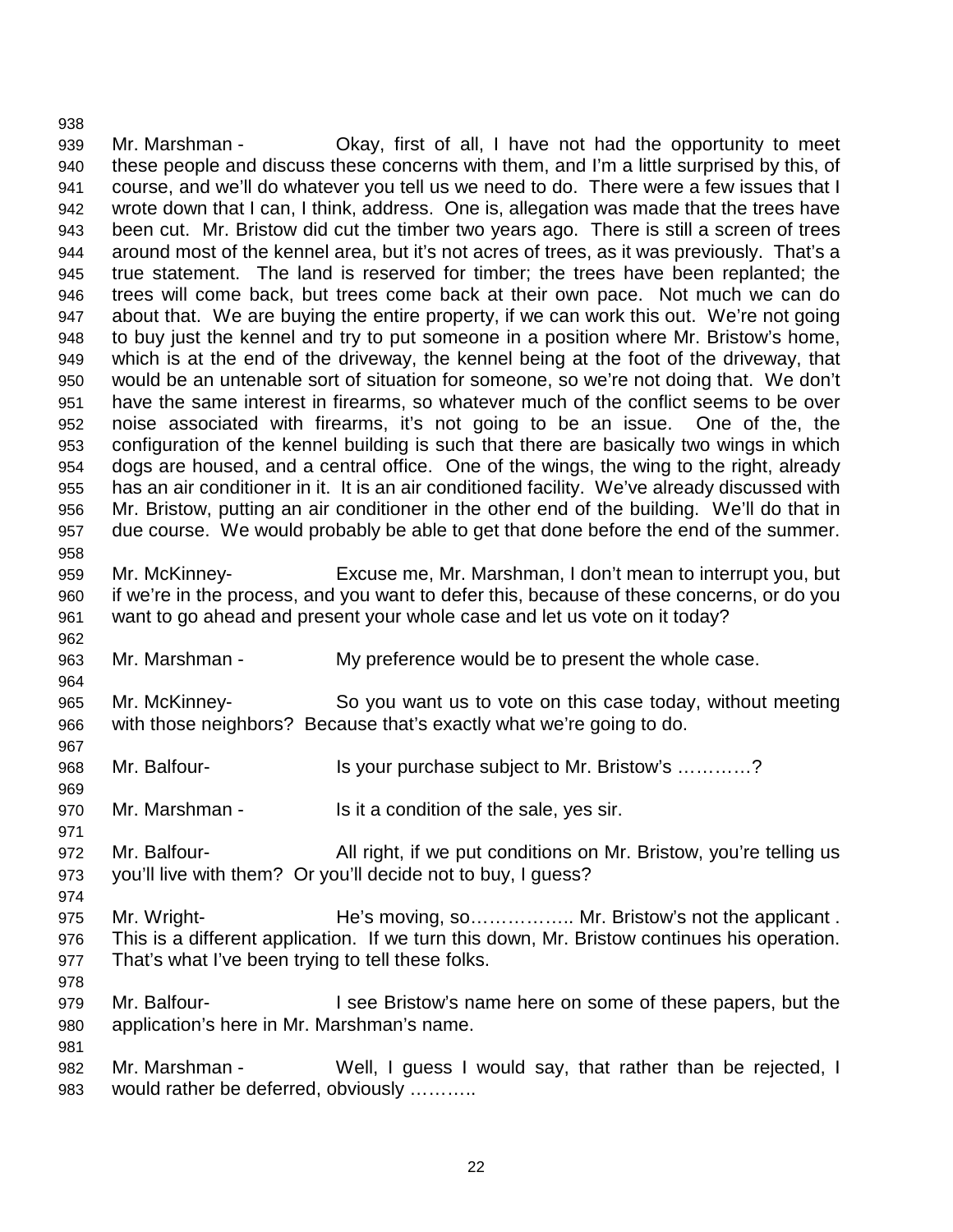985 Mr. McKinney- I can't say that you're going to be rejected, but, I mean, you 986 basically to this point have very good testimony in the opposition, and I think, if I was in 987 your situation, I would ask for a deferral, to go ahead to see if I could work it out with the 988 neighbors that are jumping up and down because of what's happened in the past; 989 maybe it can be rectified in the future, I don't know that. And I don't know if it's 990 necessary, if Mr. Bristow wants to speak, he's welcome to speak, but he might want to 991 speak at the next meeting. What we try to do is not be redundant on it, and if he, you 992 know, not hear all the case, if you're going to present it and come back and give us 993 testimony next month. 994 995 Mr. Bristow- Mr. Chairman, I think I have some information that you 996 haven't heard, and I would like to speak in rebuttal. 997 998 Mr. Balfour- Let me make a comment, Mr. Bristow, we don't need to hear 999 your defenses of what's happened in the past, because if you're not going to own it in 1000 the future, we can put restrictions on that that will affect Mr. Marshman. Of course, now 1001 if you're going to continue to own it, we're obviously going to put some restrictions on 1002 you, but we're trying to suggest that you all may want to get together and talk about it 1003 and then come back. You might save us, and you, some time. 1004 1005 Mr. Bristow- That's correct. 1006 1007 Mr. Balfour- We care to hear from you, Mr. Bristow, but if you're not going 1008 to own it, we don't want to hear about what happened five years ago. 1009 1010 Mr. Marshman - Mr. Chairman, would it be possible for us to perhaps step 1011 outside the meeting room and discuss this, and if we can reach some accommodation, 1012 come back in? 1013 1014 Mr. McKinney- Well, I don't think you can do that with your opposition. 1015 1016 Mr., Kirkland- I think you have a lot of people here, and you need to sit 1017 down one on one, family, and discuss this, and you just can't do it in 15 or 20 minutes. I 1018 really, I mean that's my opinion; we've seen this happen before, and they usually end 1019 up, you know, coming back, and nothing's been accomplished. 1020 1021 Mr. Balfour- What's your schedule for your closing? 1022 1023 Mr. Marshman - We were trying to close on the  $30<sup>th</sup>$  of June? 1024 1025 Mr. Balfour- And what's your loan commitment expiration date? 1026 1027 Mr. Marshman - I'm sorry, I didn't ………… 1028 1029 Mr. Balfour- You got a loan to buy this property?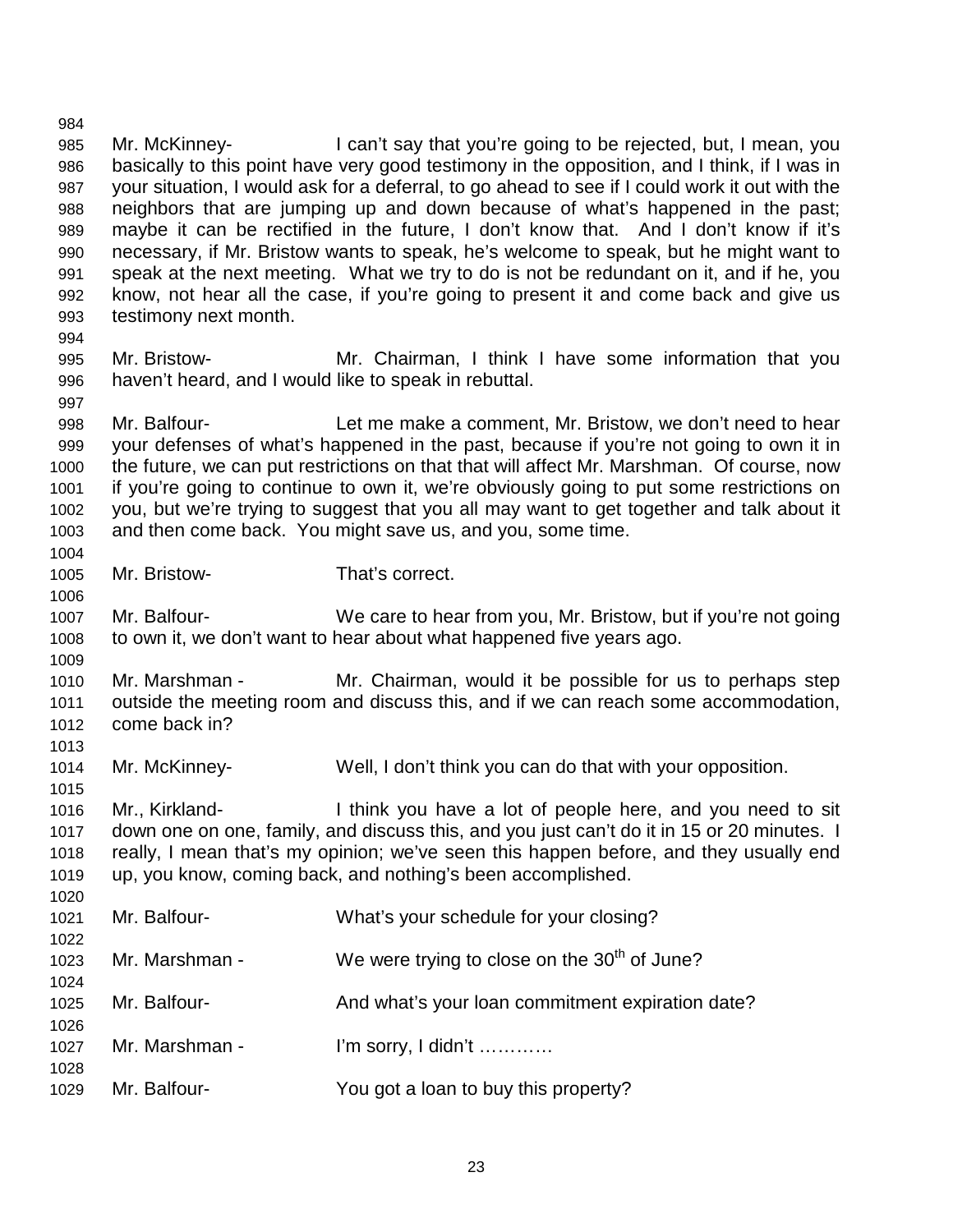| 1030         |                |                                                                                                                                                                                   |
|--------------|----------------|-----------------------------------------------------------------------------------------------------------------------------------------------------------------------------------|
| 1031         | M/M Marshman - | Yes.                                                                                                                                                                              |
| 1032         |                |                                                                                                                                                                                   |
| 1033         | Mr. Kirkland-  | What's the expiration date on your loan?                                                                                                                                          |
| 1034         |                |                                                                                                                                                                                   |
| 1035         | Ms. Marshman - | If you extended this,                                                                                                                                                             |
| 1036         |                |                                                                                                                                                                                   |
| 1037<br>1038 |                | Ms. Marshman - If you would extend this to the next meeting, it would be<br>beyond our loan; this would cause us serious financial trauma.                                        |
| 1039         |                |                                                                                                                                                                                   |
| 1040         | Mr. Balfour-   | Why don't you defer it a few minutes, go outside and call                                                                                                                         |
| 1041         |                | your lawyer and find out if you can get an extension – we can at least do that for you.                                                                                           |
| 1042         |                |                                                                                                                                                                                   |
| 1043         | Mr. Bristow -  | Mr. Chairman, can I respond to some of this; I've been the                                                                                                                        |
| 1044         |                | subject of the meeting today, rather than the kennel I think.                                                                                                                     |
| 1045         |                |                                                                                                                                                                                   |
| 1046         | Mr. Kirkland-  | Yes sir, but the case was brought before us by Mr.                                                                                                                                |
| 1047         |                | Marshman, and not you, and so therefore we would turn down or pass what he's doing.                                                                                               |
| 1048         |                |                                                                                                                                                                                   |
| 1049         | Mr. Bristow -  | I understand, but I have a right to, hopefully                                                                                                                                    |
| 1050         |                |                                                                                                                                                                                   |
| 1051         | Mr. McKinney-  | He has the right to defend himself.                                                                                                                                               |
| 1052         |                |                                                                                                                                                                                   |
| 1053<br>1054 | Mr. Kirkland - | I'll give you a few minutes to defend yourself.                                                                                                                                   |
| 1055         | Mr. Bristow -  | I do have some pictures here, which I want to offer to you.                                                                                                                       |
| 1056         |                |                                                                                                                                                                                   |
| 1057         | Mr. Kirkland - | Now if we get them, they'll be part of our case for thirty days.                                                                                                                  |
| 1058         |                |                                                                                                                                                                                   |
| 1059         | Mr. Bristow -  | That's a picture from the closest, about 25 yards from the                                                                                                                        |
| 1060         | closest        |                                                                                                                                                                                   |
| 1061         |                |                                                                                                                                                                                   |
| 1062         | Mr. Kirkland - | If you would, sir, Mr. Bristow, you're going to have to get to                                                                                                                    |
| 1063         |                | the mike, because we're taping this, and it's hard to hear what you say.                                                                                                          |
| 1064         |                |                                                                                                                                                                                   |
| 1065         | Mr. McKinney-  | You're going to have to repeat what you said, because we're                                                                                                                       |
| 1066         | recording this |                                                                                                                                                                                   |
| 1067         |                |                                                                                                                                                                                   |
| 1068         | Mr. Bristow -  | The first picture is from the Capece house, or from about 25                                                                                                                      |
| 1069         |                | yards on my property, toward the kennel, looking south. The second picture is a picture<br>from the road, the entrance road, looking in toward the kennel. This gives you an idea |
| 1070<br>1071 |                | of the perspective of which we're talking. It is about 100 yards from his house, maybe a                                                                                          |
| 1072         |                | little more, and it is screened by trees. Now there was some information concerning the                                                                                           |
| 1073         |                | kennel, and the way it was operated, etc. The way it was operated originally, those                                                                                               |
| 1074         |                | doors that you're looking at on the picture on the wall, the dogs can come back and                                                                                               |
| 1075         |                | forth, four feet is inside, and 16 feet is outside, and the dogs go back and forth                                                                                                |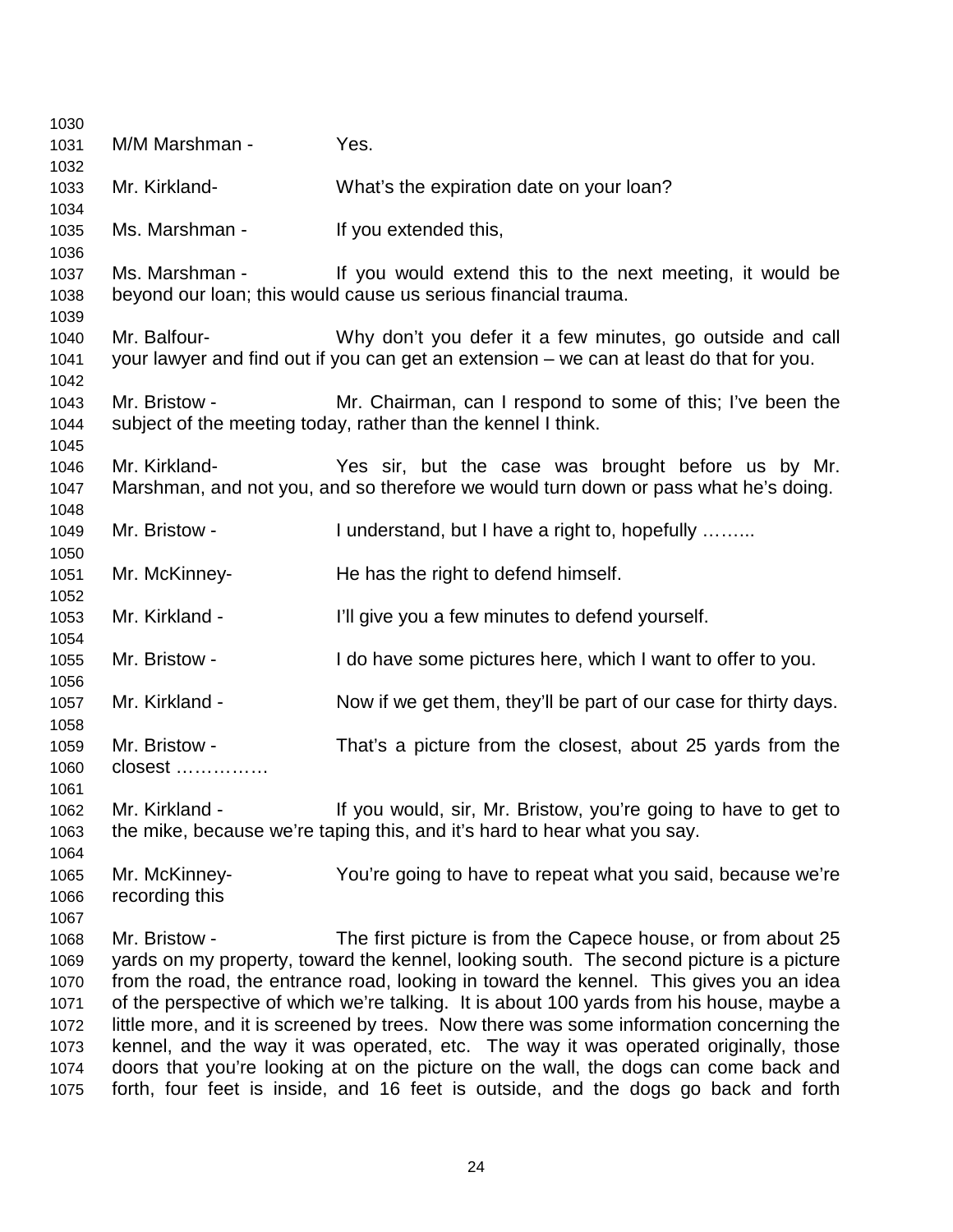1076 continually. When I took over the operation originally in '91, we kept it that way, and 1077 there were only about 300 dog nights per year spent in the kennel. It was a very low 1078 level, and that was when most of the problem was, with the noise. In 1996, I decided 1079 that we would try to operate it as a business, and so we've put guillotine doors on the 1080 kennel. The dogs now are put inside, where they can't bark, or they only bark at each 1081 other, and they won't bark at night, and it usually is about 7:00 o'clock, and then in the 1082 morning, a few minutes before 8:00, they're turned out. There isn't a problem with 1083 barking dogs in this kennel at night, and during the day, they will bark when you drive 1084 up; during the day when other dogs come over and visit them, they will bark, and often, 1085 it's the neighbors' dogs. Sometimes the three dogs that are next that belong to the 1086 Capece are, but I can hear what goes on as far as barking, and I have solved the 1087 problems when I do have one. Now the last complaint that we have received, and the 1088 only complaints we've ever received on barking dogs, is from the Capece house next 1089 door; I've never had a complaint from any other neighbor in that area, and if you look at 1090 the map, you can see there are quite a few. The other houses that were referred to, I 1091 didn't build. Mr. Ellerson indicated there were three other houses, and they were 1092 creating problems or something. I didn't build those, those aren't on my property. But I 1093 don't have any complaints from anyone during that entire period. Now the last 1094 complaint that I'm aware of, that the Capece's brought, was in Thanksgiving of '97, and 1095 that was when I was gone. I was gone overnight, and the person that was running it, 1096 failed to put the dogs up overnight, and I found out the next day from the police. And 1097 that is the last complaint that I'm aware of that I've had. As far as shooting the guns, 1098 I've had no complaints from anyone on that other than Mr. Ellerson, and maybe some of 1099 the other people should have complained, but I did shoot the guns. The new owners 1100 have no plans to do that. They don't hunt. I can answer any questions as to the 1101 operation; I've always considered it a very professional and a very clean unit; I get those 1102 comments from the people, and I think you have 3 or 4 letters to that effect, and I have 1103 some others here I could read, that have been sent to you from neighbors that do use 1104 the place. 1105

1106 Mr. Kirkland - Any questions? 1107 1108 Mr. McKinney- Mr. Bristow, are you retired? 1109 1110 Mr. Bristow - Yes sir. Yes sir. 1111 1112 Mr. McKinney-<br>
And when did you retire? 1113 1114 Mr. Bristow - In '93. 1115 1116 Mr. McKinney- In '93? Okay. And you live on the property, and you 1117 basically stay there most of the time? 1118 1119 Mr. Bristow - Yes, all the time, unless I'm on vacation or something. 1120 1121 Mr. McKinney- What you're saying is fine, and what we're hearing from the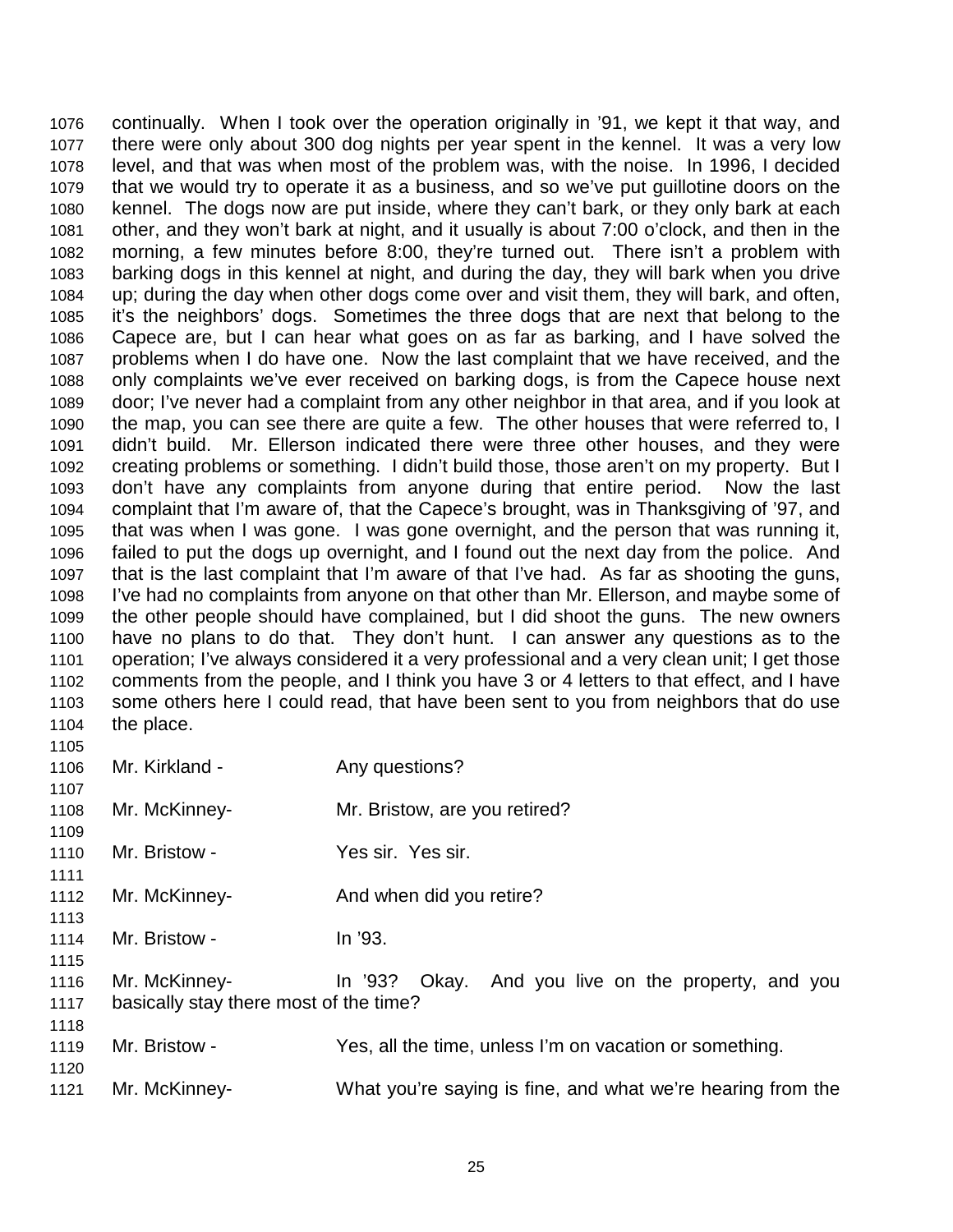1122 opposition is the shooting and the dogs barking, you say they don't bark. We don't have 1123 a recorder here to know whether they bark or not. That's why I'm saying, if you can get 1124 this 30 days, maybe it can be worked out, maybe it can't.

1126 Mr. Bristow - Yeah, well, the sale is contingent on them receiving a permit, 1127 and so I'm not sure it's going to be possible, you know. I think one thing you should 1128 consider is that, there won't be any shooting with the new, the shooting doesn't have 1129 anything to do with the dog kennel operation at all. That's just on County property, you 1130 know, or agricultural property, that's 38 acres there that I had that I hunted on, and I did 1131 some target shooting on it, you know. But the new people, as I understand it, are not, 1132 don't intend to shoot. The previous owner did. He was a dog trainer, and shot all day 1133 long in the training of the dogs as a part of it. And I'll answer any questions that you 1134 can. I was not aware that we had any barking dog problems since '97, and I've 1135 received no complaints on that, and my neighbors have, well, you've got some letters 1136 from some of them.

1137

1140

1125

1138 Mr. Balfour-- If your sale doesn't go through, so you expect to continue 1139 operating it as a kennel?

1141 Mr. Bristow - Yes sir, we would continue it as we do now. It has about, it 1142 has an average of about 10 dogs per day, average occupancy, if there were such a 1143 thing, throughout the year, and those dogs are let out every morning, and then they're 1144 put up every night. Sometimes you have them in, locked in during the day, and the air 1145 conditioner's on if it's especially hot, and the same is true in the winter if it's especially 1146 cold. We are inspected annually by the State Veterinarians' Office, and we've always 1147 had no complaints or recommendations or anything from them, so there is an agency 1148 that has oversight.

1149

1151

1155

1164

1150 Mr. Balfour- Is there a certain time of night the dogs have to be inside?

1152 Mr. Bristow - There's not a night, there's not a certain time that they have 1153 to, but we try to put them in around 7:00 in the summertime like this; it's earlier in the 1154 winter.

1156 Mr. Balfour- You're saying that once they're in, you're not supposed to be 1157 about to hear them barking, is that correct?

1158 1159 Mr. Bristow - They'll stop barking, and you can hear them if you're outside, 1160 but usually you'll hear other dogs in the neighborhood barking more than you can them. 1161 It's not a problem when they're inside. A dog usually will shut up even if he's constantly 1162 barking and lonesome; you put him inside, he'll shut up in a little while, but you can't 1163 hear him anyway.

1165 Mr. Kirkland- Mr. Marshman, are you going to go ahead and call your 1166 lawyer and see if you can extend the loan, or would you want us to hear the case, and 1167 then go one way or the other?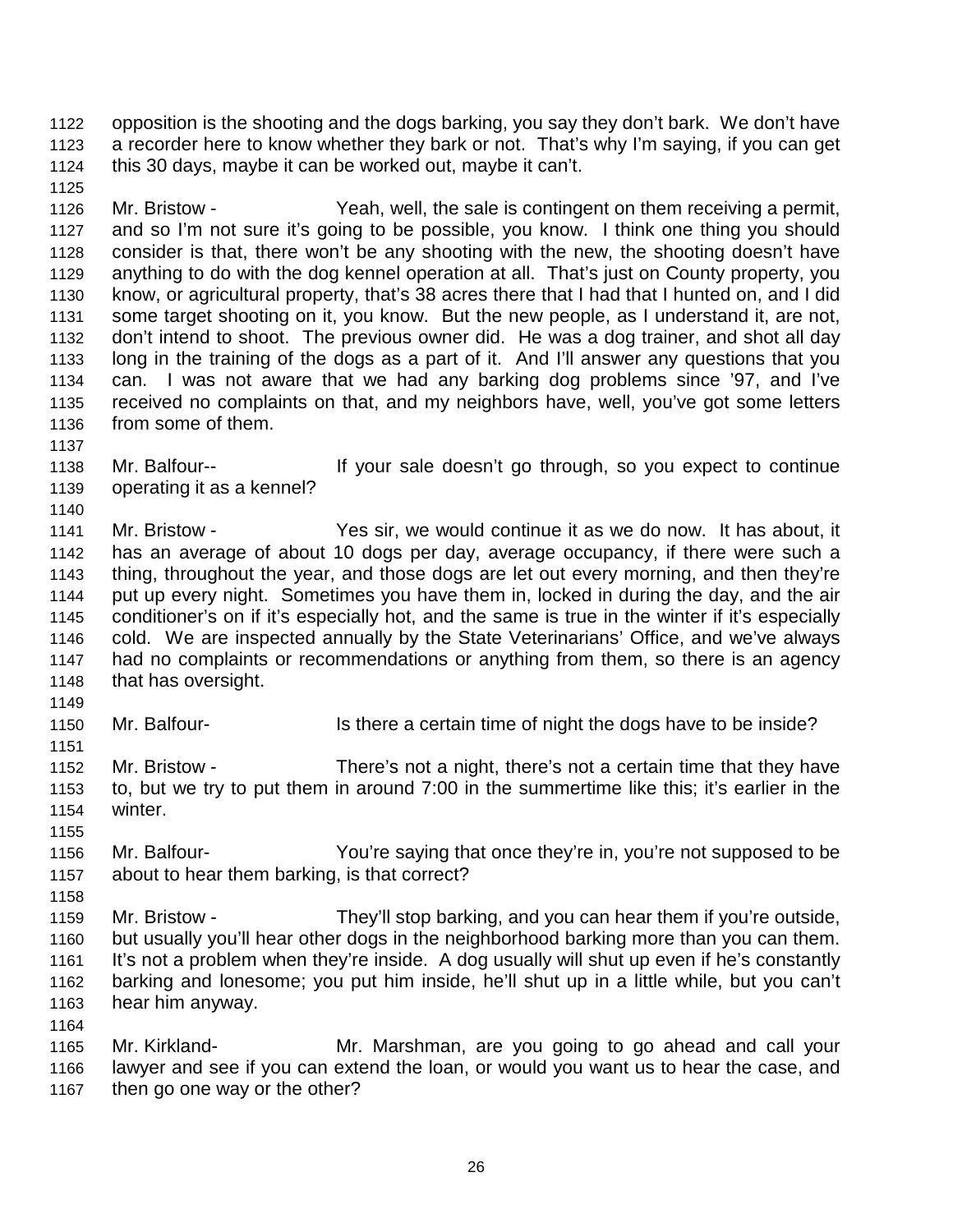1168 1169 Mr. Marshman - We'd like the opportunity to do that, and see the impact, and 1170 then come back and give you a final………….

1172 Mr. Kirkland- All right, we will pass this while you go make the phone call, 1173 and when you come back in, we'll continue it.

## 1174 **RESUME TESTIMONY AFTER A-42-2000**

- 1176 **A 42-2000 REFUGE CHURCH OF OUR LORD JESUS** requests a variance 1177 from Section 24-96(c) of Chapter 24 of the County Code to build a 1178 church addition at 520 Whiteside Road (Tax Parcels 175-A-34, 35 1179 and 40), zoned A-1, Agricultural District (Varina). The parking lot 1180 location requirement is not met. The applicant has 10 feet front yard 1181 setback, where the Code requires 50 feet front yard setback. The 1182 applicant requests a variance of 40 feet front yard setback.
- 1184 Mr. Kirkland I assume you wish to speak on this case, so would you 1185 please raise your right hand and be sworn in?
- 1187 Mr. Blankinship Do you swear that the testimony you are about to give is the 1188 truth, the whole truth, and nothing but the truth, so help you God?
- 1190 Mr. Kirkland Have all your notices been turned in? Yes we have them in 1191 the file, Okay, would you state your name for the record, please.

1193 Mr. Blackley- My name is Clay Blackley, with Bay Design Group 1194 representing the applicant. We are doing the site plans and representing the client for 1195 this case. For our plan of development we need a required number of parking spaces 1196 and to meet that we have to use the front yard setback to met that requirement. If we 1197 don't' use that setback we will about  $\frac{1}{2}$  of our required parking. In that area there is 1198 about 42 spaces that we would loose. The parking spaces are calculated by the 1199 amount of seats in the proposed additions. To deny that would be to deny the building 1200 expansion. We believe that this a more organized way of dealing with parking. Right 1201 now the parking that is being used in the front yard of the existing property. Not real 1202 organized and not as esthetically pleasing as it could be.

1203

1171

1175

1183

1186

1189

1192

- 1204 What we would do is set the parking back 10 feet off the property line, more like a 1205 commercial project. Then use that area in the 50 foot setback for the parking lot. We 1206 will be dedicating 15 feet of right of way, so the road way will be the width it is supposed 1207 to be in the future. The County is requiring us to put in curb and gutter and storm sewer 1208 in addition to the road widening.
- 1209
- 1210 We like the layout, we think it will work. It will be better for the neighborhood all in all. 1211

1212 Mr. Nunnally- How many seats did you say you were going to have in this

1213 new addition?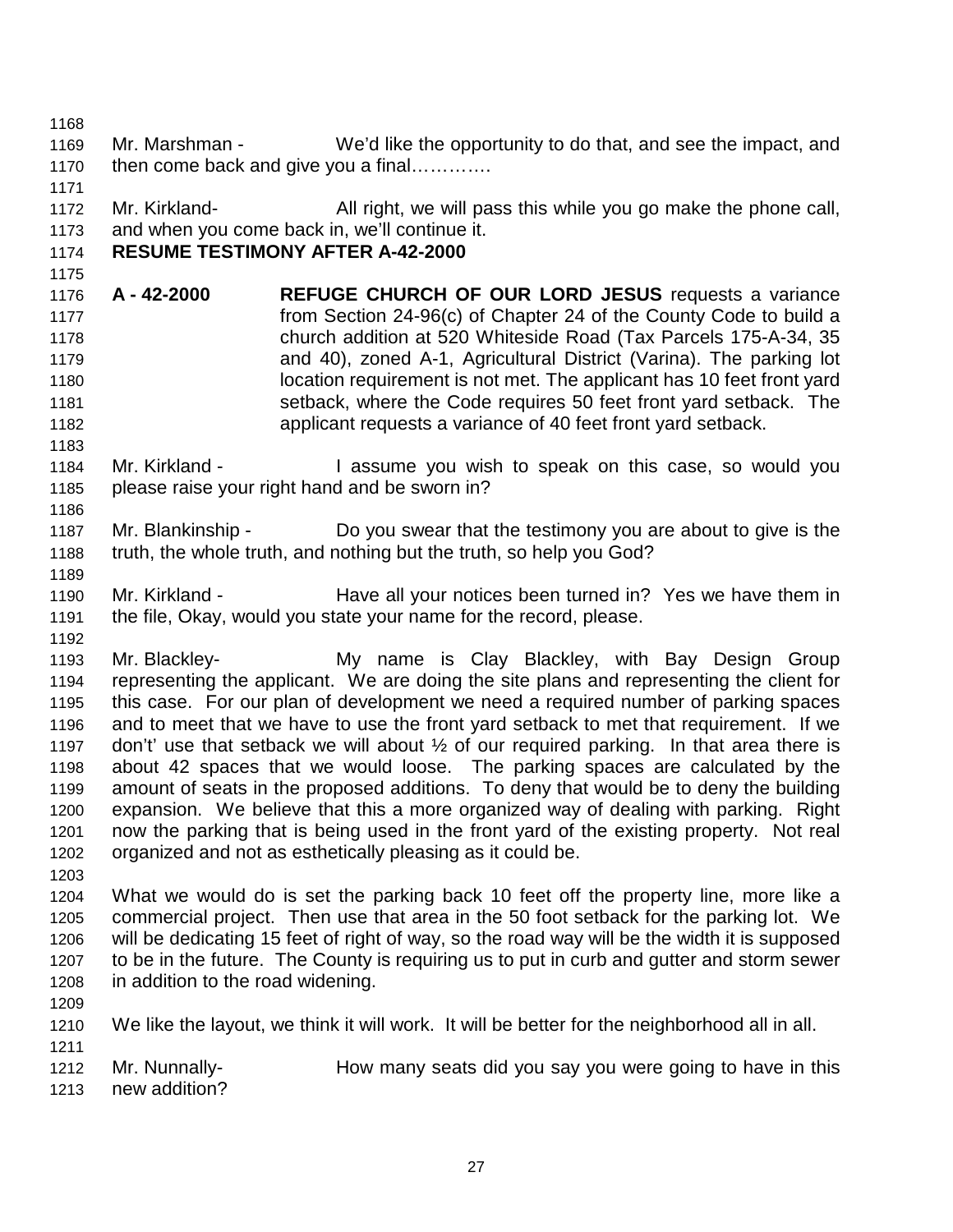| 1214 |                                                  |                                                                                                      |
|------|--------------------------------------------------|------------------------------------------------------------------------------------------------------|
| 1215 | Mr. Blackley-                                    | I think it is 142 seats.                                                                             |
| 1216 | Mr. Nunnally-                                    | And what is the code requirement? One seat for every 4                                               |
| 1217 | seats?                                           |                                                                                                      |
| 1218 |                                                  |                                                                                                      |
| 1219 | Mr. Blackley-                                    | The Parking requirement was for 86 spaces and we were                                                |
| 1220 | providing 92 spaces.                             |                                                                                                      |
| 1221 |                                                  |                                                                                                      |
| 1222 | Mr. Nunnally-                                    | How many members do you have in the congregation?                                                    |
| 1223 |                                                  |                                                                                                      |
|      | Mr. Rositer                                      |                                                                                                      |
| 1224 |                                                  | We have approximately 125 members.                                                                   |
| 1225 |                                                  |                                                                                                      |
| 1226 | Mr. Balfour-                                     | Are you asking for more parking spaces than you have                                                 |
| 1227 | members?                                         |                                                                                                      |
| 1228 |                                                  |                                                                                                      |
| 1229 | Mr. Blackley-                                    | I think there was a miss-conception, in the staff report it said                                     |
| 1230 |                                                  | 146 spaces, I think it is suppose to say 146 seats not spaces. The spaces we are                     |
| 1231 |                                                  | providing is 92 and the requirement is 86. So we are losing about $\frac{1}{2}$ of what is required. |
| 1232 |                                                  |                                                                                                      |
| 1233 | Mr. Kirkland-                                    | Any other questions.?                                                                                |
| 1234 |                                                  |                                                                                                      |
| 1235 | Mr. McKinney-                                    | Are you for or against?                                                                              |
| 1236 |                                                  |                                                                                                      |
| 1237 | Rev. Manson                                      | I am Rev. Manson pastor of Bethany Baptist Church, which                                             |
| 1238 |                                                  | is the church adjacent to the applicant. I am also a neighbor there in that community                |
| 1239 |                                                  | and have been for the last 35 years. WE do not oppose the facility being proposed but                |
| 1240 |                                                  | we would like is a deferral of 30 days so the two churches can get together and discuss              |
| 1241 |                                                  | the proposal. We have been using a portion of the parking lot for over 75 years. We                  |
| 1242 |                                                  | have worship services at the same time and what we would like is a contractual                       |
| 1243 |                                                  | agreement where we could still have rights to be able to park on this property. We have              |
|      |                                                  | not had an opportunity to communicate with the Refuge Church about this matter. WE                   |
| 1244 |                                                  |                                                                                                      |
| 1245 | want to talk in regards to the parking lot area. |                                                                                                      |
| 1246 |                                                  |                                                                                                      |
| 1247 |                                                  | The Bay Design Group mentions a road dedication, the community has adopted the                       |
| 1248 |                                                  | highway there and we have a concern. But to widen just a portion of it, we would like                |
| 1249 |                                                  | the entire road to be widened not just that section. Could we have the opportunity to                |
| 1250 |                                                  | come together, to reason, to talk about our concerns.                                                |
| 1251 |                                                  |                                                                                                      |
| 1252 | Mr. Kirkland-                                    | The case we are dealing with is the parking spaces in the                                            |
| 1253 |                                                  | front yard. It really has nothing to do with the agreement y'all have with the church.               |
| 1254 |                                                  | The widening of Whiteside Road is between you and Henrico County. I would say it is                  |
| 1255 |                                                  | up to the applicant to ask for the deferral. We are not involved with contracts with other           |
| 1256 |                                                  | churches. If we pass it, it is their property and they can do with it what they want. They           |
| 1257 |                                                  | can be a good neighbor and share, but that is between the two of you. The case we are                |
| 1258 | hearing is parking spaces.                       |                                                                                                      |
| 1259 |                                                  |                                                                                                      |
|      |                                                  |                                                                                                      |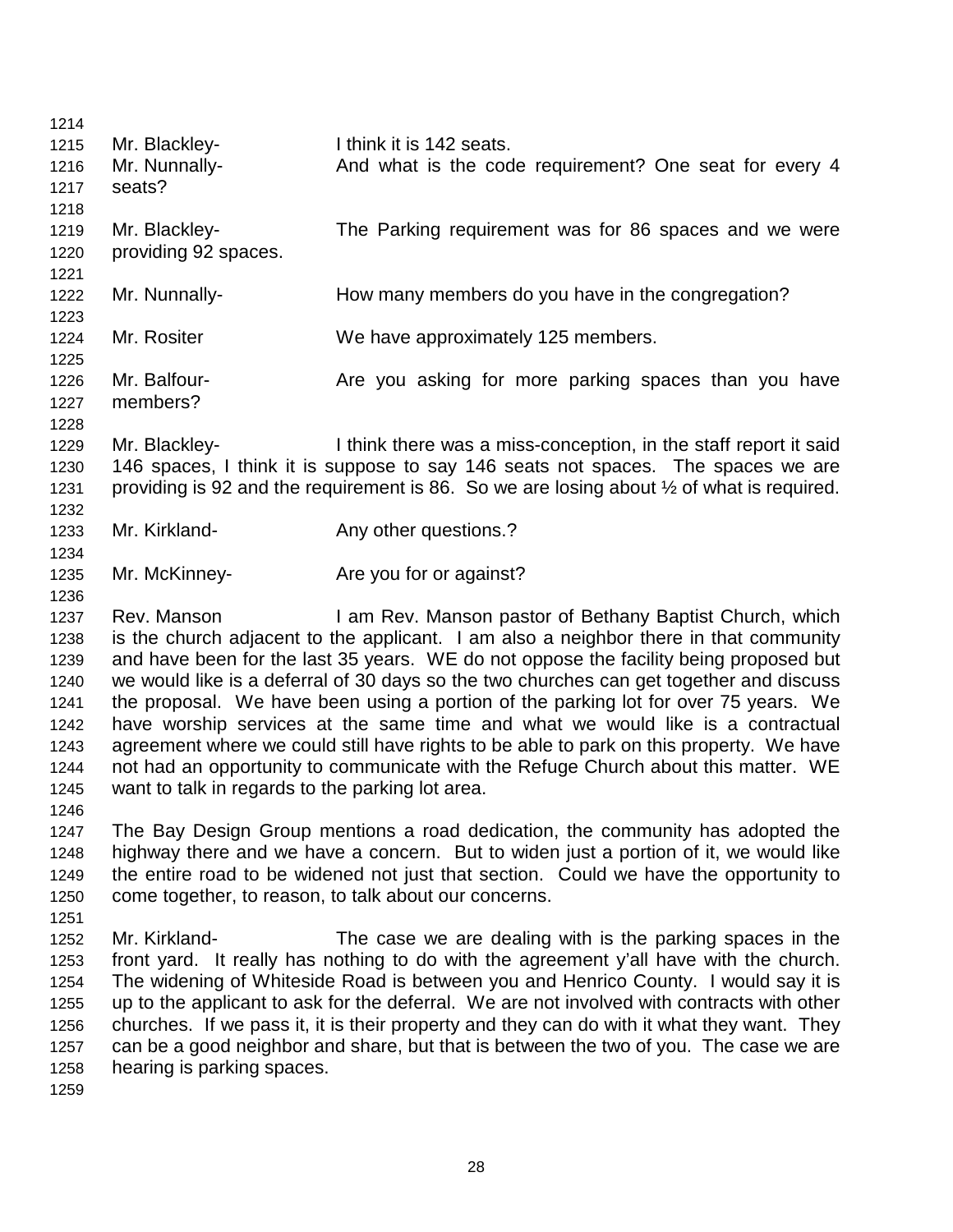1260 Rev. Mansion- Can we have a deferral to work out some sort of parking 1261 agreement. 1262

1263 Mr. McKinney- After it goes through this process, it will go through a Plan of 1264 Development process with the Planning Commission. You will have an opportunity to 1265 sit down with them and go over the plans. The Planning Commission is a public hearing 1266 and you will have plenty of time to get with them on this issue.

- 1268 Rev. Mansion- We just wanted to state publicly that we are not opposed to 1269 the addition, but do feel a need to discuss the parking issue further.
- 1271 Mr. Davis- I am Henry Davis, a trustee at Bethany Baptist Church, I also 1272 want to state that we are not opposed to the addition. We have not had any 1273 communication concerning this parking lot. We do feel the need to have an agreement 1274 with the Refugee Church concerning this parking.
- 1276 Mr. Kirkland- As stated by Mr. McKinney, you will have plenty of time to 1277 discuss this with the applicant during the Plan of Development process. Next, sir.
- 1279 Mr. Mansion- **I** am Isiah Manson, I am a trustee with Bethany Baptist 1280 Church. I want to be on record as not opposing the addition to Refugee Church. My 1281 concern is that same, that we be notified of the development and be able to discuss 1282 this.
- 1284 Mr. Kirkland- Do you want to rebut any of this?

1267

1270

1275

1278

1283

1285

1293

1296

1298

- 1286 Mr. Blackley- I would like to clarify a few things. They will get an 1287 opportunity to fully engage in this project when it comes before the Planning 1288 Commission. We cannot move forward with this project until this variance is acted 1289 upon. The staff has put the plan on hold until this action is finale. Right now the 1290 schedule is behind a year due to design changes. We don't want to leave the 1291 neighborhood out, we do want to meet with them. What ever arrangements for a 1292 meeting works, we will be happy to accommodate them.
- 1294 Mr. Kirkland- Once all the paper work is done, the Church is going to 1295 commence in building the project, correct?
- 1297 Mr. Blackley- Yes, as fast as they can and as the budget will allow.
- 1299 Mr. Kirkland- Any one else wish to speak on this case? Any other 1300 questions by Board Members? If not that concludes the case.
- 1302 Upon a motion by Mr. Nunnally, seconded by Mr. Balfour, the Board **granted A-42-** 1303 **2000.** 1304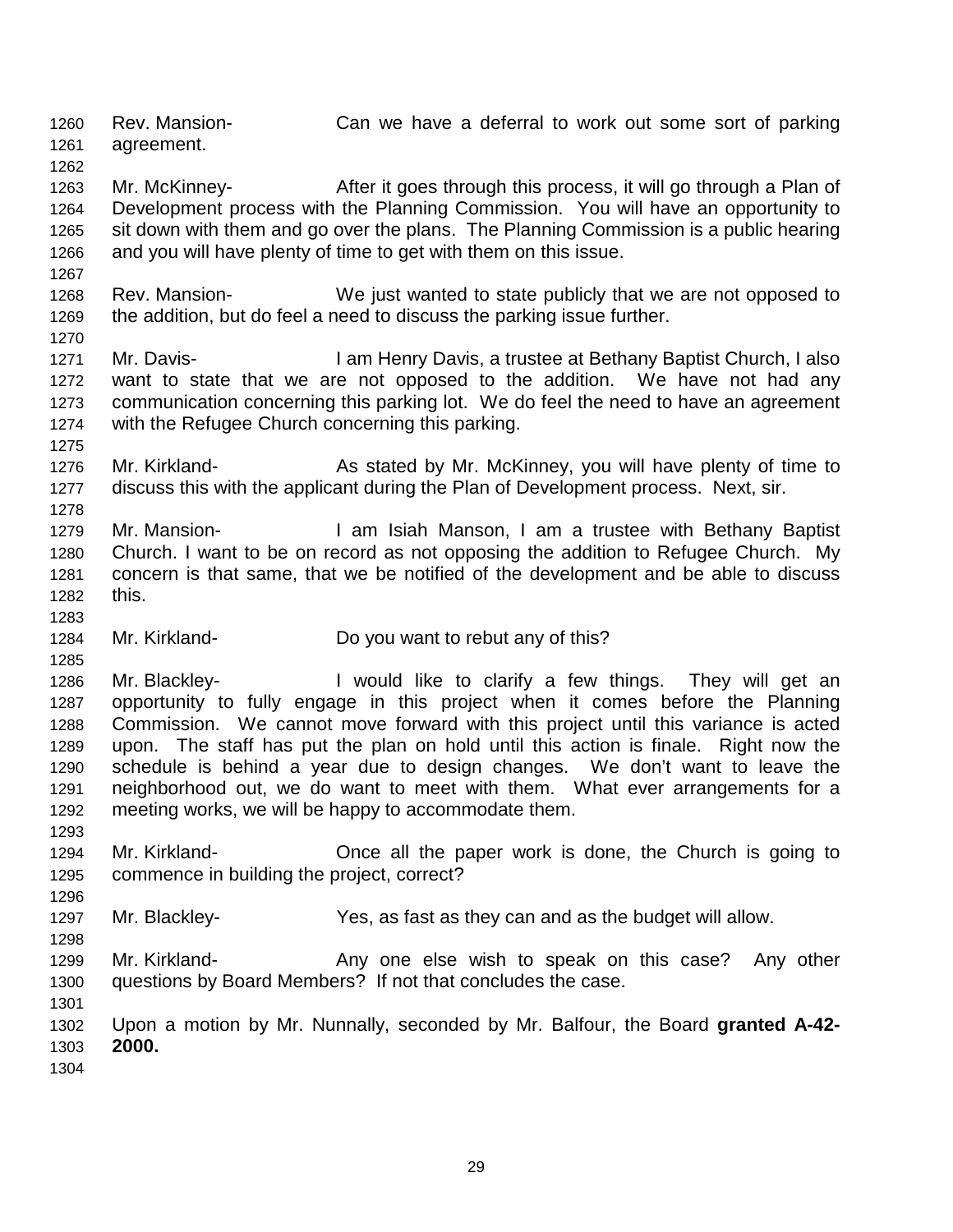1306 Negative: 0 1307 Abstained: 0 1308 1309 The Board granted this request, as it found from the evidence presented that 1310 authorizing this variance at 520 Whiteside Road for a variance of 40 feet of front yard 1311 parking setback subject to the following conditions, will not be of substantial detriment to 1312 adjacent property and will not materially impair the purpose of the zoning regulations. 1313 1314 1. The property shall be developed in substantial conformance with the plan filed with 1315 the application. No changes or additions to the layout may be made without the 1316 approval of the Board of Zoning Appeals. 1317 1318 2. If land disturbance will exceed 2,500 square feet the requirements of Chapter 10 of 1319 the County Code apply. At the time of building permit application, the applicant shall 1320 submit the necessary information to the Department of Public Works to ensure 1321 compliance with the requirements of the Chesapeake Bay Preservation Act and the 1322 code requirements for water quality standards. 1323 1324 3. Approval of this request does not imply that a building permit will be issued. Building 1325 permit approval is contingent on Health Department requirements, including, but not 1326 limited to, soil evaluation for a septic drainfield and reserve area, and approval of a well 1327 location. 1328 1329 4. The parking lot, driveways, and loading areas shall be subject to the requirements of 1330 Section 24-98 of Chapter 24 of the County Code. 1331 1332 **RESUME TESTITOMY ON UP-20-2000**  1333 1334 Mr. Kirkland - Has there been a call for any deferrals for the 10:00 o'clock 1335 agenda? Have we had any information come back in here from Mr. Marshman? Still 1336 trying to get in touch with someone? 1337 1338 Mr. McKinney- Well, we're holding these folks here up, if somebody can go 1339 out there and get them, and get them in here, we can get it over with. 1340 1341 Mr. Kirkland- I appreciate it sir, thank you. Mr. Marshman, have you made 1342 a decision? 1343 1344 Mr. Marshman - I have a question that affects my decision, a procedural 1345 question. I'm not entirely certain as to the rules regarding this proceeding. If we allow 1346 you to proceed and vote on this today, and the decision of the Board is to deny the 1347 variance, does that prevent me from coming back subsequently? 1348 1349 Mr. Kirkland- For one year. 1350

1305 Affirmative: Kirkland, Balfour, McKinney, Nunnally, Wright 5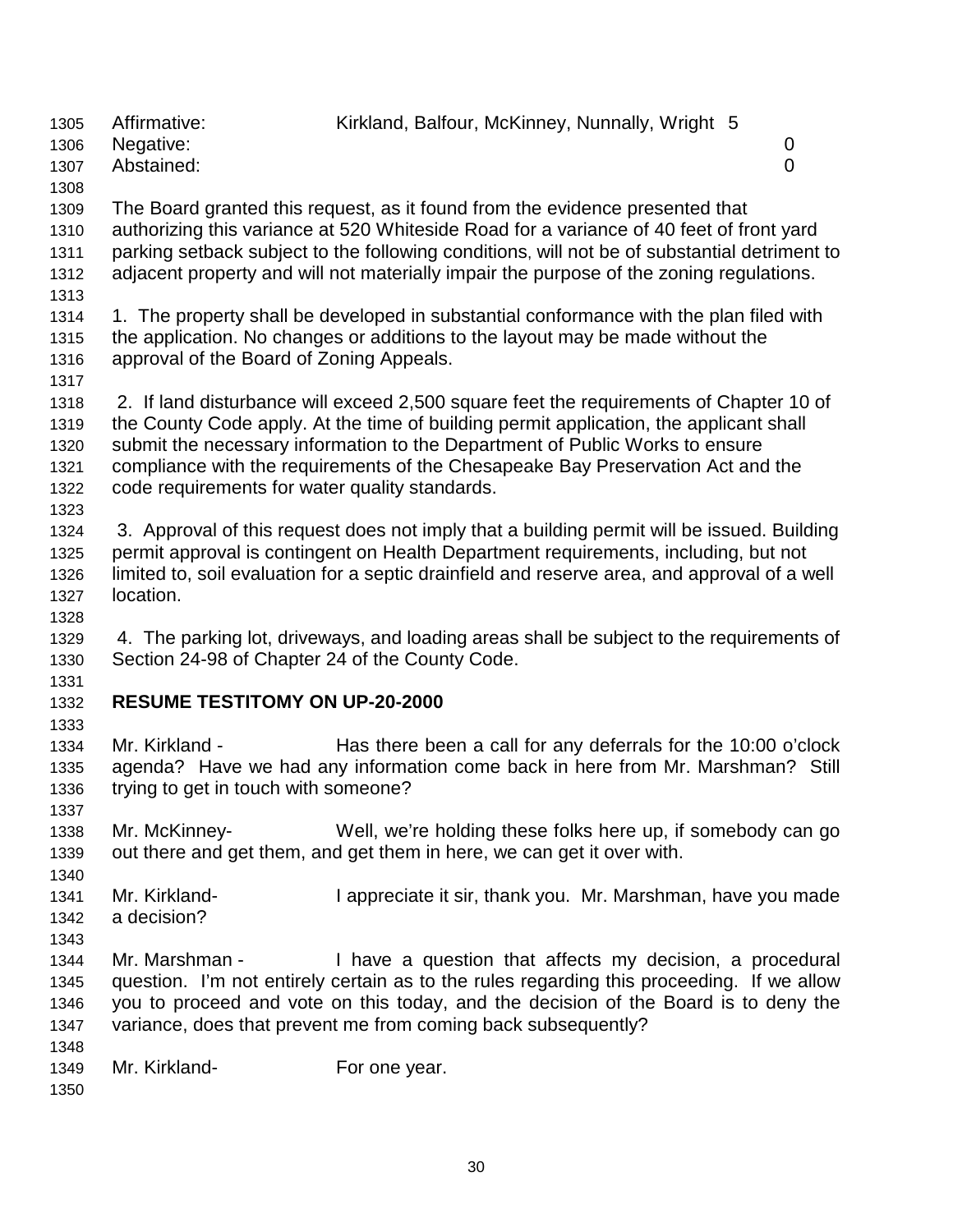| 1351<br>1352                                                                                 | Mr. Marshman -                            |               | Okay, then we'd like a 30-day deferral.                                                                                                                                                                                                                                                                                                                                                                                                                                                                                                                                                                                                                                                                                          |   |                     |
|----------------------------------------------------------------------------------------------|-------------------------------------------|---------------|----------------------------------------------------------------------------------------------------------------------------------------------------------------------------------------------------------------------------------------------------------------------------------------------------------------------------------------------------------------------------------------------------------------------------------------------------------------------------------------------------------------------------------------------------------------------------------------------------------------------------------------------------------------------------------------------------------------------------------|---|---------------------|
| 1353<br>1354                                                                                 | Mr. Kirkland -                            |               | Do I hear a motion for a 30-day deferral in this case?                                                                                                                                                                                                                                                                                                                                                                                                                                                                                                                                                                                                                                                                           |   |                     |
| 1355<br>1356<br>1357<br>1358                                                                 | meeting, at the request of the applicant. |               | Upon a motion by Mr. Wright, seconded by Mr. McKinney, the Board deferred the UP-<br>20-2000 application for 30 days, from the June 22, 2000, until the July 27, 2000,                                                                                                                                                                                                                                                                                                                                                                                                                                                                                                                                                           |   |                     |
| 1359<br>1360<br>1361<br>1362                                                                 | Affirmative:<br>Negative:<br>Absent:      |               | Balfour, Kirkland, McKinney, Nunnally, Wright                                                                                                                                                                                                                                                                                                                                                                                                                                                                                                                                                                                                                                                                                    | 5 | 0<br>$\overline{0}$ |
| 1363<br>1364<br>1365<br>1366                                                                 | spoke in opposition.                      |               | The Board deferred the request for a conditional use permit to continue operation of an<br>existing kennel at 8976 Battlefield Park Road, to allow time to negotiate with those who                                                                                                                                                                                                                                                                                                                                                                                                                                                                                                                                              |   |                     |
| 1367<br>1368<br>1369<br>1370<br>1371<br>1372<br>1373<br>1374<br>1375<br>1376<br>1377<br>1378 | A - 43-2000                               | yard setback. | <b>PREY PONG</b> requests a variance from Sections 24-95(b)(5) and 24-<br>95(c)(1) of Chapter 24 of the County Code to build an addition at 6511<br>Fitzhugh Avenue (Westhaven) (Tax Parcel 102-11-E-136), zoned R-3,<br>One-family Residence District (Three Chopt). The lot width<br>requirement, minimum side yard setback, and total side yard setback<br>are not met. The applicant has 50 feet lot width, 4 feet minimum side<br>yard setback and 10 feet total side yard setback, where the Code<br>requires 65 feet lot width, 7 feet minimum side yard setback and 15<br>feet total side yard setback. The applicant requests variances of 15<br>feet lot width, 3 feet minimum side yard setback and 5 feet total side |   |                     |
| 1379<br>1380<br>1381                                                                         | Mr. Kirkland-                             |               | Any one hear wish to speak on this case? Yes sir. My name<br>is Ernie Taylor. If you would raise your right hand and be sworn in.                                                                                                                                                                                                                                                                                                                                                                                                                                                                                                                                                                                                |   |                     |
| 1382<br>1383<br>1384                                                                         | Mr. Blankinship<br>help you God?          |               | Do you swear to tell the truth and nothing but the truth so                                                                                                                                                                                                                                                                                                                                                                                                                                                                                                                                                                                                                                                                      |   |                     |
| 1385<br>1386                                                                                 | Mr. Taylor-                               |               | Yes sir.                                                                                                                                                                                                                                                                                                                                                                                                                                                                                                                                                                                                                                                                                                                         |   |                     |
| 1387<br>1388                                                                                 | Mr. Kirkland-                             |               | Would you state your name for the record.                                                                                                                                                                                                                                                                                                                                                                                                                                                                                                                                                                                                                                                                                        |   |                     |
| 1389<br>1390                                                                                 | Mr. Taylor-                               |               | Ernie Taylor.                                                                                                                                                                                                                                                                                                                                                                                                                                                                                                                                                                                                                                                                                                                    |   |                     |
| 1391<br>1392<br>1393                                                                         | Mr. Kirkland-                             |               | Have all you notices be turned according to County Code?,<br>yes we have them in the file. State your case.                                                                                                                                                                                                                                                                                                                                                                                                                                                                                                                                                                                                                      |   |                     |
| 1394<br>1395<br>1396                                                                         | Mr. Taylor-                               |               | There is an addition done some time ago on the side of the<br>dwelling. The owners would like to expand the existing addition so that it extends from<br>the front of the house to the rear. It will not extend any farther into the side yard than                                                                                                                                                                                                                                                                                                                                                                                                                                                                              |   |                     |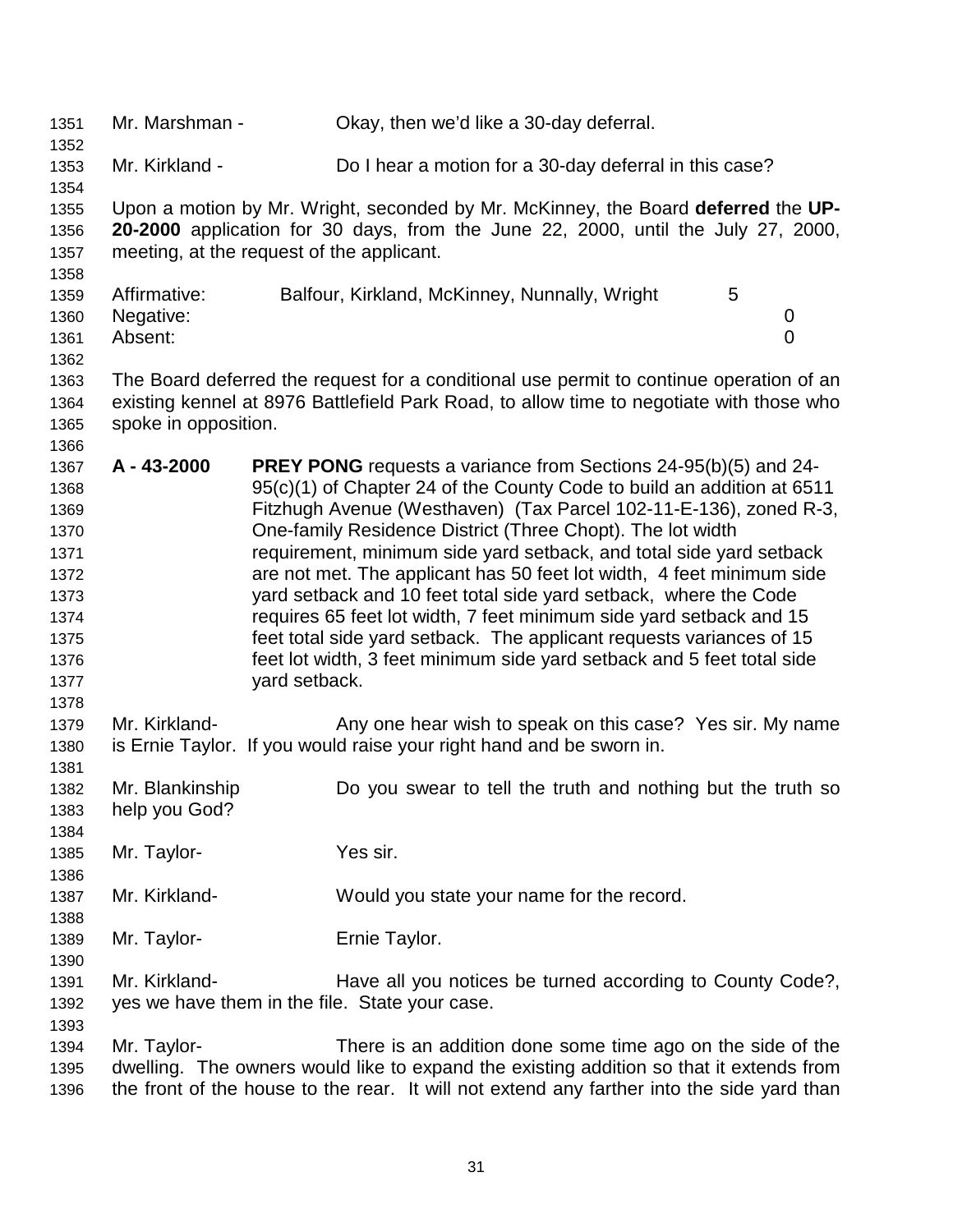| 1397<br>1398                 | match the existing structure.                               | what it presently does. The roof line in the front and back and the outside walls will                                                                 |
|------------------------------|-------------------------------------------------------------|--------------------------------------------------------------------------------------------------------------------------------------------------------|
| 1399<br>1400<br>1401         | Mr. Kirkland-                                               | Same height on the roof?                                                                                                                               |
| 1402<br>1403<br>1404         | Mr. Taylor-<br>siding.                                      | Yes sir. The only difference on the exterior will be the vinyl                                                                                         |
| 1405<br>1406                 | MR. Kirkland-                                               | Are you going to do the whole house in vinyl siding?                                                                                                   |
| 1407<br>1408<br>1409         | Mr. Taylor-                                                 | No sir. The addition will be vinyl, the applicant expressed<br>interest in doing the whole house some day, but not right now. It will look nice.       |
| 1410<br>1411                 | Mr. Wright-                                                 | Will there be any windows in the new addition?                                                                                                         |
| 1412<br>1413                 | Mr. Taylor-                                                 | I need to look at the plans,                                                                                                                           |
| 1414<br>1415<br>1416         | Mr. Wright -                                                | There are no windows shown on the plans. You would have<br>to cover up that one window shown on the photo.                                             |
| 1417<br>1418<br>1419<br>1420 | Mr. Taylor-<br>kitchen and the owners want to enlarge that. | That whole wall will be moved out and forward. I honestly<br>can't tell you exactly what the addition will look like. The use currently is a galley    |
| 1421<br>1422                 | Mr. Wright-                                                 | What kind of roof will you have on this addition?                                                                                                      |
| 1423<br>1424<br>1425         | Mr. Taylor<br>line.                                         | It will be a shingle roof that will blend with the exiting roof                                                                                        |
| 1426<br>1427                 | Mr. McKinney-                                               | The same height?                                                                                                                                       |
| 1428<br>1429<br>1430         | Mr. Wright-                                                 | So you are going to raise the roof to same height of the<br>existing part of the house. Will you tear down what's there and replace it with new?       |
| 1431<br>1432<br>1433<br>1434 | Mr. Taylor-<br>than it does now.                            | Yes sir. The concrete slab will be enlarged and the new<br>construction will be built on that. It will not extend any closer to the side property line |
| 1435<br>1436<br>1437         | Mr. Kirkland-                                               | Any other questions? Any one else wish to speak on this<br>case? If not that concludes the case. Thank you.                                            |
| 1438<br>1439<br>1440         | 2000.                                                       | After a motion from Mr. Wright, seconded by Mr. Nunnally the Board approved A-43-                                                                      |
| 1441<br>1442                 | Affirmative:<br>Negative:                                   | Balfour, Kirkland, McKinney, Nunnally, Wright<br>5<br>$\mathbf 0$                                                                                      |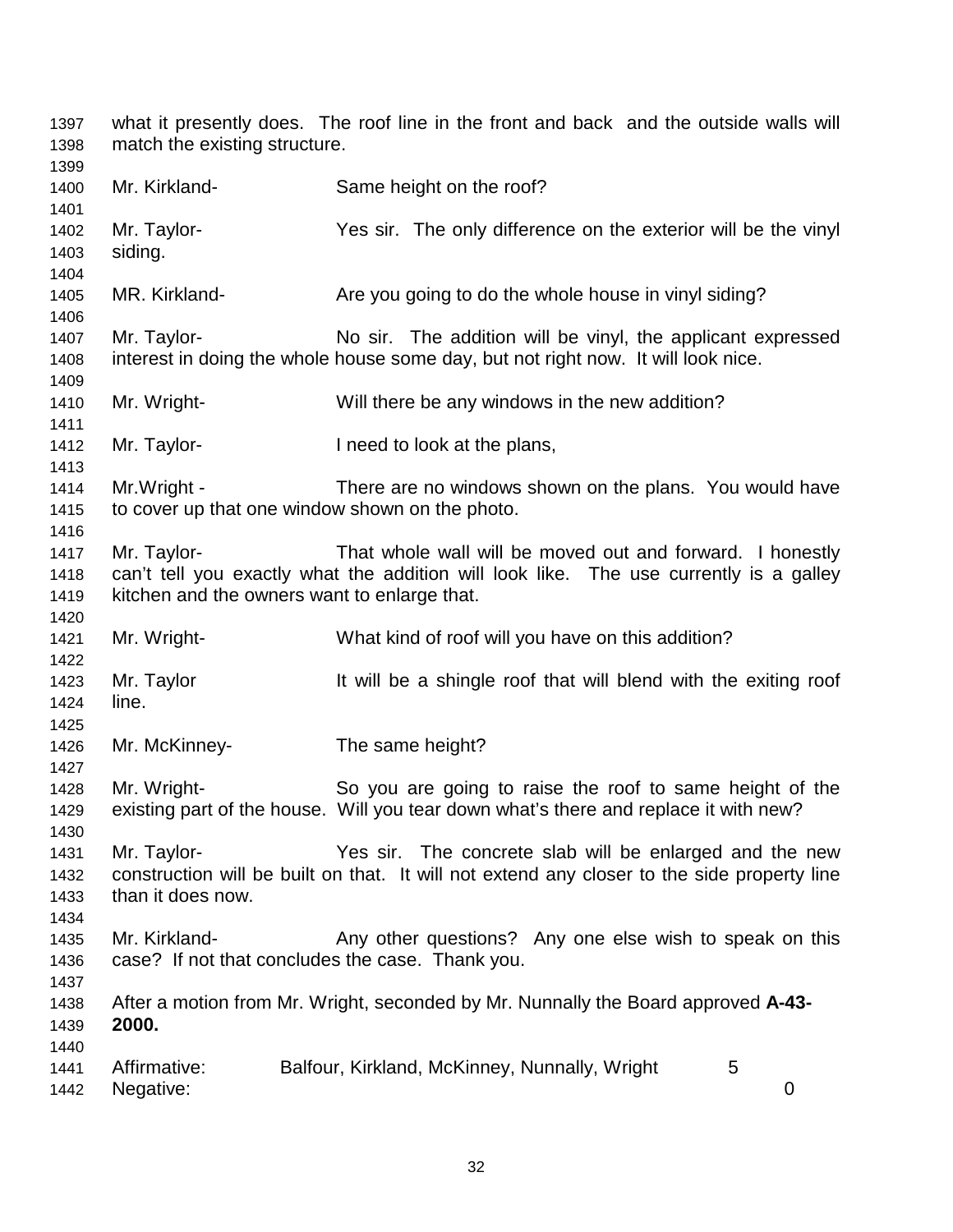| 1443                 | Absent:                                                                                      |                                                                                                                                                                        | $\overline{0}$ |  |
|----------------------|----------------------------------------------------------------------------------------------|------------------------------------------------------------------------------------------------------------------------------------------------------------------------|----------------|--|
| 1444<br>1445<br>1446 |                                                                                              | The Board granted this request, as it found from the evidence presented that<br>authorizing this variance of 15 feet lot width, 3 feet minimum side yard setback and 5 |                |  |
| 1447                 | feet total side yard setback at 6511 Fitzhugh Avenue subject to the following condition,     |                                                                                                                                                                        |                |  |
| 1448                 | will not be of substantial detriment to adjacent property and will not materially impair the |                                                                                                                                                                        |                |  |
| 1449                 |                                                                                              | purpose of the zoning regulations.                                                                                                                                     |                |  |
| 1450                 |                                                                                              |                                                                                                                                                                        |                |  |
| 1451                 |                                                                                              | 1. Only the improvements shown on the plan filed with the application may be                                                                                           |                |  |
| 1452                 |                                                                                              | constructed pursuant to this approval. Any additional improvements shall comply with<br>the applicable regulations of the County Code.                                 |                |  |
| 1453<br>1454         |                                                                                              |                                                                                                                                                                        |                |  |
| 1455                 |                                                                                              |                                                                                                                                                                        |                |  |
| 1456                 | <b>UP-21-2000</b>                                                                            | <b>TARMAC AMERICA, INC.</b> requests a use permit pursuant to                                                                                                          |                |  |
| 1457                 |                                                                                              | Sections24-52(d) and 24-103 of Chapter 24 of the County Code to                                                                                                        |                |  |
| 1458                 |                                                                                              | extract materials from the earth at 4721 Curles Neck Road (Tax Parcel                                                                                                  |                |  |
| 1459                 |                                                                                              | 270-A-1), zoned A-1, Agricultural District (Varina).                                                                                                                   |                |  |
| 1460                 |                                                                                              |                                                                                                                                                                        |                |  |
| 1461                 | Mr. Balfour-                                                                                 | I must abstain from this case.                                                                                                                                         |                |  |
| 1462                 |                                                                                              |                                                                                                                                                                        |                |  |
| 1463                 | Mr. Kirkland-                                                                                | Any one hear wish to speak on this case? If you would raise                                                                                                            |                |  |
| 1464                 |                                                                                              | your right hand and be sworn in.                                                                                                                                       |                |  |
| 1465<br>1466         | Mr. Blankinship                                                                              | Do you swear to tell the truth and nothing but the truth so                                                                                                            |                |  |
| 1467                 | help you God?                                                                                |                                                                                                                                                                        |                |  |
| 1468                 |                                                                                              |                                                                                                                                                                        |                |  |
| 1469                 | Mr. Lewis-                                                                                   | Yes sir.                                                                                                                                                               |                |  |
| 1470                 |                                                                                              |                                                                                                                                                                        |                |  |
| 1471                 | Mr. Kirkland-                                                                                | Would you state your name for the record.                                                                                                                              |                |  |
| 1472                 |                                                                                              |                                                                                                                                                                        |                |  |
| 1473                 | Mr. Lewis-                                                                                   | Monte Lewis I am with Lewis and Associates representing                                                                                                                |                |  |
| 1474                 | Tarmac America.                                                                              |                                                                                                                                                                        |                |  |
| 1475                 |                                                                                              |                                                                                                                                                                        |                |  |
| 1476                 | Mr. Kirkland-                                                                                | Have all you notices be turned according to County Code?,                                                                                                              |                |  |
| 1477<br>1478         |                                                                                              | yes we have them in the file. State your case.                                                                                                                         |                |  |
| 1479                 | Mr. Lewis-                                                                                   | This is another area of Curles Neck that they wish to extract                                                                                                          |                |  |
| 1480                 |                                                                                              | sand and gravel from. This is in between existing mining sites., As you can see in the                                                                                 |                |  |
| 1481                 |                                                                                              | photo, the one to the right is a pond which was a result of one of the mining operations                                                                               |                |  |
| 1482                 |                                                                                              | that has been reclaimed and there is one to the west and to the north. The area to the                                                                                 |                |  |
| 1483                 |                                                                                              | south is another mining site that has been reclaimed.                                                                                                                  |                |  |
| 1484                 |                                                                                              |                                                                                                                                                                        |                |  |
| 1485                 |                                                                                              | The extraction techniques and the shipping will be the same as with existing site. The                                                                                 |                |  |
| 1486                 |                                                                                              | material is shipped out of the site via the James River. Nothing will be going out to the                                                                              |                |  |
| 1487                 | road.                                                                                        |                                                                                                                                                                        |                |  |
| 1488                 |                                                                                              |                                                                                                                                                                        |                |  |
| 1489                 | Mr. Nunnally-                                                                                | You have read all the conditions?                                                                                                                                      |                |  |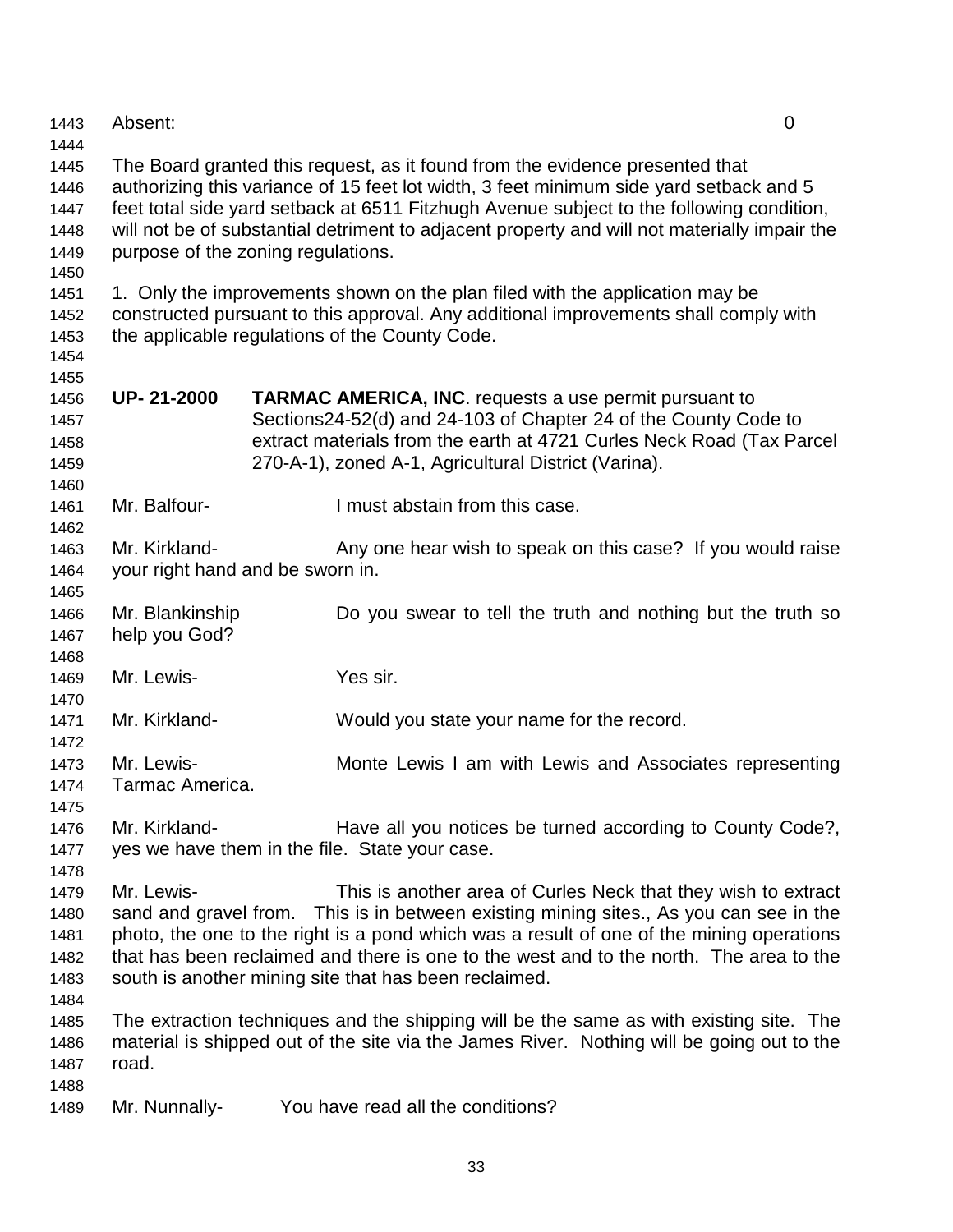| 1490         |                                                                                                       |                                                                                            |                  |
|--------------|-------------------------------------------------------------------------------------------------------|--------------------------------------------------------------------------------------------|------------------|
| 1491         | Mr. Lewis-                                                                                            | Yes sir, we are in agreement with those conditions.                                        |                  |
| 1492         |                                                                                                       |                                                                                            |                  |
| 1493         | Mr. Nunnally-                                                                                         | We haven't had any complaints have we Mr. Blankinship?                                     |                  |
| 1494         |                                                                                                       |                                                                                            |                  |
| 1495         | Mr. Blankinship-                                                                                      | No sir.                                                                                    |                  |
| 1496         |                                                                                                       |                                                                                            |                  |
| 1497         | Mr. Kirkland-                                                                                         | Is this a model of what a quarry should be?                                                | Any other        |
| 1498         |                                                                                                       | people to speak on this case? If not that concludes the case. Thank you.                   |                  |
| 1499         |                                                                                                       |                                                                                            |                  |
| 1500         |                                                                                                       | After a motion from Mr. Nunnally and seconded by Mr. McKInney, the Board approved          |                  |
| 1501         | UP-21-2000.                                                                                           |                                                                                            |                  |
| 1502         |                                                                                                       |                                                                                            |                  |
| 1503         | Affirmative:                                                                                          | Kirkland, McKinney, Nunnally, Wright                                                       | 4                |
| 1504         | Negative:                                                                                             |                                                                                            | $\boldsymbol{0}$ |
| 1505         | Absent:                                                                                               | <b>Balfour</b>                                                                             | 1                |
| 1506         |                                                                                                       |                                                                                            |                  |
| 1507         |                                                                                                       | The Board granted the use permit subject to the following conditions:                      |                  |
| 1508         |                                                                                                       |                                                                                            |                  |
| 1509         |                                                                                                       | 1. This permit is subject to all requirements of Section 24-103 of Chapter 24 of the       |                  |
| 1510         | County Code.                                                                                          |                                                                                            |                  |
| 1511         |                                                                                                       |                                                                                            |                  |
| 1512         | 2. Hours of operation shall be from 7:00 a.m. to 5:00 p.m. from December 1 to March                   |                                                                                            |                  |
| 1513         | 31, and from 6:00 a.m. to 6:00 p.m. from April 1 to November 30, EST or EDT,                          |                                                                                            |                  |
| 1514         |                                                                                                       | whichever is in effect in the County of Henrico.                                           |                  |
| 1515         |                                                                                                       |                                                                                            |                  |
| 1516         | 3. No operations of any kind are to be conducted at the site on Sundays, nor on<br>national holidays. |                                                                                            |                  |
| 1517<br>1518 |                                                                                                       |                                                                                            |                  |
| 1519         |                                                                                                       | 4. All roads used in connection with this use permit shall be effectively treated by       |                  |
| 1520         |                                                                                                       | sprinkling or otherwise treated with water, calcium chloride, or other wetting agents to   |                  |
| 1521         | eliminate any dust nuisance.                                                                          |                                                                                            |                  |
| 1522         |                                                                                                       |                                                                                            |                  |
| 1523         |                                                                                                       | 5. Open and vertical excavations having a depth of 10 feet or more, for a period of        |                  |
| 1524         |                                                                                                       | more than 30 days, shall be effectively sloped to a 2 to 1 slope or flatter to protect the |                  |
| 1525         | public safety.                                                                                        |                                                                                            |                  |
| 1526         |                                                                                                       |                                                                                            |                  |
| 1527         |                                                                                                       | 6. Routes of ingress and egress shall be over the applicant's rights of way to the         |                  |
| 1528         |                                                                                                       | loading area at the James River as outlined on the map filed with the application.         |                  |
| 1529         |                                                                                                       |                                                                                            |                  |
| 1530         |                                                                                                       | 7. A superintendent who shall be personally familiar with all the terms and conditions of  |                  |
| 1531         |                                                                                                       | Section 24-103 of Chapter 24 of the County Code as well as the terms and conditions of     |                  |
| 1532         |                                                                                                       | UP-21-2000 shall be present at the beginning and conclusion of operations each work        |                  |
| 1533         |                                                                                                       | day to see that all the conditions of said Code and said Use Permit are carefully          |                  |
| 1534         | observed.                                                                                             |                                                                                            |                  |
| 1535         |                                                                                                       |                                                                                            |                  |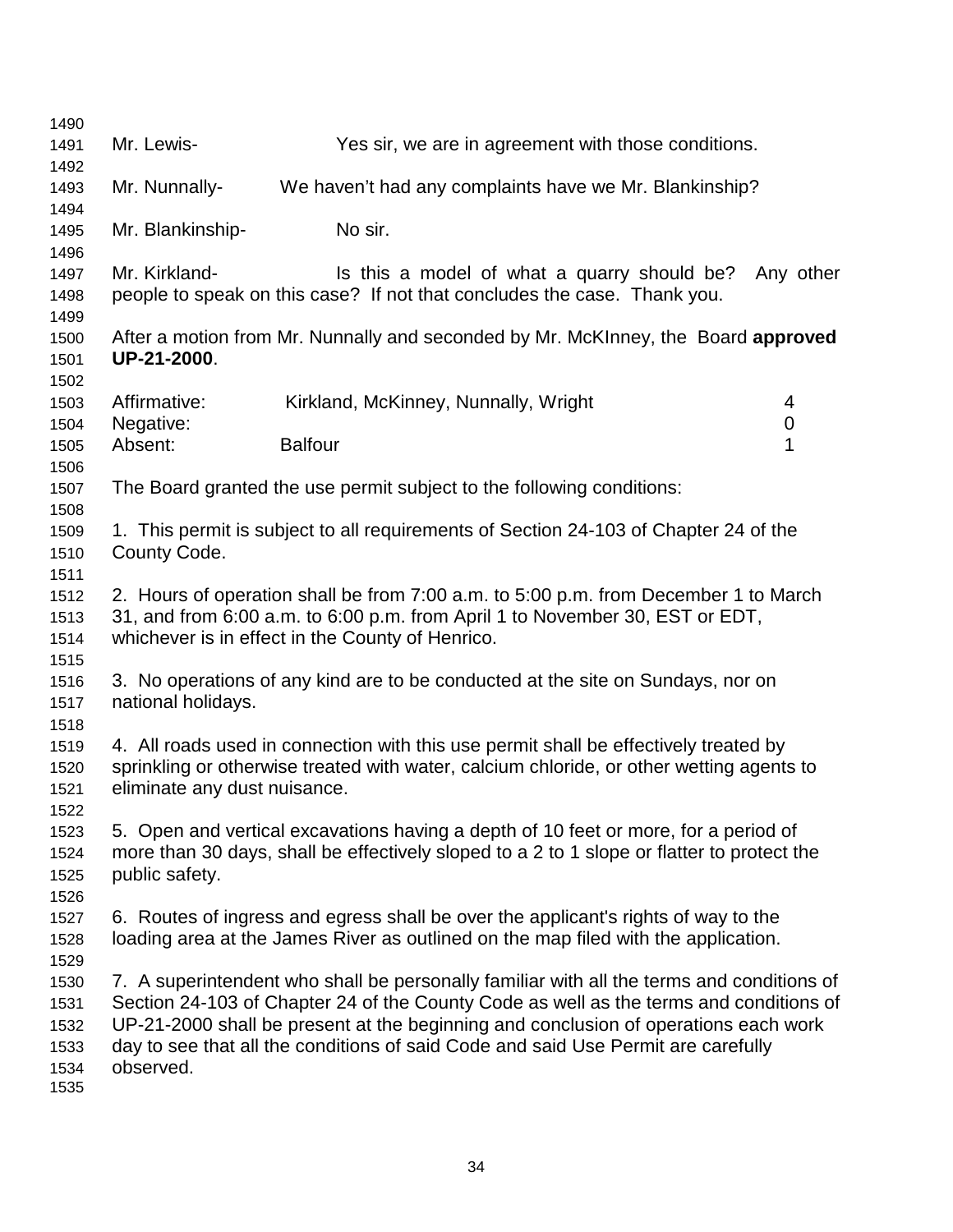1536 8. Topsoil shall not be removed from any part of the property outside of the area in 1537 which extraction is authorized. Sufficient topsoil shall be stockpiled on the property for 1538 respreading in a layer with five (5) inches of minimum depth. If the site does not yield 1539 sufficient topsoil, additional topsoil shall be brought to the site to provide the required 1540 five-inch layer of cover. All topsoil shall be treated with a mixture of seed, fertilizer, and 1541 lime as recommended by the County of Henrico after the results of soil tests have been 1542 submitted to the County of Henrico. All topsoil shall be stockpiled within the authorized 1543 borrow area and provided with adequate erosion control protection.

1544

1545 9. The rehabilitation of the property shall take place simultaneously with the mining 1546 process. Rehabilitation shall not be considered completed until the mined area is 1547 covered completely with permanent vegetation.

- 1549 10. Responsibility for maintaining the property, fences, and roads in a safe and secure 1550 condition indefinitely, or of converting the property to some other safe use, shall rest 1551 with the applicant.
- 1552

1548

1553 11. Erosion Control Plans shall be submitted to the Department of Public Works for 1554 review and approval at time of application for the Use Permit. Throughout the life of this 1555 extraction operation, the applicant shall continuously satisfy the Department of Public 1556 Works that erosion control procedures are properly handled and furnish plans and 1557 bonds that the department deems necessary. The applicant shall provide certification 1558 from a licensed professional engineer that dams, embankments and sediment control 1559 structures meet standard and approved design criteria as set forth by the State. 1560

1561 12. The areas approved for mining under this permit shall be delineated on the ground 1562 by the erection of five (5) foot high metal posts at least five (5) inches in diameter and 1563 painted in alternate one (1) foot stripes of red and white. These posts shall be so 1564 located as to clearly define the area in which the mining is permitted. They shall be 1565 located, and the location certified by a certified surveyor, within thirty (30) days of the 1566 date of approval of this use permit by the Board of Zoning Appeals, or this use permit is 1567 void. 1568

1569 13. Excavation operations shall be discontinued on said site by June 30, 2002, and 1570 restoration accomplished by not later than June 30, 2003 unless a new permit is applied 1571 for by not later than 60 days before the expiration of the permit, and is subsequently 1572 granted by the Board of Zoning Appeals.

1573

1574 14. A financial guaranty satisfactory to the County Attorney shall be posted with the 1575 Secretary of the Board of Zoning Appeals for extracting materials from 137.41 acres, in 1576 an amount of \$2,000.00 per acre for each acre of land included under development, for 1577 a total of \$274, 820.00 guaranteeing that the land will be restored to a reasonably level 1578 and drainable condition with a minimum slope on the restored property being five to one 1579 or flatter. The guaranty may provide for the termination of the obligations after 30 days 1580 notice in writing. Such notice shall be served upon the principal and upon the obligee 1581 as provided by law for the service of notices. At the termination of the aforesaid 30 day 1582 notice to the principal, all authority of the principal under this use permit to extract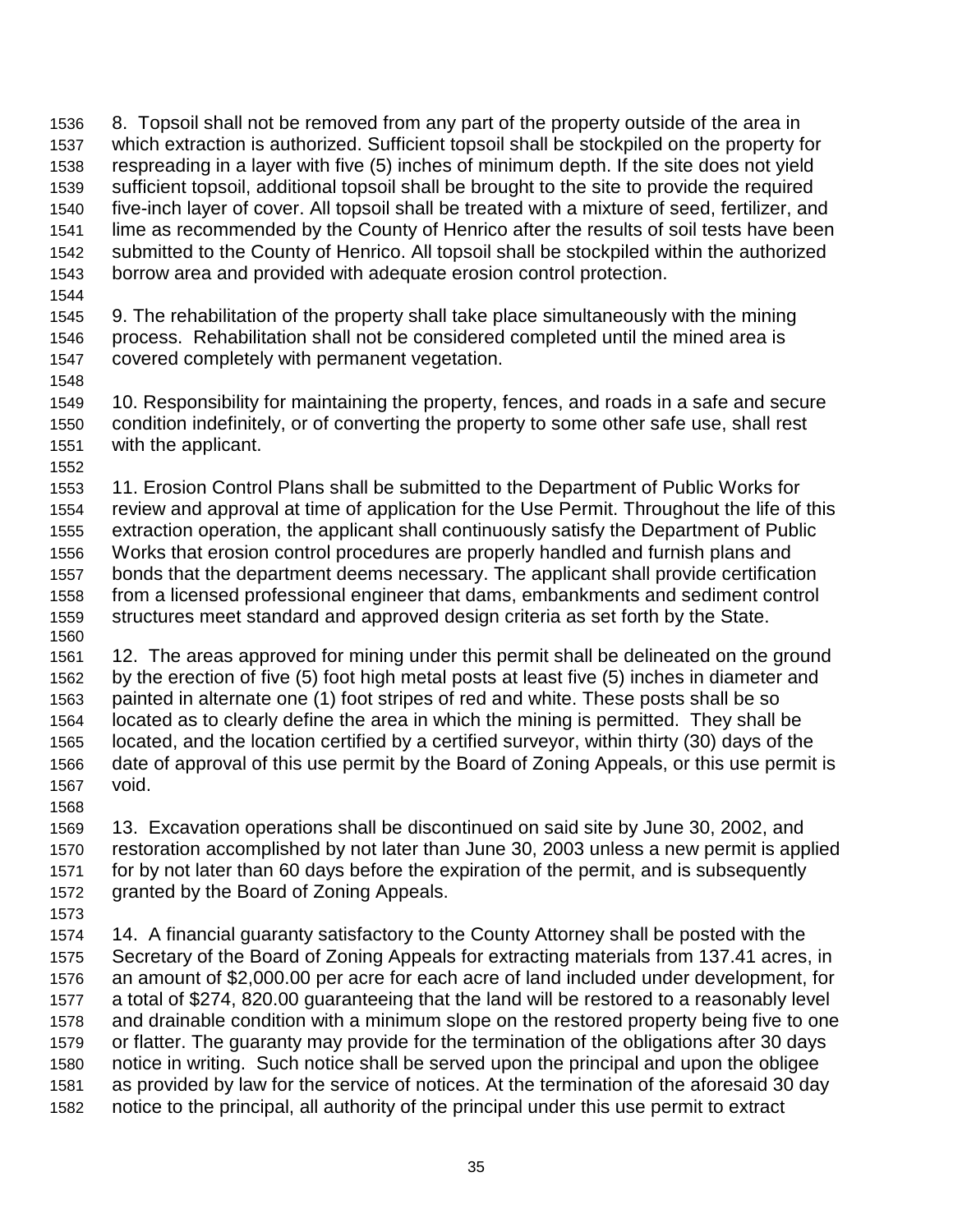1583 materials, and work incident thereto, shall cease provided the applicant has not 1584 furnished another guaranty suitable to the County within said 30 days. The principal 1585 shall then proceed within the next ensuing 30 days following the termination of its 1586 authority under this use permit, to accomplish the complete restoration of the land as 1587 provided for under the terms of this permit. A notice of termination by such surety shall 1588 in no event relieve the surety from its obligation to indemnify the County of Henrico for a 1589 breach of the conditions of this use permit. 1590

1591 15. The applicant shall furnish a certification each year, verifying that the guaranty is in 1592 effect, premiums have been paid, and the bonding company reaffirms its responsibility 1593 under the use permit conditions. This certification shall be submitted to the Board on 1594 June 30 of each year.

1596 16. This permit does not become valid until the guaranty, required in condition No. 14, 1597 has been posted with the County, and necessary approval received. This must be 1598 accomplished within 30 days of the Board's action or the action becomes invalid. 1599

1600 17. A progress report shall be submitted to the Board on June 30, 2001. This progress 1601 report must contain information concerning how much property has been mined to date 1602 of the report, the amount of land left to be mined, and how much rehabilitation has been 1603 performed, and when and how the remaining amount of land will be rehabilitated, and 1604 any and all pertinent information about the operation that would be helpful to the Board. 1605

1606 18. If, in the course of its preliminary investigation or operations, applicant discovers 1607 evidence of the existence of cultural or historical material or the presence on the site of 1608 significant habitat or an endangered species, it will notify appropriate professional or 1609 governmental authorities and provide them with an opportunity to investigate the site 1610 and applicant will report the results of such investigation to the Planning Office.

1611

1595

1612 19. The applicant shall comply with the Chesapeake Bay Preservation Act and all state 1613 and local regulations administered under such act applicable to the property and shall 1614 furnish to the Planning Office copies of all reports required by such act or regulations. 1615

- 1616 20. The applicant must obtain a mine license from the Division of Mineral Mining, 1617 Department of Mines, Minerals and Energy, Commonwealth of Virginia within 90 days of 1618 the approval of this use permit or the use permit is void.
- 1619 1620 21. No off-site generated materials shall be deposited on the mining site unless the 1621 materials and the plans for their placement have been approved by the Planning Office. 1622
- 1623 22. A sign shall be posted at the entrance to the mining site stating the name of the 1624 operator, the Henrico use permit number, the Division of Mineral Mining mine license 1625 number, and the phone number of the operator. The sign shall be 12 square feet in area 1626 and shall be properly maintained.
- 1627
- 1628 23. All drainage and erosion and sediment control measures shall conform to the 1629 standards and specifications of the Mineral Mining Manual Drainage Handbook. Any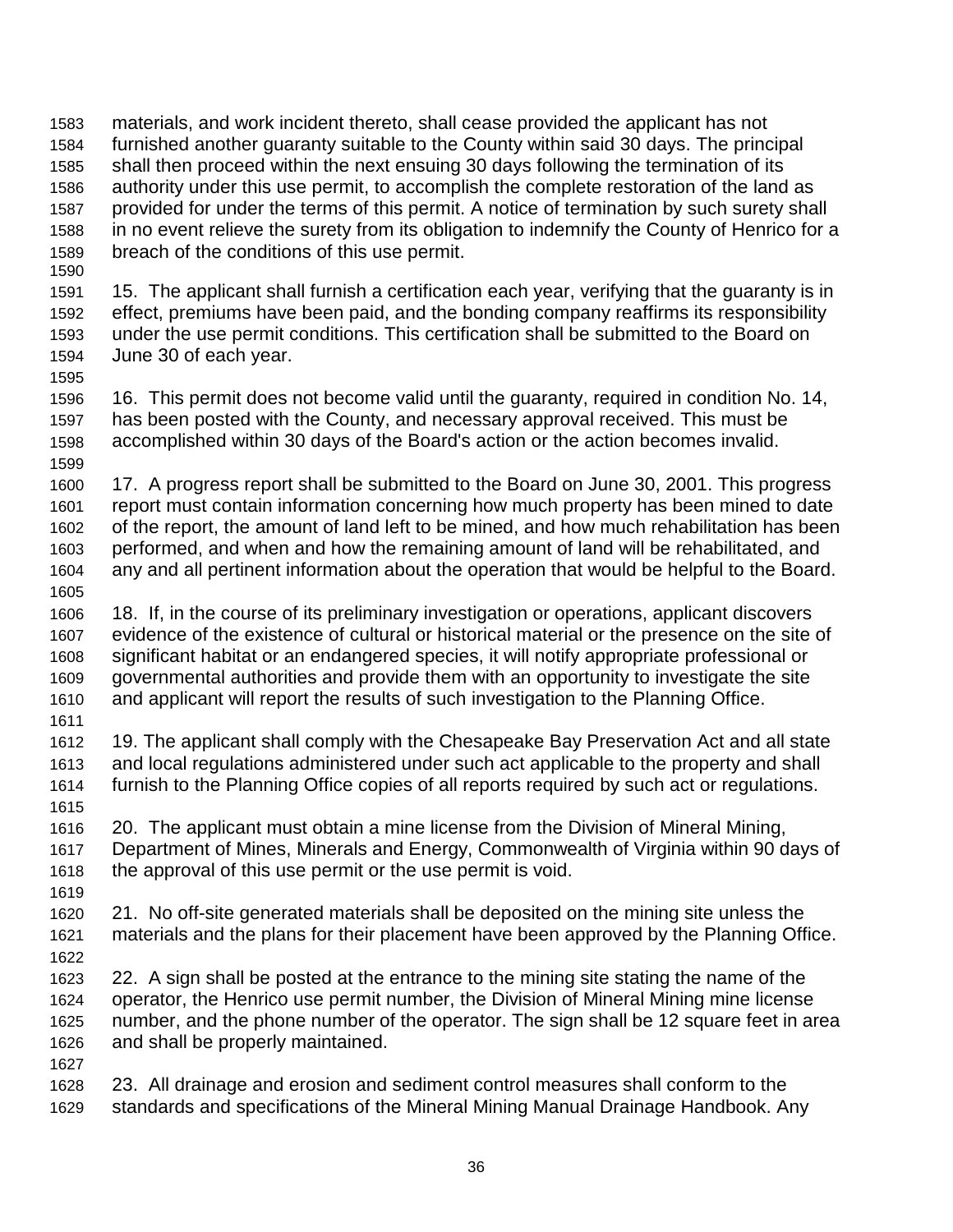| 1630<br>1631<br>1632<br>1633 | drainage structures in place prior to October 14, 1992 and which do not conform to the<br>Mineral Mining Manual Drainage Handbook may remain in place until such time as any<br>reconstruction is required at which time said structures shall be brought into<br>conformance with the Mineral Mining Manual Drainage Handbook. |                                                                                           |  |
|------------------------------|---------------------------------------------------------------------------------------------------------------------------------------------------------------------------------------------------------------------------------------------------------------------------------------------------------------------------------|-------------------------------------------------------------------------------------------|--|
| 1634<br>1635                 |                                                                                                                                                                                                                                                                                                                                 | 24. Failure to comply with any of the foregoing conditions shall automatically void this  |  |
| 1636                         | permit.                                                                                                                                                                                                                                                                                                                         |                                                                                           |  |
| 1637<br>1638                 | A - 44-2000                                                                                                                                                                                                                                                                                                                     | <b>WEST MANOR HOMES</b> requests a variance from Section 24-95(b)(5)                      |  |
| 1639                         |                                                                                                                                                                                                                                                                                                                                 | of Chapter 24 of the County Code to build a single family home at 7011                    |  |
| 1640                         |                                                                                                                                                                                                                                                                                                                                 | Vanderbilt Avenue (Crestview) (Tax Parcel 92-7-12-128), zoned R-3,                        |  |
| 1641                         |                                                                                                                                                                                                                                                                                                                                 | One-family Residence District (Three Chopt). The lot width                                |  |
| 1642                         |                                                                                                                                                                                                                                                                                                                                 | requirement is not met. The applicant has 60 feet lot width, where the                    |  |
| 1643                         |                                                                                                                                                                                                                                                                                                                                 | Code requires 65 feet lot width. The applicant requests a variance of 5                   |  |
| 1644                         |                                                                                                                                                                                                                                                                                                                                 | feet lot width.                                                                           |  |
| 1645                         |                                                                                                                                                                                                                                                                                                                                 |                                                                                           |  |
| 1646                         |                                                                                                                                                                                                                                                                                                                                 | The discussion that follows will apply for all the cases in Crestview, and each case will |  |
| 1647                         | be voted on separately.                                                                                                                                                                                                                                                                                                         |                                                                                           |  |
| 1648                         |                                                                                                                                                                                                                                                                                                                                 |                                                                                           |  |
| 1649                         | Mr. Balfour-                                                                                                                                                                                                                                                                                                                    | I must abstain from these cases. All the notices are in the                               |  |
| 1650                         | files.                                                                                                                                                                                                                                                                                                                          |                                                                                           |  |
| 1651                         |                                                                                                                                                                                                                                                                                                                                 |                                                                                           |  |
| 1652                         | Mr. Blankinship-                                                                                                                                                                                                                                                                                                                | Please raise your right hand. Do you swear to tell the truth                              |  |
| 1653                         |                                                                                                                                                                                                                                                                                                                                 | the whole truth and nothing but the truth so help you God?                                |  |
| 1654                         |                                                                                                                                                                                                                                                                                                                                 |                                                                                           |  |
| 1655                         | Mr. Lewis-                                                                                                                                                                                                                                                                                                                      | I do.                                                                                     |  |
| 1656                         |                                                                                                                                                                                                                                                                                                                                 |                                                                                           |  |
| 1657                         | Mr. Kirkland-                                                                                                                                                                                                                                                                                                                   | Please state you name for the record.                                                     |  |
| 1658                         |                                                                                                                                                                                                                                                                                                                                 |                                                                                           |  |
| 1659                         | Mr. Lewis-                                                                                                                                                                                                                                                                                                                      | My name is Mr. Monte Lewis with Lewis and Associates and                                  |  |
| 1660                         |                                                                                                                                                                                                                                                                                                                                 | I am the representative for all these matters. Every lot has the same situation. The      |  |
| 1661                         |                                                                                                                                                                                                                                                                                                                                 | subdivision was recorded in the mid-1940's and each lot has 60 feet of lot width and the  |  |
| 1662                         |                                                                                                                                                                                                                                                                                                                                 | requirement is 65 feet. We need the variance for lot width on each one of these lots.     |  |
| 1663                         |                                                                                                                                                                                                                                                                                                                                 | We have no problem meeting the setback requirements and what we plan to do is             |  |
| 1664                         |                                                                                                                                                                                                                                                                                                                                 | replace these houses with new homes. If we were just remodeling the homes, we             |  |
| 1665                         |                                                                                                                                                                                                                                                                                                                                 | would not need these variances. I have drawings of several of the models that are to be   |  |
| 1666                         |                                                                                                                                                                                                                                                                                                                                 | constructed on these lots. If you would like to see them, I can show them to you.         |  |
| 1667                         | Mr. Kirkland-                                                                                                                                                                                                                                                                                                                   | Yes please, and what price range are these homes going to                                 |  |
| 1668<br>1669                 | be?                                                                                                                                                                                                                                                                                                                             |                                                                                           |  |
| 1670                         |                                                                                                                                                                                                                                                                                                                                 |                                                                                           |  |
| 1671                         | Mr. Lewis-                                                                                                                                                                                                                                                                                                                      | I believe that these are going to be in the \$130,000 to                                  |  |
| 1672                         | \$150,000 range.                                                                                                                                                                                                                                                                                                                |                                                                                           |  |
| 1673                         |                                                                                                                                                                                                                                                                                                                                 |                                                                                           |  |
| 1674                         | Mr. Lewis-                                                                                                                                                                                                                                                                                                                      | These photos are of the houses we have already built in the                               |  |
| 1675                         |                                                                                                                                                                                                                                                                                                                                 | area. We were able to build these because we had rezoned the property to R-4A, One        |  |
|                              |                                                                                                                                                                                                                                                                                                                                 |                                                                                           |  |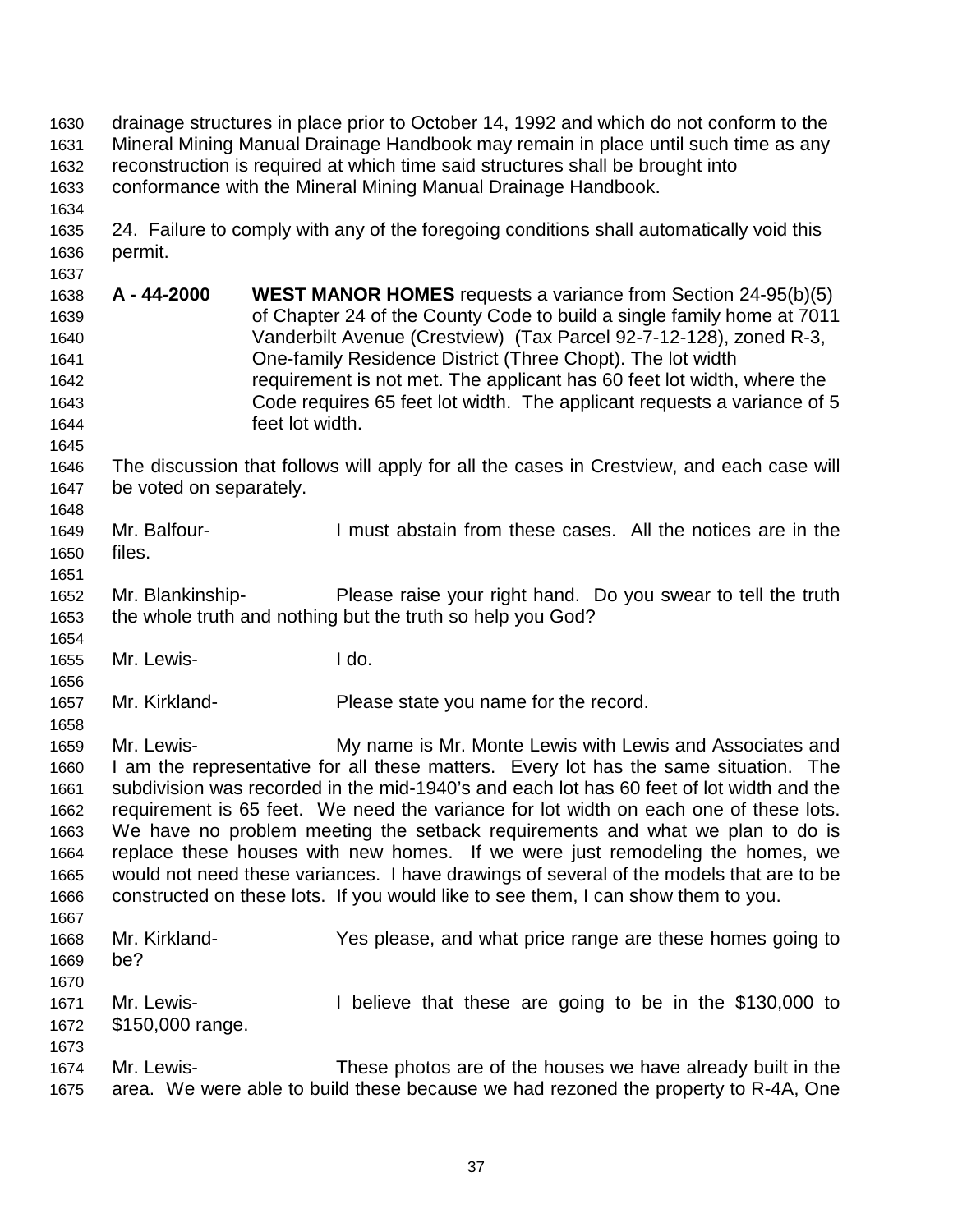1676 Family Residence District. We did not rezone these lots because it would appear as 1677 spot zoning. That is why we are before you today. We plan to have the same product 1678 line on all the lots. The houses will be torn down and replaced. Our time frame is not 1679 immediate, it will be over the next two years. The two lots on Horsepen Road are slated 1680 to begin work immediately. 1681 1682 Mr. Kirkland- Is this the last phase of this project? 1683 1684 Mr. Lewis- We are working on plans for the back phase to redo all the 1685 roads, sewer, water lines , storm sewer. 1686 1687 Mr. Kirkland- **Any other questions?** 1688 1689 Mr. McKinney- Mr. Lewis, where were these pictures taken? 1690 1691 Mr. Lewis- These pictures were taken of the existing homes already 1692 built. 1693 1694 Mr. Nunnally- Are all these houses going to be for sale, or are some going to be 1695 rental? 1696 1697 Mr. Lewis- We are not really sure. The ones that are going to be for 1698 sale are the ones that will be built where the infrastructure improvements are being 1699 done. We are discussing with the County the possibility of having the rest of the 1700 improvements done under a block grant. But as of right now, we do not know how 1701 many units will be for sale and how many for rent. 1702 1703 Mr. Kirkland- What is the rent on one of these houses? 1704 1705 Mr. Chasen- We had not done an analysis of the rent structure. I would 1706 estimate that it would be \$1,000.00 a month. 1707 1708 Mr. Kirkland- Any other questions? Any one else wish to speak on this 1709 case? No other discussion on these cases, that concludes the cases. 1710 1711 Upon a motion by Mr. Wright, seconded by Mr. Nunnally, the Board **granted A-44-2000.** 1712 1713 Affirmative: Kirkland, McKinney, Nunnally, Wright 4 1714 Negative: 0 1715 Absent: Balfour **1716** Balfour 1 1716 1717 The Board granted this request, as it found from the evidence presented, that 1718 authorizing this variance of 5 feet of lot width at 7011 Vanderbilt Avenue subject to the 1719 following conditions will not be of substantial detriment to adjacent property and will not 1720 materially impair the purpose of the zoning regulations.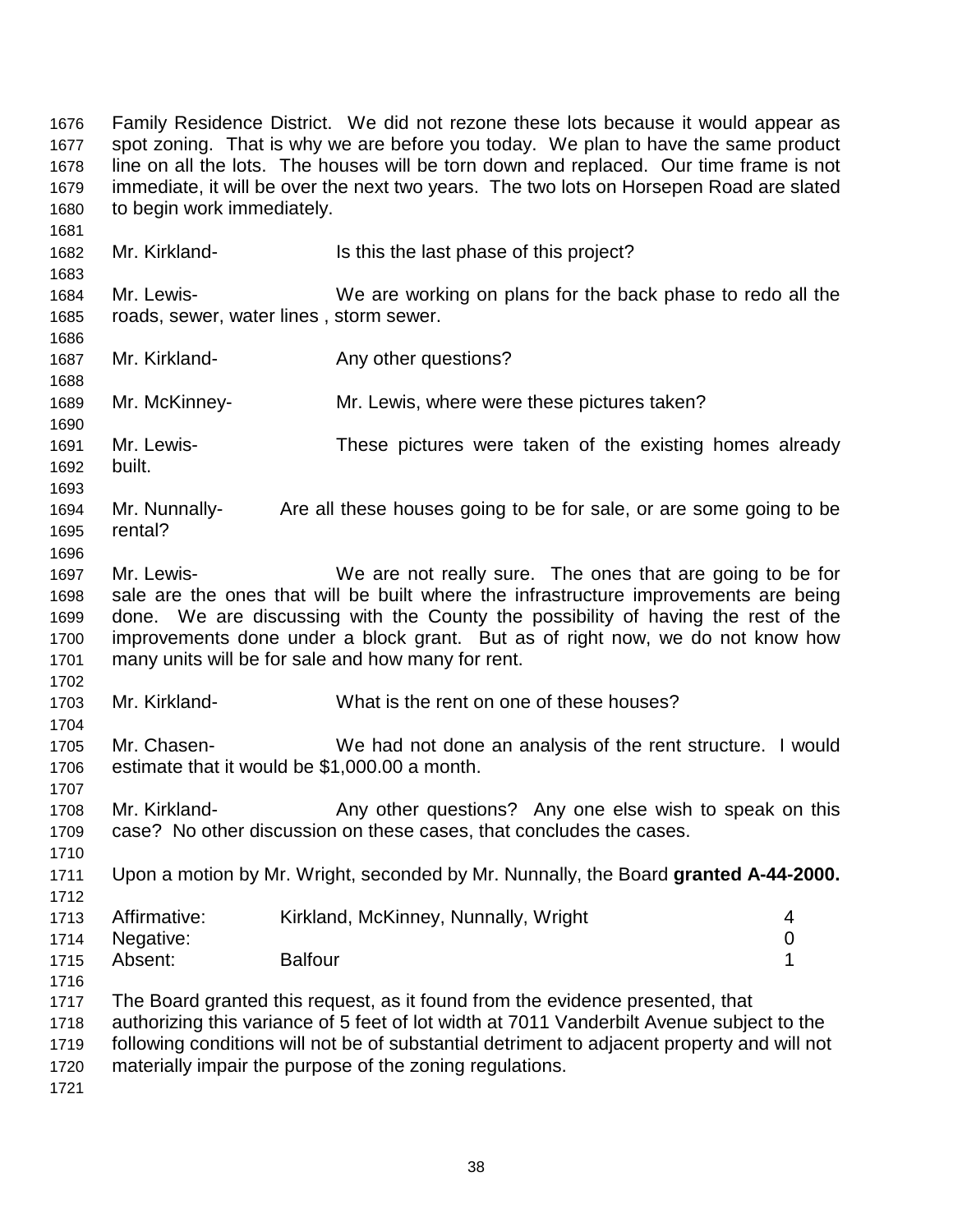| 1722<br>1723                                                         | 1. This approval is only for a single-family dwelling as described in the application. Any<br>additional improvements shall comply with the applicable regulations of the County |                                                                                                                                                                                                                                                                                                                                                                                                                                                            |                       |
|----------------------------------------------------------------------|----------------------------------------------------------------------------------------------------------------------------------------------------------------------------------|------------------------------------------------------------------------------------------------------------------------------------------------------------------------------------------------------------------------------------------------------------------------------------------------------------------------------------------------------------------------------------------------------------------------------------------------------------|-----------------------|
| 1724                                                                 | Code.                                                                                                                                                                            |                                                                                                                                                                                                                                                                                                                                                                                                                                                            |                       |
| 1725<br>1726<br>1727<br>1728<br>1729<br>1730                         |                                                                                                                                                                                  | 2. If land disturbance will exceed 2,500 square feet the requirements of Chapter 10 of<br>the County Code apply. At the time of building permit application, the applicant shall<br>submit the necessary information to the Department of Public Works to ensure<br>compliance with the requirements of the Chesapeake Bay Preservation Act and the<br>code requirements for water quality standards.                                                      |                       |
| 1731<br>1732<br>1733<br>1734<br>1735<br>1736<br>1737<br>1738<br>1739 | A - 45-2000                                                                                                                                                                      | <b>WEST MANOR HOMES</b> requests a variance from Section 24-95(b)(5)<br>of Chapter 24 of the County Code to build a single family home at 7009<br>Vanderbilt Avenue (Crestview) (Tax Parcel 92-7-12-127), zoned R-3,<br>One-family Residence District (Three Chopt). The lot width<br>requirement is not met. The applicant has 60 feet lot width, where the<br>Code requires 65 feet lot width. The applicant requests a variance of 5<br>feet lot width. |                       |
| 1740<br>1741<br>1742                                                 | 2000.                                                                                                                                                                            | Upon a motion by Mr. Wright, seconded by Mr. McKinney, the Board granted A-45-                                                                                                                                                                                                                                                                                                                                                                             |                       |
| 1743<br>1744                                                         | Affirmative:<br>Negative:                                                                                                                                                        | Kirkland, McKinney, Nunnally, Wright                                                                                                                                                                                                                                                                                                                                                                                                                       | 4<br>$\boldsymbol{0}$ |
| 1745                                                                 | Abstained                                                                                                                                                                        | <b>Balfour</b>                                                                                                                                                                                                                                                                                                                                                                                                                                             | 1                     |
| 1746<br>1747<br>1748<br>1749<br>1750<br>1751                         |                                                                                                                                                                                  | The Board granted this request, as it found from the evidence presented, that<br>authorizing this variance of 5 feet of lot width at 7009 Vanderbilt Avenue subject to the<br>following conditions will not be of substantial detriment to adjacent property and will not<br>materially impair the purpose of the zoning regulations.                                                                                                                      |                       |
| 1752<br>1753<br>1754<br>1755                                         | Code.                                                                                                                                                                            | 1. This approval is only for a single-family dwelling as described in the application. Any<br>additional improvements shall comply with the applicable regulations of the County                                                                                                                                                                                                                                                                           |                       |
| 1756<br>1757<br>1758<br>1759<br>1760                                 |                                                                                                                                                                                  | 2. If land disturbance will exceed 2,500 square feet the requirements of Chapter 10 of<br>the County Code apply. At the time of building permit application, the applicant shall<br>submit the necessary information to the Department of Public Works to ensure<br>compliance with the requirements of the Chesapeake Bay Preservation Act and the<br>code requirements for water quality standards.                                                      |                       |
| 1761<br>1762<br>1763<br>1764<br>1765<br>1766<br>1767                 | A-46-2000                                                                                                                                                                        | <b>WEST MANOR HOMES</b> requests a variance from Section 24-95(b)(5)<br>of Chapter 24 of the County Code to build a single family home at 1506<br>Harvard Road (Crestview) (Tax Parcel 92-7-1-4), zoned R-3, One-<br>family Residence District (Three Chopt). The lot width requirement is<br>not met. The applicant has 60 feet lot width, where the Code requires<br>65 feet lot width. The applicant requests a variance of 5 feet lot width.           |                       |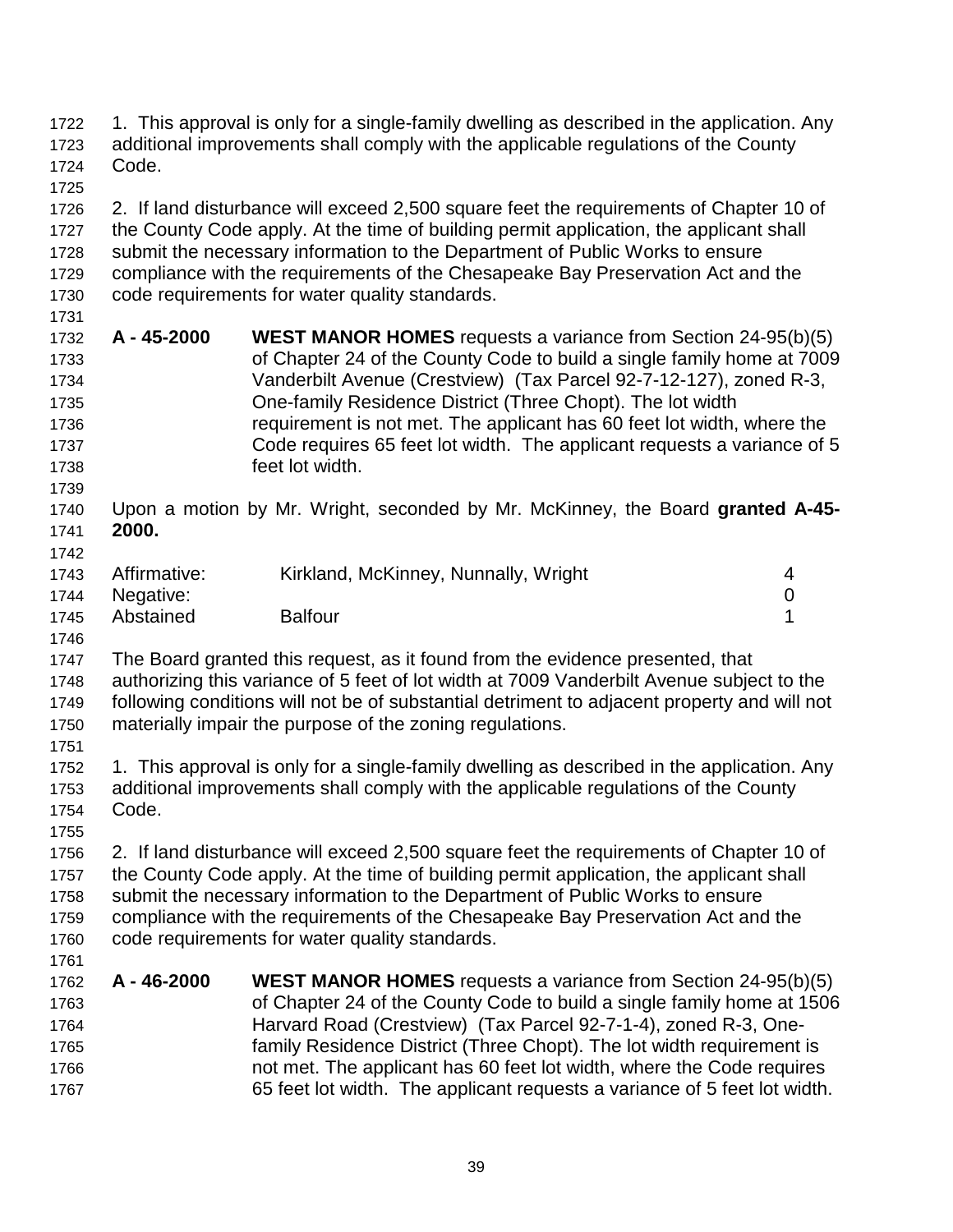| 1768 |              |                                                                                             |                  |
|------|--------------|---------------------------------------------------------------------------------------------|------------------|
| 1769 |              | Upon a motion by Mr. Wright, seconded by Mr. Nunnally, the Board granted A-46-2000.         |                  |
| 1770 |              |                                                                                             |                  |
| 1771 | Affirmative: | Kirkland, McKinney, Nunnally, Wright                                                        | 4                |
| 1772 | Negative:    |                                                                                             | $\boldsymbol{0}$ |
| 1773 | Abstained    | <b>Balfour</b>                                                                              | 1                |
| 1774 |              |                                                                                             |                  |
| 1775 |              | The Board granted this request, as it found from the evidence presented, that               |                  |
| 1776 |              | authorizing this variance of 5 feet of lot width at 1506 Harvard Road subject to the        |                  |
| 1777 |              | following conditions will not be of substantial detriment to adjacent property and will not |                  |
| 1778 |              | materially impair the purpose of the zoning regulations.                                    |                  |
|      |              |                                                                                             |                  |
| 1779 |              |                                                                                             |                  |
| 1780 |              | 1. This approval is only for a single-family dwelling as described in the application. Any  |                  |
| 1781 |              | additional improvements shall comply with the applicable regulations of the County          |                  |
| 1782 | Code.        |                                                                                             |                  |
| 1783 |              |                                                                                             |                  |
| 1784 |              | 2. If land disturbance will exceed 2,500 square feet the requirements of Chapter 10 of      |                  |
| 1785 |              | the County Code apply. At the time of building permit application, the applicant shall      |                  |
| 1786 |              | submit the necessary information to the Department of Public Works to ensure                |                  |
| 1787 |              | compliance with the requirements of the Chesapeake Bay Preservation Act and the             |                  |
| 1788 |              | code requirements for water quality standards.                                              |                  |
| 1789 |              |                                                                                             |                  |
| 1790 | A - 47-2000  | <b>WEST MANOR HOMES</b> requests a variance from Section 24-95(b)(5)                        |                  |
| 1791 |              | of Chapter 24 of the County Code to build a single family home at                           |                  |
| 1792 |              | 1604 Harvard Road (Crestview) (Tax Parcel 92-7-1-8), zoned R-3,                             |                  |
| 1793 |              | One-family Residence District (Three Chopt). The lot width                                  |                  |
| 1794 |              | requirement is not met. The applicant has 60 feet lot width, where the                      |                  |
| 1795 |              | Code requires 65 feet lot width. The applicant requests a variance of                       |                  |
| 1796 |              | 5 feet lot width.                                                                           |                  |
|      |              |                                                                                             |                  |
| 1797 |              |                                                                                             |                  |
| 1798 |              | Upon a motion by Mr. Wright, seconded by Mr. McKinney, the Board granted A-47-              |                  |
| 1799 | 2000.        |                                                                                             |                  |
| 1800 |              |                                                                                             |                  |
| 1801 | Affirmative: | Kirkland, McKinney, Nunnally, Wright                                                        | 4                |
| 1802 | Negative:    |                                                                                             | $\mathbf 0$      |
| 1803 | Abstained    | <b>Balfour</b>                                                                              | 1                |
| 1804 |              |                                                                                             |                  |
| 1805 |              | The Board granted this request, as it found from the evidence presented, that               |                  |
| 1806 |              | authorizing this variance of 5 feet of lot width at 1604 Harvard Road subject to the        |                  |
| 1807 |              | following conditions will not be of substantial detriment to adjacent property and will not |                  |
| 1808 |              | materially impair the purpose of the zoning regulations.                                    |                  |
| 1809 |              |                                                                                             |                  |
| 1810 |              | 1. This approval is only for a single-family dwelling as described in the application. Any  |                  |
| 1811 |              | additional improvements shall comply with the applicable regulations of the County          |                  |
| 1812 | Code.        |                                                                                             |                  |
| 1813 |              |                                                                                             |                  |
|      |              |                                                                                             |                  |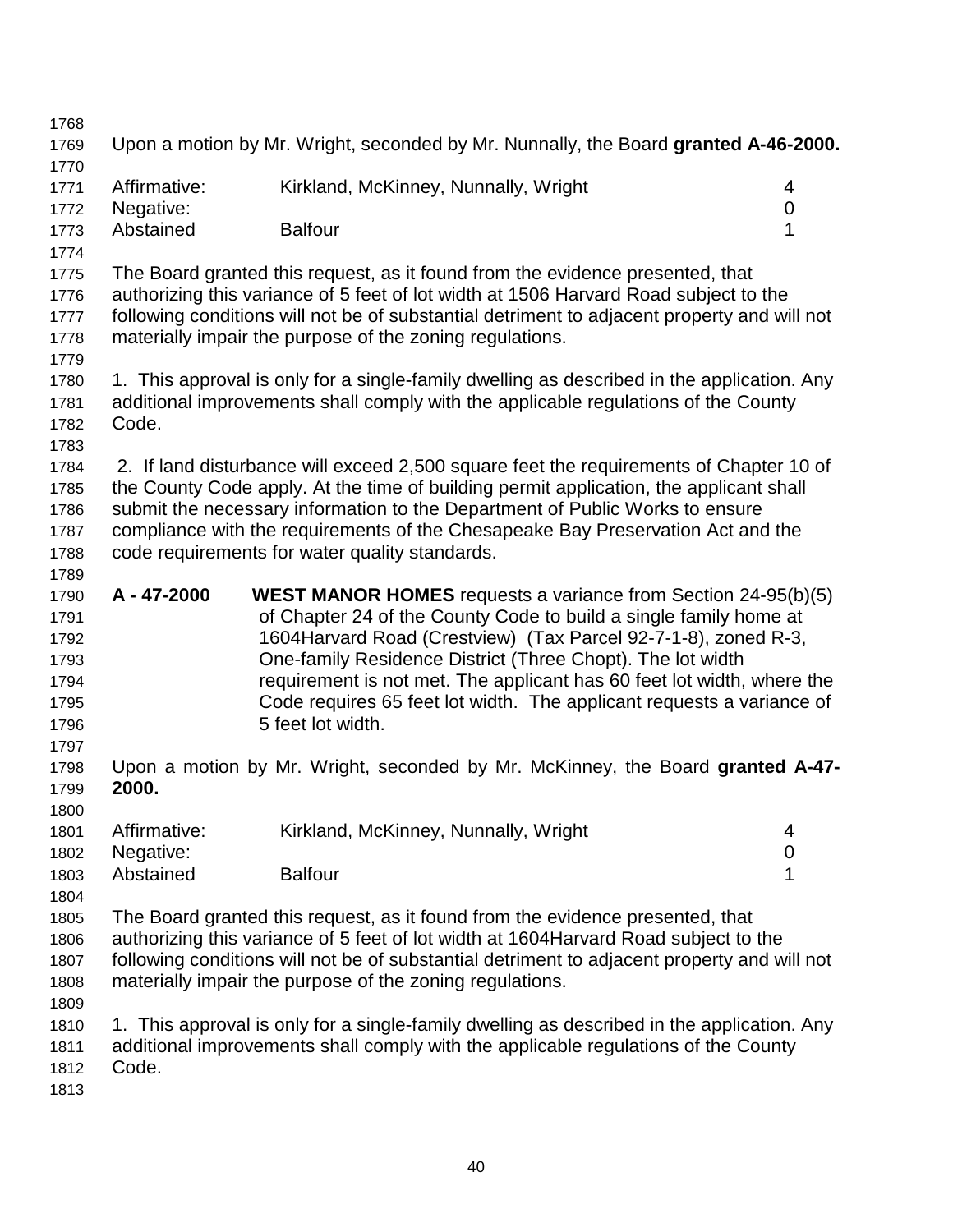1814 2. If land disturbance will exceed 2,500 square feet the requirements of Chapter 10 of 1815 the County Code apply. At the time of building permit application, the applicant shall 1816 submit the necessary information to the Department of Public Works to ensure 1817 compliance with the requirements of the Chesapeake Bay Preservation Act and the 1818 code requirements for water quality standards. 1819

1820 **A - 48-2000 WEST MANOR HOMES** requests a variance from Section 24-95(b)(5) 1821 of Chapter 24 of the County Code to build a single family home at 1704 1822 Harvard Road (Crestview) (Tax Parcel 92-7-1-13), zoned R-3, One-1823 family Residence District (Three Chopt). The lot width requirement is 1824 not met. The applicant has 60 feet lot width, where the Code requires 1825 65 feet lot width. The applicant requests a variance of 5 feet lot width. 1826

1827 Upon a motion by Mr. Wright, seconded by Mr. Nunnally, the Board **granted A-48-2000.** 1828

| 1829 | Affirmative:   | Kirkland, McKinney, Nunnally, Wright |  |
|------|----------------|--------------------------------------|--|
|      | 1830 Negative: |                                      |  |
| 1831 | Abstained      | <b>Balfour</b>                       |  |

1833 The Board granted this request, as it found from the evidence presented, that 1834 authorizing this variance of 5 feet of lot width at 1704 Harvard Road subject to the 1835 following conditions will not be of substantial detriment to adjacent property and will not 1836 materially impair the purpose of the zoning regulations.

1837 1838 1. This approval is only for a single-family dwelling as described in the application. Any 1839 additional improvements shall comply with the applicable regulations of the County 1840 Code.

1841 1842 2. If land disturbance will exceed 2,500 square feet the requirements of Chapter 10 of 1843 the County Code apply. At the time of building permit application, the applicant shall 1844 submit the necessary information to the Department of Public Works to ensure 1845 compliance with the requirements of the Chesapeake Bay Preservation Act and the 1846 code requirements for water quality standards.

1847 1848 **A - 49-2000 CHARLES GLEN LLC** requests a variance from Section 24-95(b)(5) of 1849 Chapter 24 of the County Code to build a single family home at 7008 1850 Horsepen Road (Crestview) (Tax Parcel 92-7-16-20), zoned R-3, 1851 One-family Residence District (Three Chopt). The lot width 1852 requirement is not met. The applicant has 60 feet lot width, where the 1853 Code requires 65 feet lot width. The applicant requests a variance of 1854 5 feet lot width. 1855 1856 Upon a motion by Mr. Wright, seconded by Mr. McKinney, the Board **granted A-49-** 1857 **2000.**

1858

1832

1859 Affirmative: Kirkland, McKinney, Nunnally, Wright 4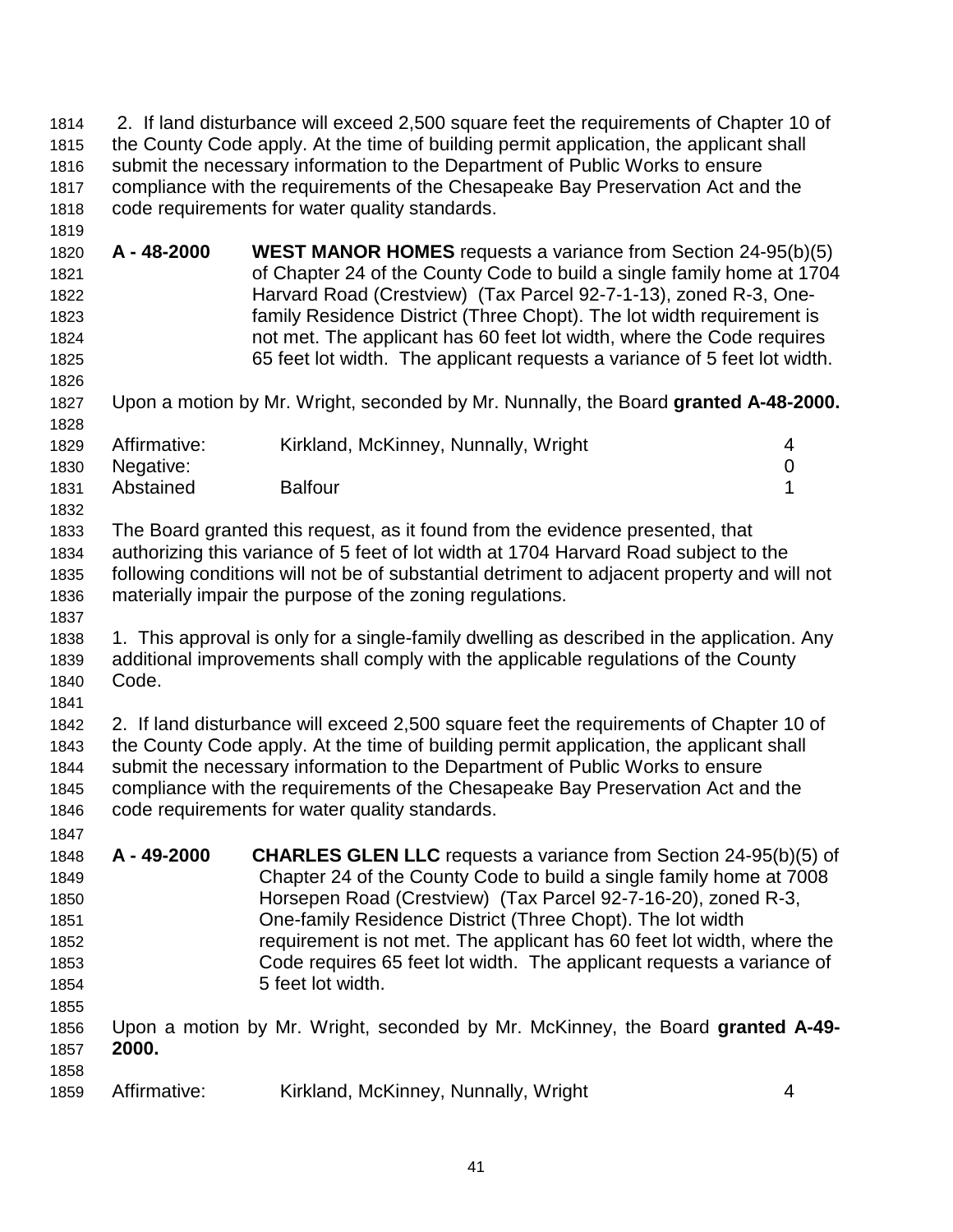| 1860<br>1861<br>1862                                 | Negative:<br>Abstained                 | <b>Balfour</b>                                                                                                                                                                                                                                                                                                                                                                                                                                      | $\boldsymbol{0}$<br>1      |
|------------------------------------------------------|----------------------------------------|-----------------------------------------------------------------------------------------------------------------------------------------------------------------------------------------------------------------------------------------------------------------------------------------------------------------------------------------------------------------------------------------------------------------------------------------------------|----------------------------|
| 1863<br>1864<br>1865<br>1866<br>1867                 |                                        | The Board granted this request, as it found from the evidence presented, that<br>authorizing this variance of 5 feet of lot width at 7008 Horsepen Road subject to the<br>following conditions will not be of substantial detriment to adjacent property and will not<br>materially impair the purpose of the zoning regulations.                                                                                                                   |                            |
| 1868<br>1869<br>1870<br>1871                         | Code.                                  | 1. This approval is only for a single-family dwelling as described in the application. Any<br>additional improvements shall comply with the applicable regulations of the County                                                                                                                                                                                                                                                                    |                            |
| 1872<br>1873<br>1874<br>1875<br>1876<br>1877         |                                        | 2. If land disturbance will exceed 2,500 square feet the requirements of Chapter 10 of<br>the County Code apply. At the time of building permit application, the applicant shall<br>submit the necessary information to the Department of Public Works to ensure<br>compliance with the requirements of the Chesapeake Bay Preservation Act and the<br>code requirements for water quality standards.                                               |                            |
| 1878<br>1879<br>1880<br>1881<br>1882<br>1883<br>1884 | A - 50-2000                            | <b>CHARLES GLEN LLC</b> requests a variance from Section 24-95(b)(5) of<br>Chapter 24 of the County Code to build a single family home at 7000<br>Horsepen Road (Crestview) (Tax Parcel 92-7-16-24), zoned R-3, One-<br>family Residence District (Three Chopt). The lot width requirement is<br>not met. The applicant has 60 feet lot width, where the Code requires<br>65 feet lot width. The applicant requests a variance of 5 feet lot width. |                            |
| 1885<br>1886                                         |                                        | Upon a motion by Mr. Wright, seconded by Mr. Nunnally, the Board granted A-50-2000.                                                                                                                                                                                                                                                                                                                                                                 |                            |
| 1887<br>1888<br>1889                                 | Affirmative:<br>Negative:<br>Abstained | Kirkland, McKinney, Nunnally, Wright<br><b>Balfour</b>                                                                                                                                                                                                                                                                                                                                                                                              | 4<br>$\boldsymbol{0}$<br>1 |
| 1890<br>1891<br>1892<br>1893<br>1894<br>1895         |                                        | The Board granted this request, as it found from the evidence presented, that<br>authorizing this variance of 5 feet of lot width at 7000 Horsepen Road subject to the<br>following conditions will not be of substantial detriment to adjacent property and will not<br>materially impair the purpose of the zoning regulations.                                                                                                                   |                            |
| 1896<br>1897<br>1898<br>1899                         | Code.                                  | 1. This approval is only for a single-family dwelling as described in the application. Any<br>additional improvements shall comply with the applicable regulations of the County                                                                                                                                                                                                                                                                    |                            |
| 1900<br>1901<br>1902<br>1903<br>1904<br>1905         |                                        | 2. If land disturbance will exceed 2,500 square feet the requirements of Chapter 10 of<br>the County Code apply. At the time of building permit application, the applicant shall<br>submit the necessary information to the Department of Public Works to ensure<br>compliance with the requirements of the Chesapeake Bay Preservation Act and the<br>code requirements for water quality standards.                                               |                            |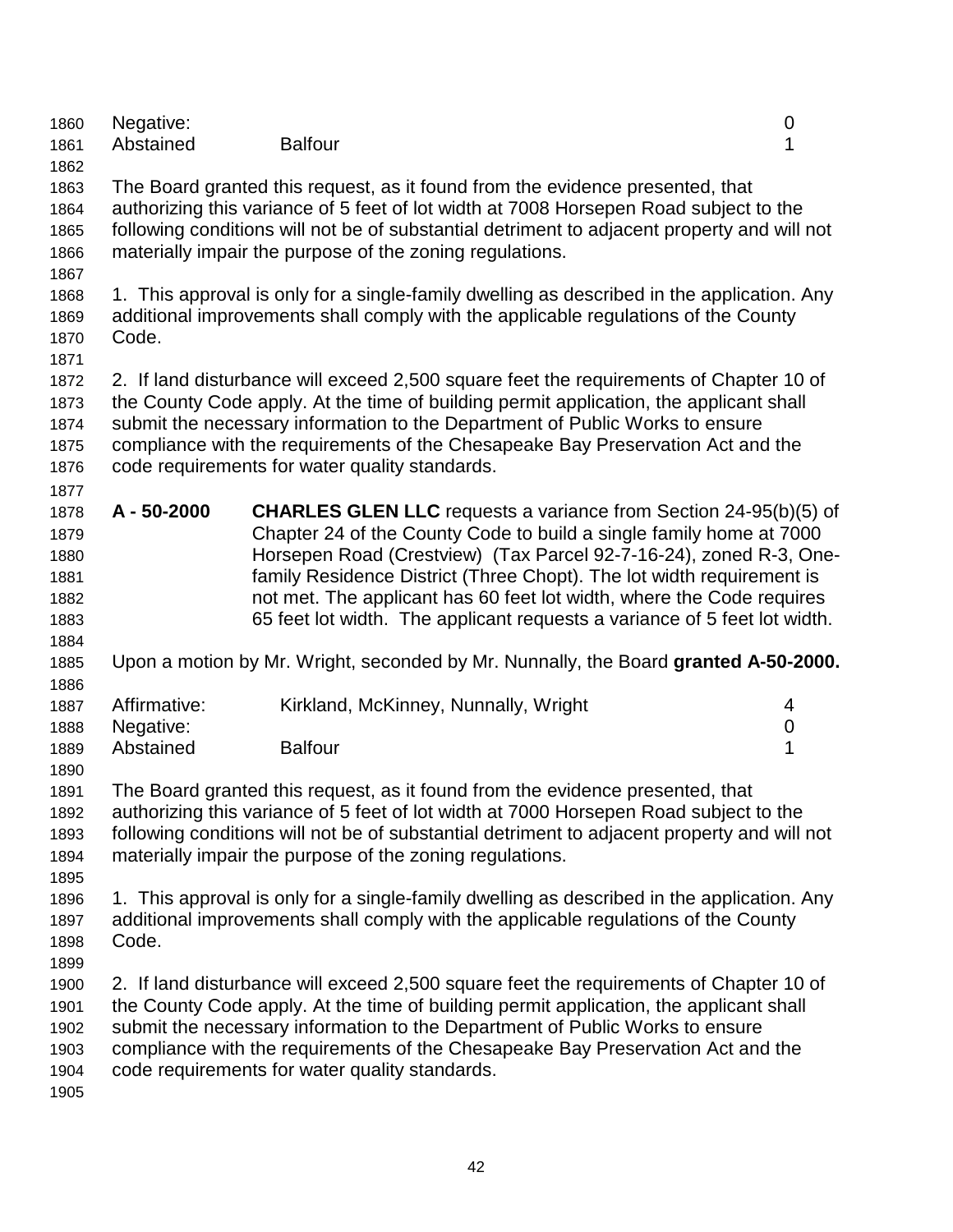1906 **A - 51-2000 GGC ASSOCIATES LLC** requests a variance from Section 24-95(b)(5) 1907 of Chapter 24 of the County Code to build a single family home at 7001 1908 Tulane Avenue (Crestview) (Tax Parcel 92-7-16-45), zoned R-3, One-1909 family Residence District (Three Chopt). The lot width requirement is 1910 not met. The applicant has 60 feet lot width, where the Code requires 1911 65 feet lot width. The applicant requests a variance of 5 feet lot width. 1912 1913 Upon a motion by Mr. Wright, seconded by Mr. McKinney, the Board **granted A-51-** 1914 **2000.** 1915 1916 Affirmative: Kirkland, McKinney, Nunnally, Wright 4 1917 Negative: 0 1918 Abstained Balfour **Balfour** 1 1919 1920 The Board granted this request, as it found from the evidence presented, that 1921 authorizing this variance of 5 feet of lot width at 7001 Tulane Avenue subject to the 1922 following conditions will not be of substantial detriment to adjacent property and will not 1923 materially impair the purpose of the zoning regulations. 1924 1925 1. This approval is only for a single-family dwelling as described in the application. Any 1926 additional improvements shall comply with the applicable regulations of the County 1927 Code. 1928 1929 2. If land disturbance will exceed 2,500 square feet the requirements of Chapter 10 of 1930 the County Code apply. At the time of building permit application, the applicant shall 1931 submit the necessary information to the Department of Public Works to ensure 1932 compliance with the requirements of the Chesapeake Bay Preservation Act and the 1933 code requirements for water quality standards. 1934 1935 **A - 52-2000 WEST MANOR HOMES** requests a variance from Section 24-95(b)(5) 1936 of Chapter 24 of the County Code to build a single family home at 7003 1937 Tulane Avenue (Crestview) (Tax Parcel 92-7-16-46), zoned R-3, One-1938 family Residence District (Three Chopt). The lot width requirement is 1939 not met. The applicant has 60 feet lot width, where the Code requires 1940 65 feet lot width. The applicant requests a variance of 5 feet lot width. 1941 1942 Upon a motion by Mr. Wright, seconded by Mr. Nunnally, the Board **granted A-52-2000.** 1943 1944 Affirmative: Kirkland, McKinney, Nunnally, Wright 4 1945 Negative: 0 1946 Abstained Balfour **1946** Abstained 1 1947 1948 1949 The Board granted this request, as it found from the evidence presented, that 1950 authorizing this variance of 5 feet of lot width at 7003 Tulane Avenue subject to the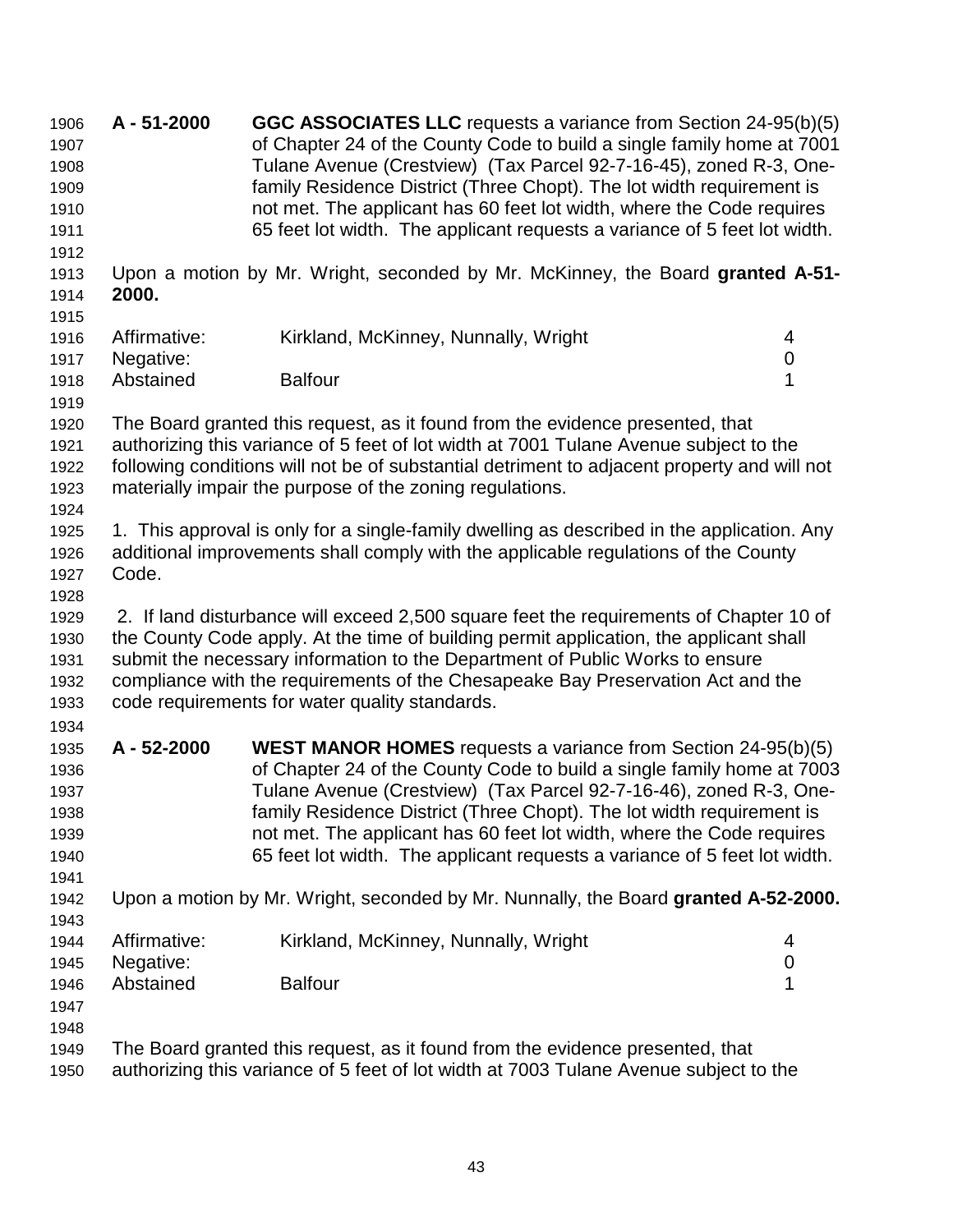- 1951 following conditions will not be of substantial detriment to adjacent property and will not 1952 materially impair the purpose of the zoning regulations.
- 1953

1957

1963

- 1954 1. This approval is only for a single-family dwelling as described in the application. Any 1955 additional improvements shall comply with the applicable regulations of the County 1956 Code.
- 1958 2. If land disturbance will exceed 2,500 square feet the requirements of Chapter 10 of 1959 the County Code apply. At the time of building permit application, the applicant shall 1960 submit the necessary information to the Department of Public Works to ensure 1961 compliance with the requirements of the Chesapeake Bay Preservation Act and the 1962 code requirements for water quality standards.
- 1964 **A 53-2000 WEST MANOR HOMES** requests a variance from Section 24-95(b)(5) 1965 of Chapter 24 of the County Code to build a single family home at 7009 1966 Tulane Avenue (Crestview) (Tax Parcel 92-7-16-49), zoned R-3, One-1967 family Residence District (Three Chopt). The lot width requirement is 1968 not met. The applicant has 60 feet lot width, where the Code requires 1969 65 feet lot width. The applicant requests a variance of 5 feet lot width.
- 1970 1971 Upon a motion by Mr. Wright, seconded by Mr. McKinney, the Board **granted A-53-** 1972 **2000.**
- 1973 1974 Affirmative: Kirkland, McKinney, Nunnally, Wright 4 1975 Negative: 0 1976 Abstained Balfour **Balfour** 1
- 1977 1978 The Board granted this request, as it found from the evidence presented, that 1979 authorizing this variance of 5 feet of lot width at 7009 Tulane Avenue subject to the 1980 following conditions will not be of substantial detriment to adjacent property and will not 1981 materially impair the purpose of the zoning regulations. 1982
- 1983 1. This approval is only for a single-family dwelling as described in the application. Any 1984 additional improvements shall comply with the applicable regulations of the County 1985 Code.
- 1986 1987 2. If land disturbance will exceed 2,500 square feet the requirements of Chapter 10 of 1988 the County Code apply. At the time of building permit application, the applicant shall 1989 submit the necessary information to the Department of Public Works to ensure 1990 compliance with the requirements of the Chesapeake Bay Preservation Act and the 1991 code requirements for water quality standards.
- 1993 **A 54-2000 WEST MANOR HOMES** requests a variance from Section 24-95(b)(5) 1994 of Chapter 24 of the County Code to build a single family home at 7011 1995 Tulane Avenue (Crestview) (Tax Parcel 92-7-16-50), zoned R-3, One-1996 family Residence District (Three Chopt). The lot width requirement is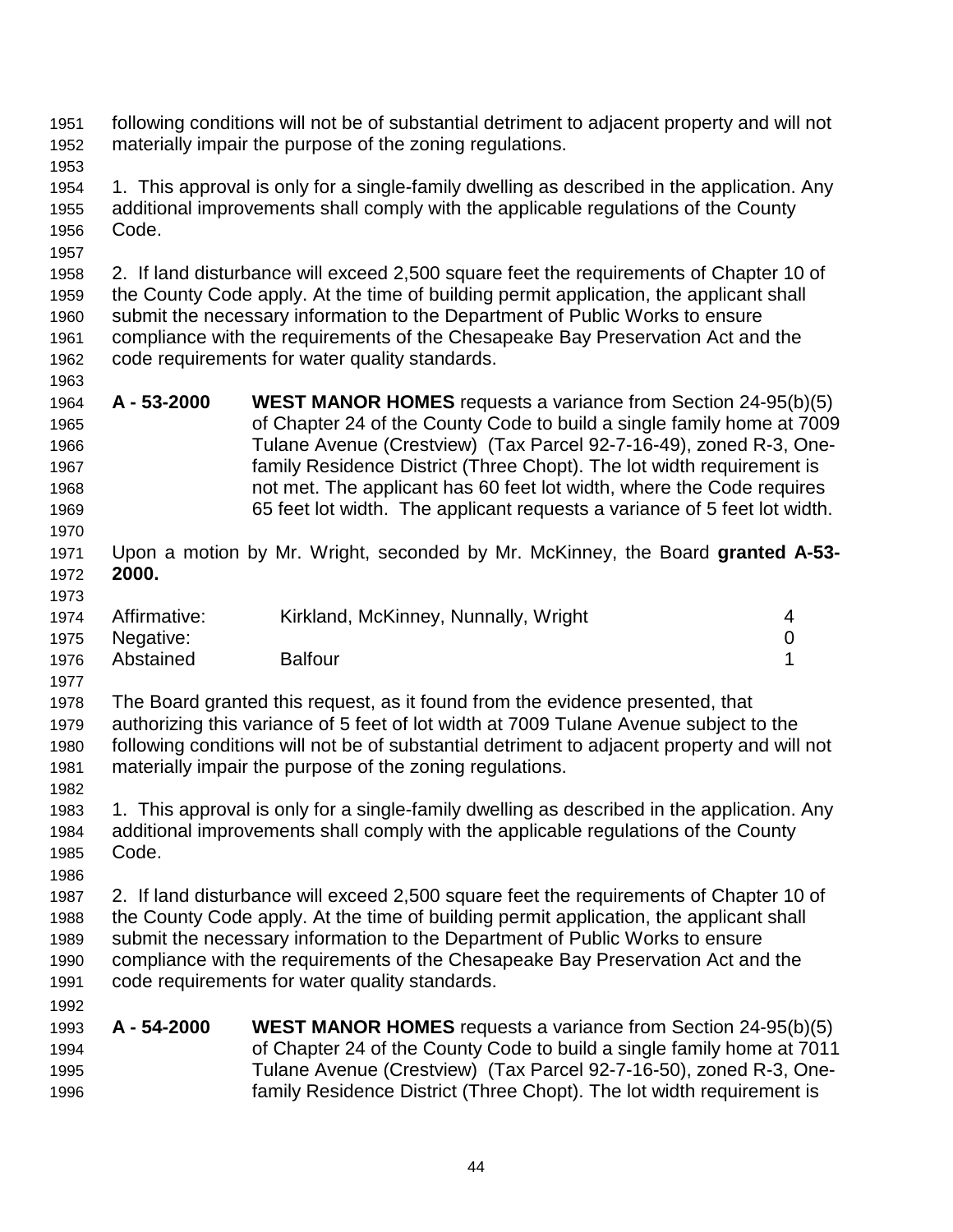| 1997<br>1998<br>1999                                                 |                                        |                                                | not met. The applicant has 60 feet lot width, where the Code requires<br>65 feet lot width. The applicant requests a variance of 5 feet lot width.                                                                                                                                                                                                                                                                              |                            |
|----------------------------------------------------------------------|----------------------------------------|------------------------------------------------|---------------------------------------------------------------------------------------------------------------------------------------------------------------------------------------------------------------------------------------------------------------------------------------------------------------------------------------------------------------------------------------------------------------------------------|----------------------------|
| 2000<br>2001                                                         |                                        |                                                | Upon a motion by Mr. Wright, seconded by Mr. Nunnally, the Board granted A-54-2000.                                                                                                                                                                                                                                                                                                                                             |                            |
| 2002<br>2003                                                         | Affirmative:<br>Negative:              |                                                | Kirkland, McKinney, Nunnally, Wright                                                                                                                                                                                                                                                                                                                                                                                            | 4<br>0                     |
| 2004<br>2005                                                         | Abstained                              | <b>Balfour</b>                                 |                                                                                                                                                                                                                                                                                                                                                                                                                                 | 1                          |
| 2006<br>2007<br>2008<br>2009<br>2010                                 |                                        |                                                | The Board granted this request, as it found from the evidence presented, that<br>authorizing this variance of 5 feet of lot width at 7011 Tulane Avenue subject to the<br>following conditions will not be of substantial detriment to adjacent property and will not<br>materially impair the purpose of the zoning regulations.                                                                                               |                            |
| 2011<br>2012<br>2013<br>2014                                         | Code.                                  |                                                | 1. This approval is only for a single-family dwelling as described in the application. Any<br>additional improvements shall comply with the applicable regulations of the County                                                                                                                                                                                                                                                |                            |
| 2015<br>2016<br>2017<br>2018<br>2019                                 |                                        | code requirements for water quality standards. | 2. If land disturbance will exceed 2,500 square feet the requirements of Chapter 10 of<br>the County Code apply. At the time of building permit application, the applicant shall<br>submit the necessary information to the Department of Public Works to ensure<br>compliance with the requirements of the Chesapeake Bay Preservation Act and the                                                                             |                            |
| 2020<br>2021<br>2022<br>2023<br>2024<br>2025<br>2026<br>2027<br>2028 | A - 55-2000                            | lot width.                                     | GGC ASSOCIATES requests a variance from Section 24-95(b)(5) of<br>Chapter 24 of the County Code to build a single family home at 7012<br>Tulane Avenue (Crestview) (Tax Parcel 92-7-14-56), zoned R-3, One-<br>family Residence District (Three Chopt). The lot width requirement is<br>not met. The applicant has 60 feet lot width, where the Code<br>requires 65 feet lot width. The applicant requests a variance of 5 feet |                            |
| 2029<br>2030<br>2031                                                 | 2000.                                  |                                                | Upon a motion by Mr. Wright, seconded by Mr. McKinney, the Board granted A-55-                                                                                                                                                                                                                                                                                                                                                  |                            |
| 2032<br>2033<br>2034<br>2035                                         | Affirmative:<br>Negative:<br>Abstained | <b>Balfour</b>                                 | Kirkland, McKinney, Nunnally, Wright                                                                                                                                                                                                                                                                                                                                                                                            | 4<br>$\boldsymbol{0}$<br>1 |
| 2036<br>2037<br>2038<br>2039<br>2040<br>2041                         |                                        |                                                | The Board granted this request, as it found from the evidence presented, that<br>authorizing this variance of 5 feet of lot width at 7012 Tulane Avenue subject to the<br>following conditions will not be of substantial detriment to adjacent property and will not<br>materially impair the purpose of the zoning regulations.                                                                                               |                            |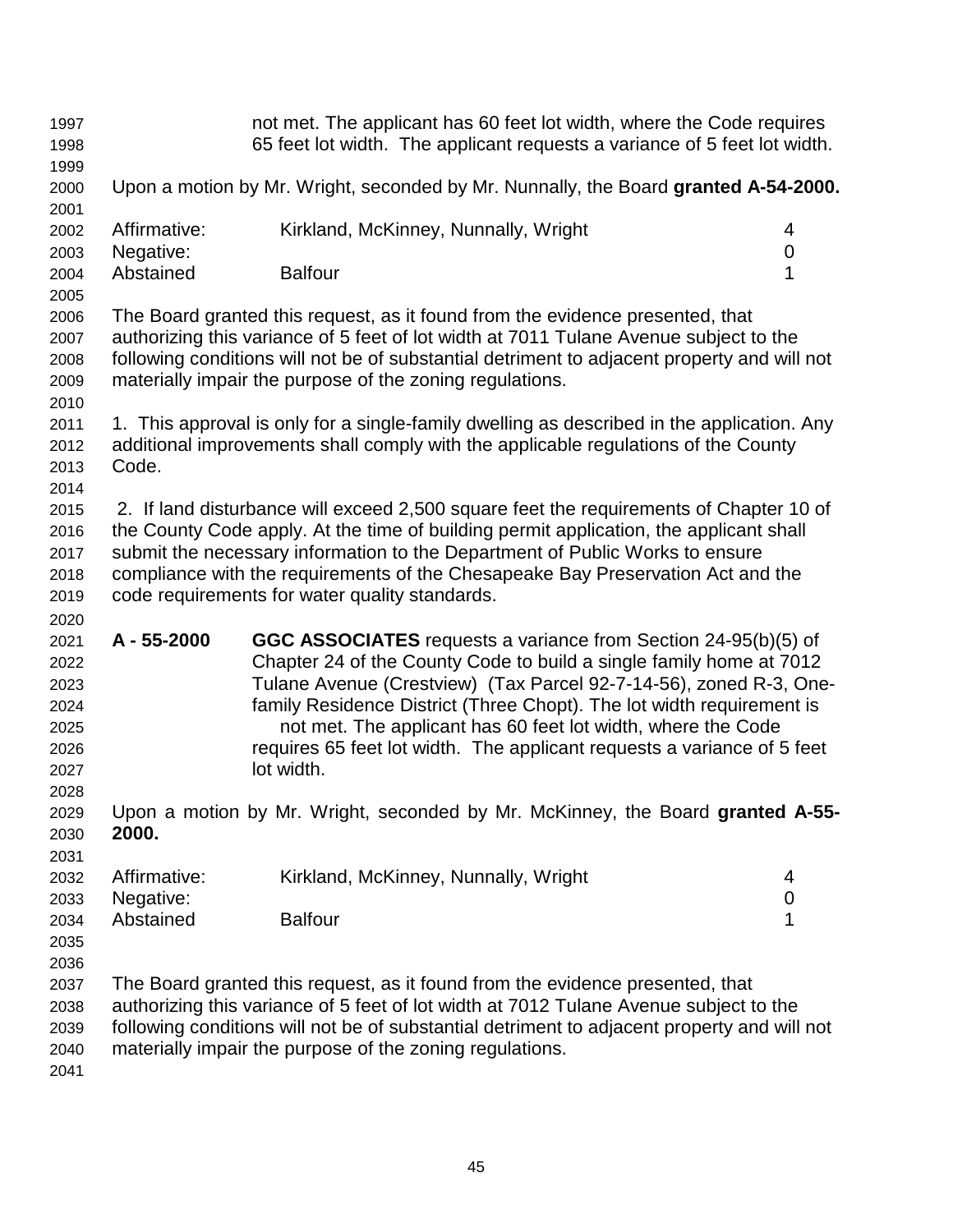2043 additional improvements shall comply with the applicable regulations of the County 2044 Code. 2045 2046 2. If land disturbance will exceed 2,500 square feet the requirements of Chapter 10 of 2047 the County Code apply. At the time of building permit application, the applicant shall 2048 submit the necessary information to the Department of Public Works to ensure 2049 compliance with the requirements of the Chesapeake Bay Preservation Act and the 2050 code requirements for water quality standards. 2051 2052 **A - 56-2000 WEST MANOR HOMES** requests a variance from Section 24- 2053 95(b)(5)of Chapter 24 of the County Code to build a single family home 2054 at 7006 Tulane Avenue (Crestview) (Tax Parcel 92-7-14-59), zoned R-2055 3, One-family Residence District (Three Chopt). The lot width 2056 requirement is not met. The applicant has 60 feet lot width , where the 2057 Code requires 65 feet lot width. The applicant requests a variance of 5 2058 feet lot width. 2059 2060 Upon a motion by Mr. Wright, seconded by Mr. Nunnally, the Board **granted A-56-2000.** 2061 2062 Affirmative: Kirkland, McKinney, Nunnally, Wright 4 2063 Negative: 0 2064 Abstained Balfour **1** 2065 2066 The Board granted this request, as it found from the evidence presented, that 2067 authorizing this variance of 5 feet of lot width at 7006 Tulane Avenue subject to the 2068 following conditions will not be of substantial detriment to adjacent property and will not 2069 materially impair the purpose of the zoning regulations. 2070 2071 1. This approval is only for a single-family dwelling as described in the application. Any 2072 additional improvements shall comply with the applicable regulations of the County 2073 Code. 2074 2075 2. If land disturbance will exceed 2,500 square feet the requirements of Chapter 10 of 2076 the County Code apply. At the time of building permit application, the applicant shall 2077 submit the necessary information to the Department of Public Works to ensure 2078 compliance with the requirements of the Chesapeake Bay Preservation Act and the 2079 code requirements for water quality standards. 2080 2081 **A - 57-2000 WEST MANOR HOMES** requests a variance from Section 24- 2082 95(b)(5)of Chapter 24 of the County Code to build a single family home 2083 at 7005 Miami Avenue (Crestview) (Tax Parcel 92-7-14-85), zoned R-2084 3, One-family Residence District (Three Chopt). The lot width 2085 requirement is not met. The applicant has 60 feet lot width, where the 2086 Code requires 65 feet lot width. The applicant requests a variance of 5 2087 feet lot width.

2042 1. This approval is only for a single-family dwelling as described in the application. Any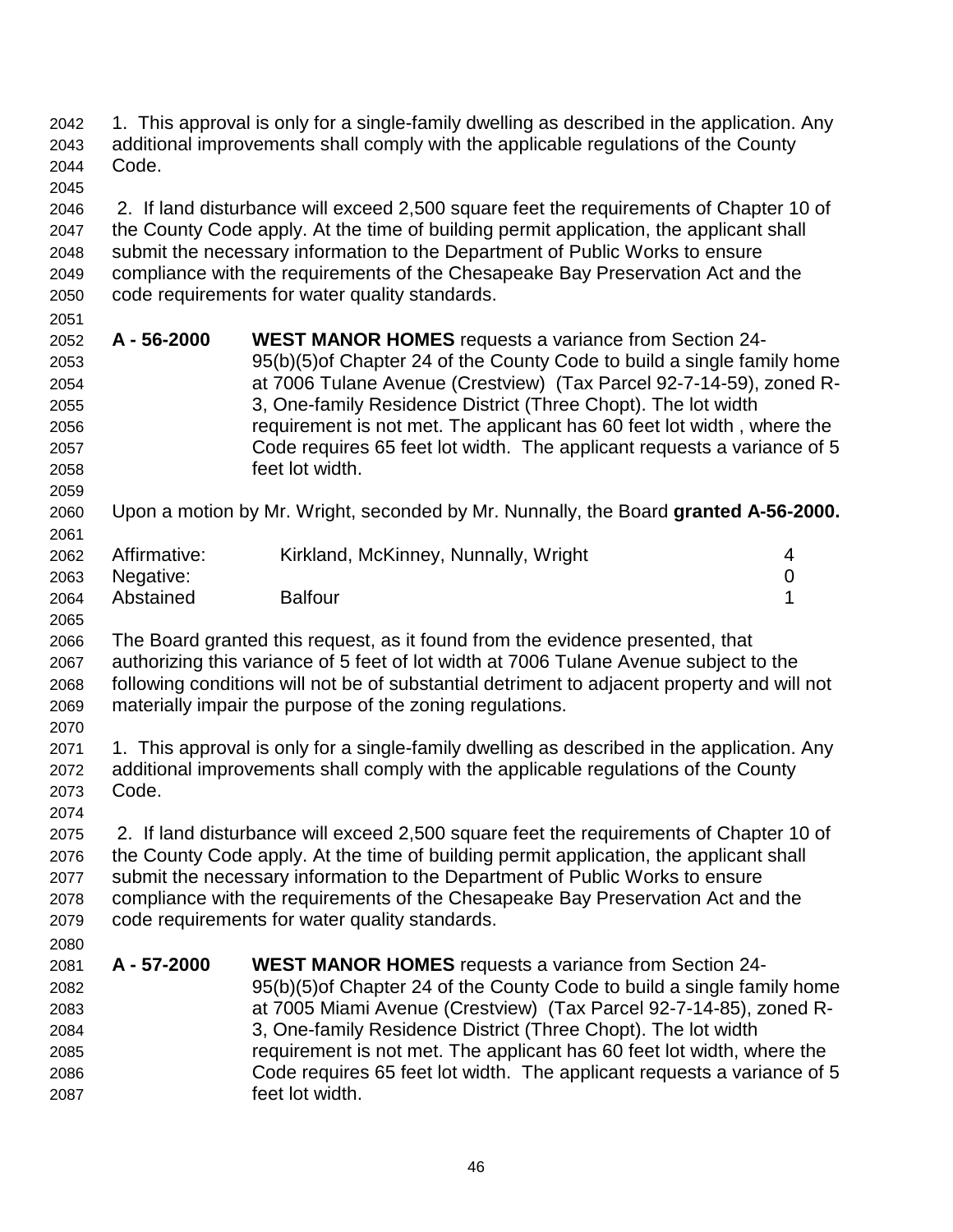| 2088<br>2089<br>2090<br>2091 | 2000.        | Upon a motion by Mr. Wright, seconded by Mr. McKinney, the Board granted A-57-              |             |
|------------------------------|--------------|---------------------------------------------------------------------------------------------|-------------|
| 2092                         | Affirmative: | Kirkland, McKinney, Nunnally, Wright                                                        | 4           |
| 2093                         | Negative:    |                                                                                             | $\pmb{0}$   |
| 2094                         | Abstained    | <b>Balfour</b>                                                                              | 1           |
| 2095                         |              |                                                                                             |             |
| 2096                         |              |                                                                                             |             |
| 2097                         |              | The Board granted this request, as it found from the evidence presented, that               |             |
| 2098                         |              | authorizing this variance of 5 feet of lot width at 7005 Miami Avenue subject to the        |             |
| 2099                         |              | following conditions will not be of substantial detriment to adjacent property and will not |             |
| 2100                         |              | materially impair the purpose of the zoning regulations.                                    |             |
| 2101                         |              |                                                                                             |             |
| 2102                         |              | 1. This approval is only for a single-family dwelling as described in the application. Any  |             |
| 2103                         |              | additional improvements shall comply with the applicable regulations of the County          |             |
| 2104                         | Code.        |                                                                                             |             |
| 2105                         |              |                                                                                             |             |
| 2106                         |              | 2. If land disturbance will exceed 2,500 square feet the requirements of Chapter 10 of      |             |
| 2107                         |              | the County Code apply. At the time of building permit application, the applicant shall      |             |
| 2108                         |              | submit the necessary information to the Department of Public Works to ensure                |             |
| 2109                         |              | compliance with the requirements of the Chesapeake Bay Preservation Act and the             |             |
| 2110                         |              | code requirements for water quality standards.                                              |             |
| 2111                         |              |                                                                                             |             |
| 2112                         | A-58-2000    | GGC ASSOCIATES requests a variance from Section 24-95(b)(5) of                              |             |
| 2113                         |              | Chapter 24 of the County Code to build a single family home at 7002                         |             |
| 2114                         |              | Miami Avenue (Crestview) (Tax Parcel 92-7-12-101), zoned R-3, One-                          |             |
| 2115                         |              | family Residence District (Three Chopt). The lot width requirement is                       |             |
| 2116                         |              | not met. The applicant has 60 feet lot width, where the Code                                |             |
| 2117                         |              | requires 65 feet lot width. The applicant requests a variance of 5 feet                     |             |
| 2118                         |              | lot width.                                                                                  |             |
| 2119                         |              |                                                                                             |             |
| 2120                         |              | Upon a motion by Mr. Wright, seconded by Mr. Nunnally, the Board granted A-58-2000.         |             |
| 2121                         |              |                                                                                             |             |
| 2122                         | Affirmative: | Kirkland, McKinney, Nunnally, Wright                                                        | 4           |
| 2123                         | Negative:    |                                                                                             | $\mathbf 0$ |
| 2124                         | Abstained    | <b>Balfour</b>                                                                              | 1           |
| 2125                         |              |                                                                                             |             |
| 2126                         |              |                                                                                             |             |
| 2127                         |              | The Board granted this request, as it found from the evidence presented, that               |             |
| 2128                         |              | authorizing this variance of 5 feet of lot width at 7002 Miami Avenue subject to the        |             |
| 2129                         |              | following conditions will not be of substantial detriment to adjacent property and will not |             |
| 2130                         |              | materially impair the purpose of the zoning regulations.                                    |             |
| 2131                         |              |                                                                                             |             |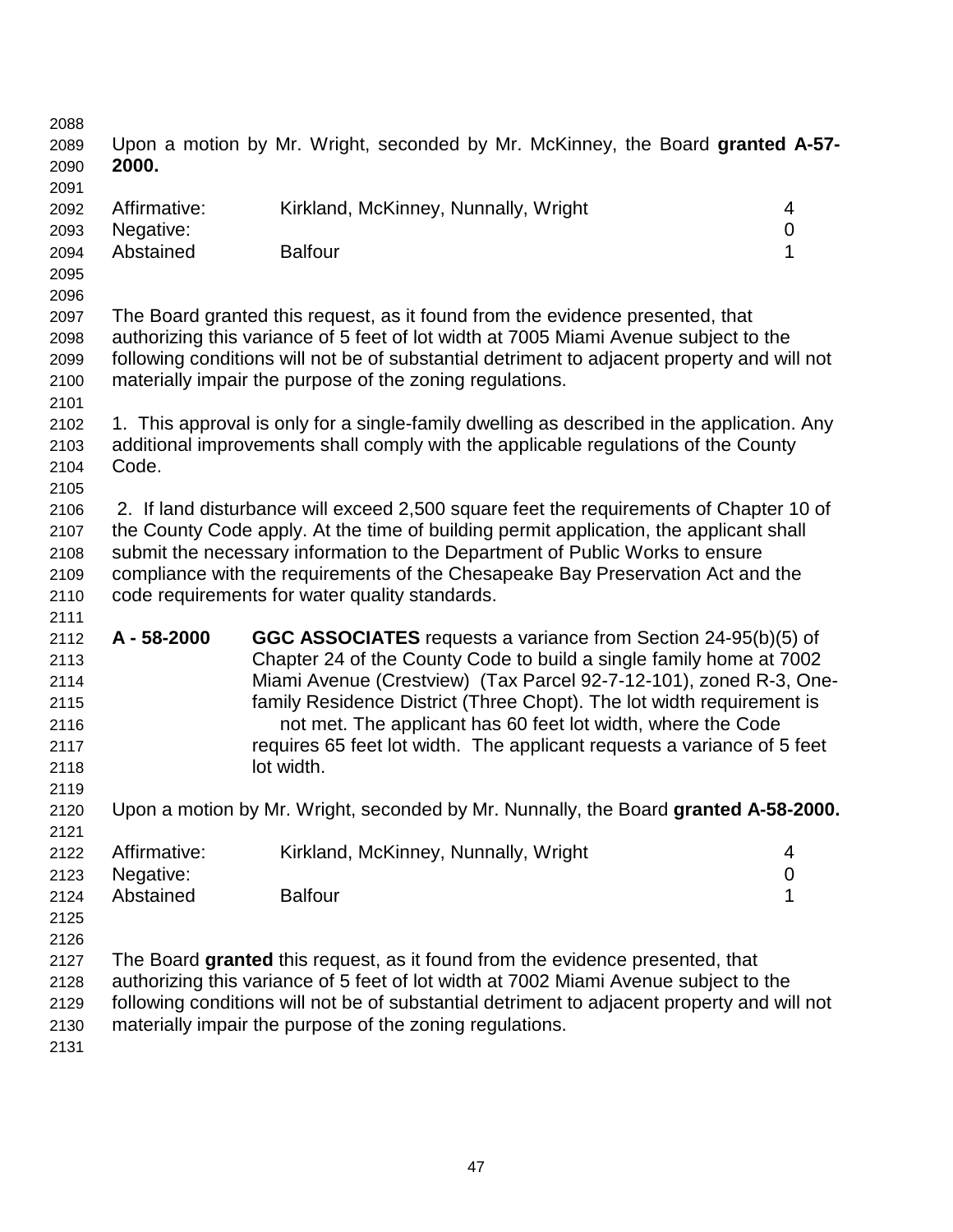| 2132<br>2133<br>2134                                         | 1. This approval is only for a single-family dwelling as described in the application. Any<br>additional improvements shall comply with the applicable regulations of the County<br>Code. |                                                                                                                                                                                                                                                                                                                                                                                                                                                     |                       |
|--------------------------------------------------------------|-------------------------------------------------------------------------------------------------------------------------------------------------------------------------------------------|-----------------------------------------------------------------------------------------------------------------------------------------------------------------------------------------------------------------------------------------------------------------------------------------------------------------------------------------------------------------------------------------------------------------------------------------------------|-----------------------|
| 2135<br>2136<br>2137<br>2138<br>2139<br>2140<br>2141         |                                                                                                                                                                                           | 2. If land disturbance will exceed 2,500 square feet the requirements of Chapter 10 of<br>the County Code apply. At the time of building permit application, the applicant shall<br>submit the necessary information to the Department of Public Works to ensure<br>compliance with the requirements of the Chesapeake Bay Preservation Act and the<br>code requirements for water quality standards.                                               |                       |
| 2142<br>2143<br>2144<br>2145<br>2146<br>2147<br>2148<br>2149 | A-59-2000                                                                                                                                                                                 | <b>WEST MANOR HOMES</b> requests a variance from Section 24-95(b)(5)<br>of Chapter 24 of the County Code to build a single family home at 7000<br>Miami Avenue (Crestview) (Tax Parcel 92-7-12-102), zoned R-3, One-<br>family Residence District (Three Chopt). The lot width requirement is<br>not met. The applicant has 60 feet lot width, where the Code requires<br>65 feet lot width. The applicant requests a variance of 5 feet lot width. |                       |
| 2150<br>2151<br>2152                                         | 2000.                                                                                                                                                                                     | Upon a motion by Mr. Wright, seconded by Mr. McKinney, the Board granted A-59-                                                                                                                                                                                                                                                                                                                                                                      |                       |
| 2153<br>2154<br>2155                                         | Affirmative:<br>Negative:<br>Abstained                                                                                                                                                    | Kirkland, McKinney, Nunnally, Wright<br><b>Balfour</b>                                                                                                                                                                                                                                                                                                                                                                                              | 4<br>$\mathbf 0$<br>1 |
| 2156<br>2157<br>2158<br>2159<br>2160<br>2161                 |                                                                                                                                                                                           | The Board granted this request, as it found from the evidence presented, that<br>authorizing this variance of 5 feet of lot width at 7000 Miami Avenue subject to the<br>following conditions will not be of substantial detriment to adjacent property and will not<br>materially impair the purpose of the zoning regulations.                                                                                                                    |                       |
| 2162<br>2163<br>2164<br>2165                                 | Code.                                                                                                                                                                                     | 1. This approval is only for a single-family dwelling as described in the application. Any<br>additional improvements shall comply with the applicable regulations of the County                                                                                                                                                                                                                                                                    |                       |
| 2166<br>2167<br>2168<br>2169<br>2170<br>2171                 |                                                                                                                                                                                           | 2. If land disturbance will exceed 2,500 square feet the requirements of Chapter 10 of<br>the County Code apply. At the time of building permit application, the applicant shall<br>submit the necessary information to the Department of Public Works to ensure<br>compliance with the requirements of the Chesapeake Bay Preservation Act and the<br>code requirements for water quality standards.                                               |                       |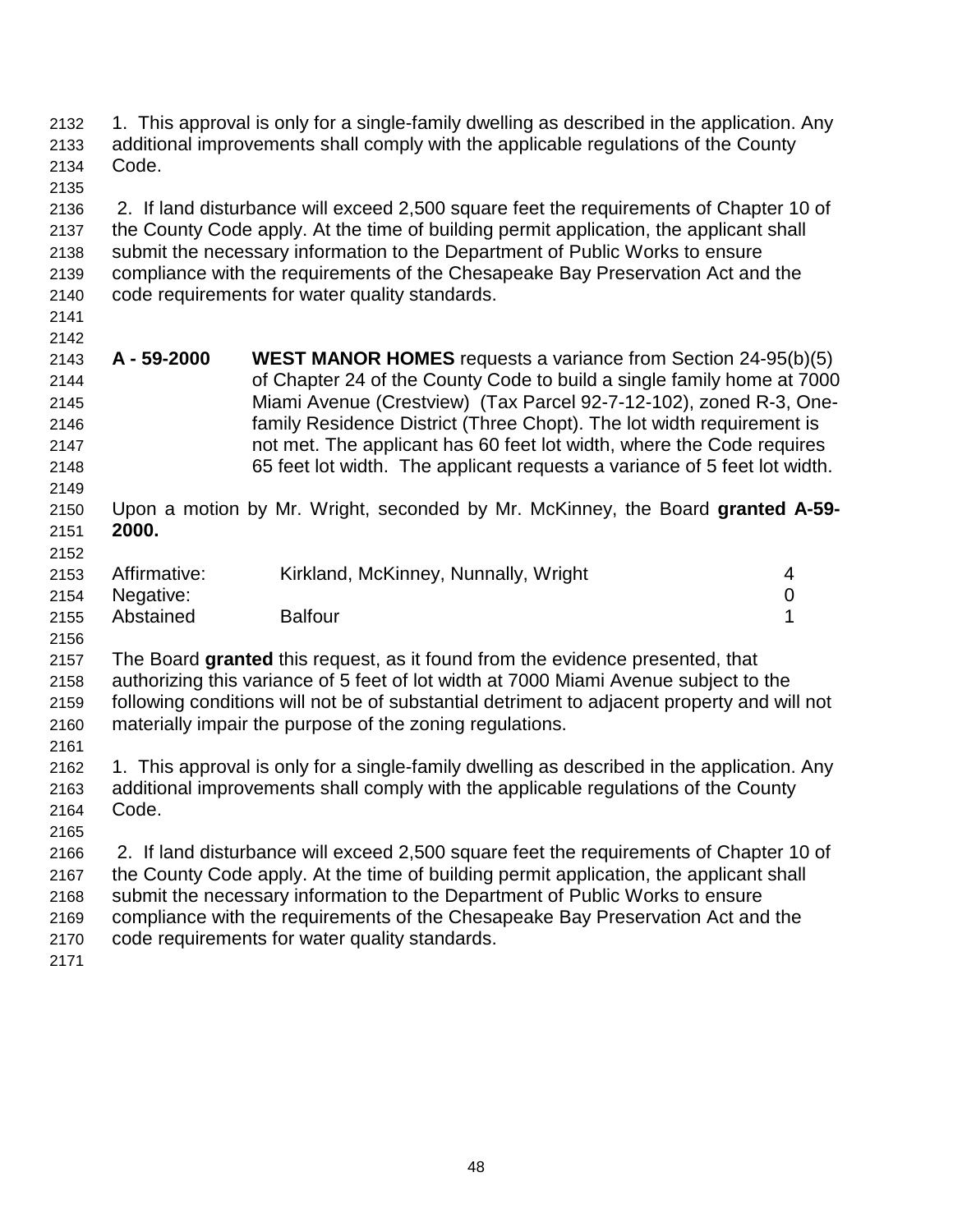2171 2172 **UP- 22-2000 H H HUNT CORPORATION** requests a use permit pursuant to Section 2173 24-12(b) of Chapter 24 of the County Code to operate a recreation 2174 center at 4601Twin Hickory Lake Drive (Tax Parcel 27-A-9A), zoned R-2175 5C, General Residence District (Conditional) (Three Chopt). 2176 2177 Mr. Blankinship- Mr. Chairman, it was brought to my attention that the staff 2178 report did not include several of the conditions that we have made standard for this sort 2179 of application. I have a new staff report, the analysis has not changed but the 2180 conditions have. 2181 2182 Mr. Balfour- I must abstain from voting on this case. 2183 2184 Mr. Spain- My name is Melvin Spain, I am with the firm of Youngblood & 2185 Tyler and Associates. 2186 2187 Mr. Kirkland- **Anyone wishes to speak, please raise your right hand and** 2188 be sworn in. 2189 2190 Mr. Blankinship- Do you swear that the testimony you about to give is the 2191 truth , the whole truth and nothing but the truth so help you God? 2192 2193 Mr. Spain - I do. 2194 2195 Mr. Kirkland- Have all the notices been turned in accordance with the 2196 County Code? I see them in the file, please state your case. 2197 2198 Mr. Spain- HH Hunt Corporation is asking for a permit to develop a 10 2199 acre recreational area to serve the community of Twin Hickory. Cross-access have 2200 been made for pedestrian access and sidewalks have been made available for the 2201 development of this project. 2202 2203 We have reviewed the latest conditions that we received yesterday and most of the 2204 conditions are acceptable. Mr. Moore will address the conditions that we have some 2205 concern with. The condition that states the swimming pool needs to have a 6 foot high 2206 chain link fence around it, we would prefer to use a 6 foot high wrought iron fence to 2207 secure the pool. 2208 2209 Mr. Moore **My name is George Moore with HH Hunt Corporation.** I 2210 wanted to address the issue of the hours of operation and the parking spaces 2211 requirements. It is our desire to use this facility so that it will serve the needs of those in 2212 the community of Twin Hickory. As you may know, we developed Wyndham which is 2213 another master plan community. There is also a swim and racquet club there, we would 2214 like to use the same hours of operation that is in place there. Those are Monday 2215 through Saturday 6 am to 12 midnight and Sunday 8 am to 10 PM. That would be for 2216 the building itself. We have a building there that has a large room to be used for parties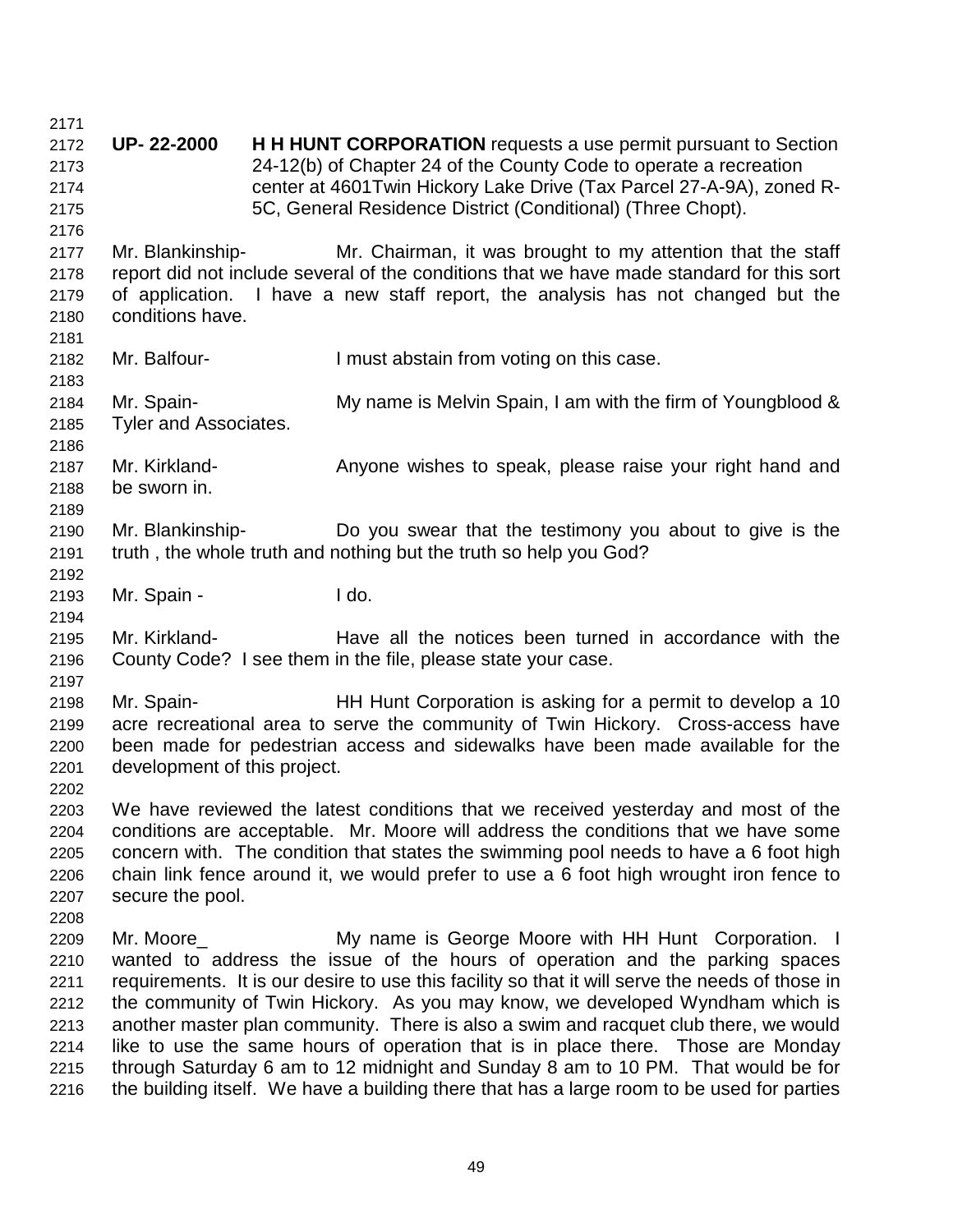2217 and get-togethers and another room that we are calling our technology room. This 2218 room allows people to come and use the computers and fax machines. The reason we 2219 want it open at 6am is that we know people come in use the facility before they go to 2220 work. The outdoor amenities, the pool and tennis courts, play ground, we would 2221 request 6 am to 10 PM. The only exception would be for swim meets, and condition # 4 2222 addresses that.

2224 The other issue is the parking requirements. Right now the plan shows 50 parking 2225 spaces on the hard surface, and we have overflow parking also on some of the grass 2226 areas. It is a similar arrangement we have in Wyndham. So the total parking that we 2227 can provide is a total of 100 spaces. We feel this is adequate for the facility. As you 2228 know, we have invested a lot of money to make the whole neighborhood pedestrian 2229 friendly. We have provided sidewalks along the roads, paths though the 2230 neighborhoods, and a pedestrian tunnel under the road directly across from this facility 2231 for the sole purpose of access. We feel that the majority of the members will walk to the 2232 facility. We would request that the parking space condition reflect what is on the plans. 2233

- 2234 Mr. Wright- How did we arrive at the one space per 3 families?
- 2236 Mr. Blankinship- That is a figure that has become a standard through the 2237 years. I am not particularly wedded to that. It is not addressed in the ordinance, so we 2238 are not bound by it. It may have suitable in the other cases.
- 2240 Mr. Wright- The one in Wyndham seems to working OK.

2223

2235

2239

2241

2249

2252

- 2242 Mr. Kirkland- You said you wanted the pool opened from 6 am to 10 PM? 2243 Is that correct, 7 days a week?
- 2244 2245 Mr. Moore- That is correct. The outdoor amenities would be used from 6 2246 am to 10 PM, those are the pool, the tennis courts, and the playground. There are a lot 2247 of folks in Wyndham, who like to play tennis before they go to work. The pool probably 2248 wouldn't open until 8 am, it would be or swim team and swim lessons.
- 2250 Mr. Wright- What is located adjacent to this facility. I see a C-1 zoned 2251 property, and a R-6 property.
- 2253 Mr. Moore- The C-1 is flood plain and nothing can be built there and the 2254 R-6 will have a multi-family development. What is not shown on the map is a proposed 2255 5 acre lake that will be located between the Club House and the Multi-family 2256 development. There are no single family neighborhoods that adjacent to the facility.

| 2258<br>2259 | Mr. Wright-   | Noise probably would not be a factor then. .?  |
|--------------|---------------|------------------------------------------------|
| 2260         | Mr. Moore     | No.                                            |
| 2261<br>2262 | Mr. McKinney- | What are the months of operation for the pool? |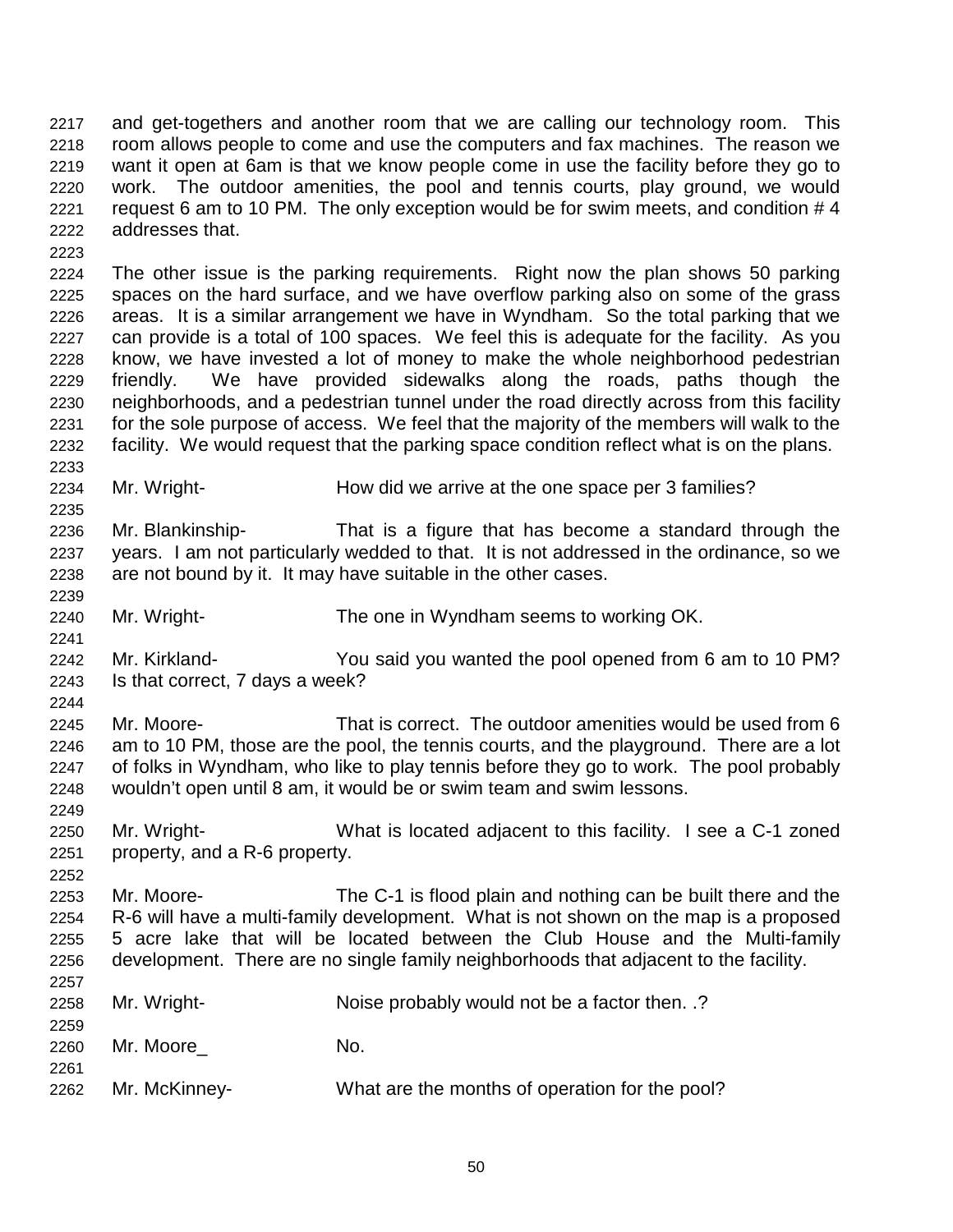| 2263 |                                     |                                                                                            |                  |
|------|-------------------------------------|--------------------------------------------------------------------------------------------|------------------|
| 2264 | Mr. Moore-                          | Memorial Day to Labor Day.                                                                 |                  |
| 2265 |                                     |                                                                                            |                  |
| 2266 | Mr. McKinney-                       | I have seen outdoor pools used through September. So why                                   |                  |
| 2267 |                                     | don't we say until the end of September.                                                   |                  |
| 2268 |                                     |                                                                                            |                  |
| 2269 | Mr. Wright-                         | And the weather has been warm enough that some of the                                      |                  |
| 2270 |                                     | pools have been opening earlier like mid-May. So why don't we say from May through         |                  |
| 2271 | September.                          |                                                                                            |                  |
| 2272 |                                     |                                                                                            |                  |
| 2273 | Mr. McKinney-                       | That sounds good. And this would only be for the pool.                                     |                  |
| 2274 |                                     |                                                                                            |                  |
| 2275 | Mr. Kirkland-                       | I have a question about the wrought iron fence. Is going to                                |                  |
| 2276 |                                     | be safe fence, how close are the pickets?                                                  |                  |
| 2277 |                                     |                                                                                            |                  |
| 2278 | Mr. Moore-                          | We did check that with Building Inspections so the fence                                   |                  |
| 2279 |                                     | would meet code. The Code discusses the distance between the pickets and                   |                  |
| 2280 | addresses the top and bottom rails. |                                                                                            |                  |
| 2281 |                                     |                                                                                            |                  |
| 2282 | Mr. Kirkland-                       | We will just change the wording in the fence condition from                                |                  |
| 2283 |                                     | chain link to wrought iron. Any other questions of Board Members? Any one else to          |                  |
|      |                                     | speak on this case? That concludes the case.                                               |                  |
| 2284 |                                     |                                                                                            |                  |
| 2285 |                                     |                                                                                            |                  |
| 2286 | 2000 with the amended conditions.   | Upon a motion by Mr. Wright, seconded by Mr. McKinney, the Board granted UP-22-            |                  |
| 2287 |                                     |                                                                                            |                  |
| 2288 | Affirmative:                        |                                                                                            |                  |
| 2289 |                                     | Kirkland, McKinney, Nunnally, Wright                                                       | 4                |
| 2290 | Negative:                           |                                                                                            | $\boldsymbol{0}$ |
| 2291 | Abstained:                          | <b>Balfour</b>                                                                             | 1                |
| 2292 |                                     |                                                                                            |                  |
| 2293 |                                     | The Board granted this request, as it found from the evidence presented, that              |                  |
| 2294 |                                     | authorizing this use permit at 4601 Twin Hickory Lake Drive for a non-commercial           |                  |
| 2295 |                                     | recreation facility with the following conditions, will not be of substantial detriment to |                  |
| 2296 |                                     | adjacent property and will not materially impair the purpose of the zoning regulations.    |                  |
| 2297 |                                     |                                                                                            |                  |
| 2298 |                                     | 1. The property shall be developed in substantial conformance with the plan filed with     |                  |
| 2299 |                                     | the application. No changes or additions to the layout may be made without the             |                  |
| 2300 |                                     | approval of the Board of Zoning Appeals.                                                   |                  |
| 2301 |                                     |                                                                                            |                  |
| 2302 |                                     | 2. The recreation center shall be operated on a nonprofit basis and be open only to        |                  |
| 2303 | members and their guests.           |                                                                                            |                  |
| 2304 |                                     |                                                                                            |                  |
| 2305 |                                     | 3. Hours of operation shall be limited to 6:00 AM to 10:00 PM for outdoor activities and   |                  |
| 2306 |                                     | 6:00 AM to 12:00 midnight for indoor activities. The pool season shall be limited to May   |                  |
| 2307 | 1 to September 30.                  |                                                                                            |                  |
| 2308 |                                     |                                                                                            |                  |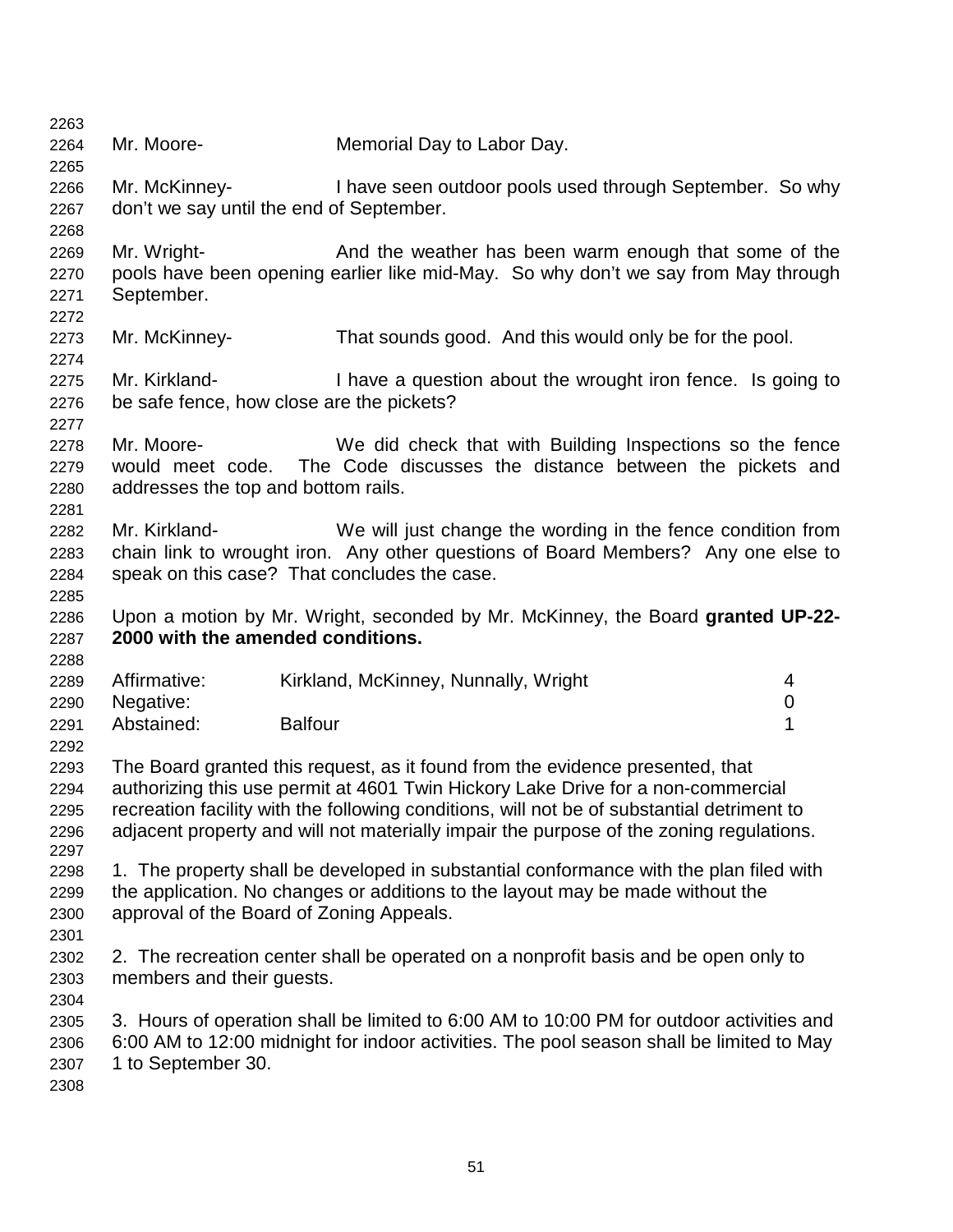2309 4. Up to four times per year, the pool hours may be extended to 12:00 Midnight for 2310 swimming meets. Public address systems, starter guns and similar equipment may be 2311 used at swimming meets, but at no other time except for emergency purposes. 2312 2313 5. Fifty paved and fifty unpaved parking spaces shall be provided. If experience 2314 indicates the need, additional parking shall be provided. The parking lot, driveways, and 2315 loading areas shall be subject to the requirements of Section 24-98 of Chapter 24 of the 2316 County Code. 2317 2318 6. The applicant shall present a complete grading, drainage, and erosion control plan 2319 prepared by a Professional Engineer certified in the state of Virginia to the Department 2320 of Public Works for approval. This plan must include the necessary floodplain 2321 information if applicable. 2322 2323 7. A detailed site lighting plan shall be included with the landscaping plans for Planning 2324 Office review and approval. All exterior lighting shall be shielded to direct light away 2325 from adjacent property and streets. For safety and security, lights beamed only on the 2326 swimming pool, and operated on a time clock, shall be provided whenever water is in 2327 the pool. 2328 2329 8. All landscaping shall be maintained in a healthy condition at all times. Dead plant 2330 materials shall be removed within a reasonable time and replaced during the normal 2331 planting season. 2332 2333 9. The swimming pool shall be enclosed by a wrought-iron fence six feet tall. 2334 2335 10. Connections shall be made to public water and sewer. 2336 2337 2338

| $A - 60 - 2000$ | <b>CHESTNUT GROVE, LP requests a variance from Section 24-</b>         |
|-----------------|------------------------------------------------------------------------|
|                 | 96(b)(1)c of Chapter 24 of the County Code to build an assisted living |
|                 | facility at 9010 Woodman Road (Tax Parcels 51-A-98 and -99), zoned     |
|                 | R-6C, General Residence District (Conditional) (Brookland). The        |
|                 | required number of parking spaces is not met. The applicant has 58     |
|                 | parking spaces, where the Code requires 83 parking spaces. The         |
|                 | applicant requests a variance of 25 parking spaces.                    |
|                 |                                                                        |
| Mr. Balfour-    | I must abstain from voting on this case.                               |
|                 |                                                                        |
| Mr. McKinney-   | I must also abstain from voting on this case.                          |
|                 |                                                                        |
| Mr. Kirkland-   | Anyone wishes to speak, please raise your right hand and               |
| be sworn in.    |                                                                        |
|                 |                                                                        |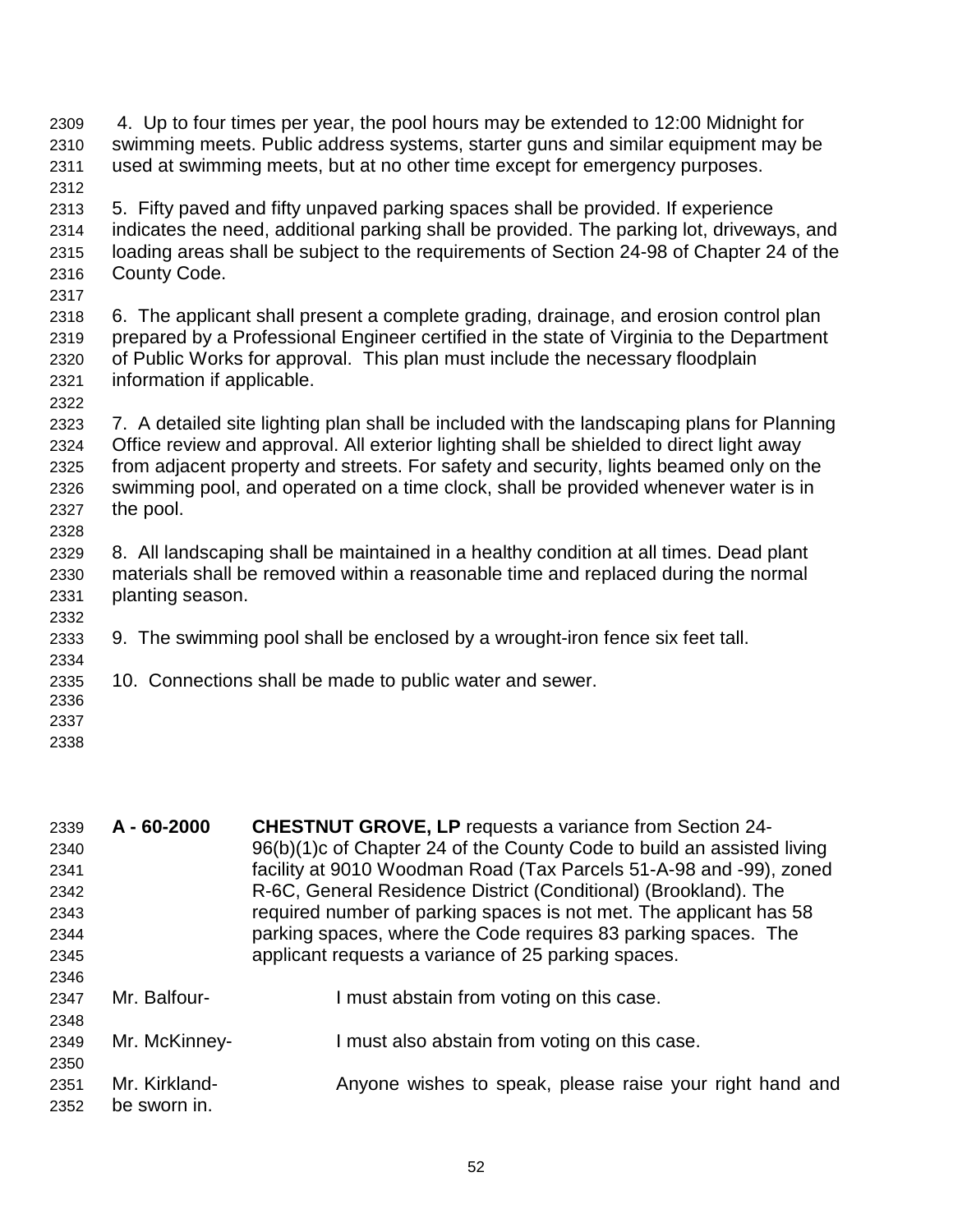2353

2358

- 2354 Mr. Blankinship- Do you swear that the testimony you about to give is the 2355 truth, the whole truth and nothing but the truth so help you God?
- 2356 2357 Mr. Strangeboston - I do.
- 2359 Mr. Kirkland- Have all the notices been turned in accordance with the 2360 County Code? I see them in the file, please state your case.

2361 Mr. Strangeboston- I am Donald Strangeboston, I am representing the 2362 owner for the project and we are asking for a variance on the number of 2363 parking spaces required for the project.

2364 WE had a variance last year to provide 85 parking spaces for 77 units. And 2365 the requirement was also that we have storm water management for 116 2366 parking spaces even though we were not going to build them. And since then 2367 experience in assisted living parking requirements in 3 new facilities in 2368 Western Henrico that have now been in business for year to a year and one 2369 half, and they are 80-95% full. The key element is that due to consideration of 2370 zoning we can only build an assisted living facility on that property. We can 2371 not build anything else on that site. We are proposing to build 77 units and 2372 that density is proffered so there is no future expansion. The required parking 2373 should be appropriate to the single use permitted on the site not to something 2374 else that is not going to be done. Any other use of the property requires an 2375 amendment of proffers. We can not build anything else on this site so we 2376 should have the parking that is appropriate to an assisted living facility.

2377

2378 Of the three new stand-alone assisted living facilities, all three administers 2379 have stated that their existing parking adequately meets their needs. Sunrise 2380 has 1 space per 3 units, Marriott has 1½ spaces per 3 units, Manor House 2381 has 2 spaces per 3 units. What we are proposing is a total of 58 spaces for 2382 our 77 units or 2¼ spaces per 3 units. Which is 12% greater than the largest 2383 one. We would offer to increase that in the future if the need is demonstrated. 2384 Right now we are concerned about over building and losing green space. It is 2385 going to increase the storm water run off, and its going to add heat retention. 2386 An empty parking lot is an eye sore.

2387

2388 The second issue is storm water retention. Originally we were required to 2389 provide in access of the number of spaces we intended to build. It doesn't 2390 help anybody it creates a maintenance burden and delays construction. The 2391 community does not gain from it. We would like to provide the appropriate 2392 parking for the facility and provide the necessary storm water treatment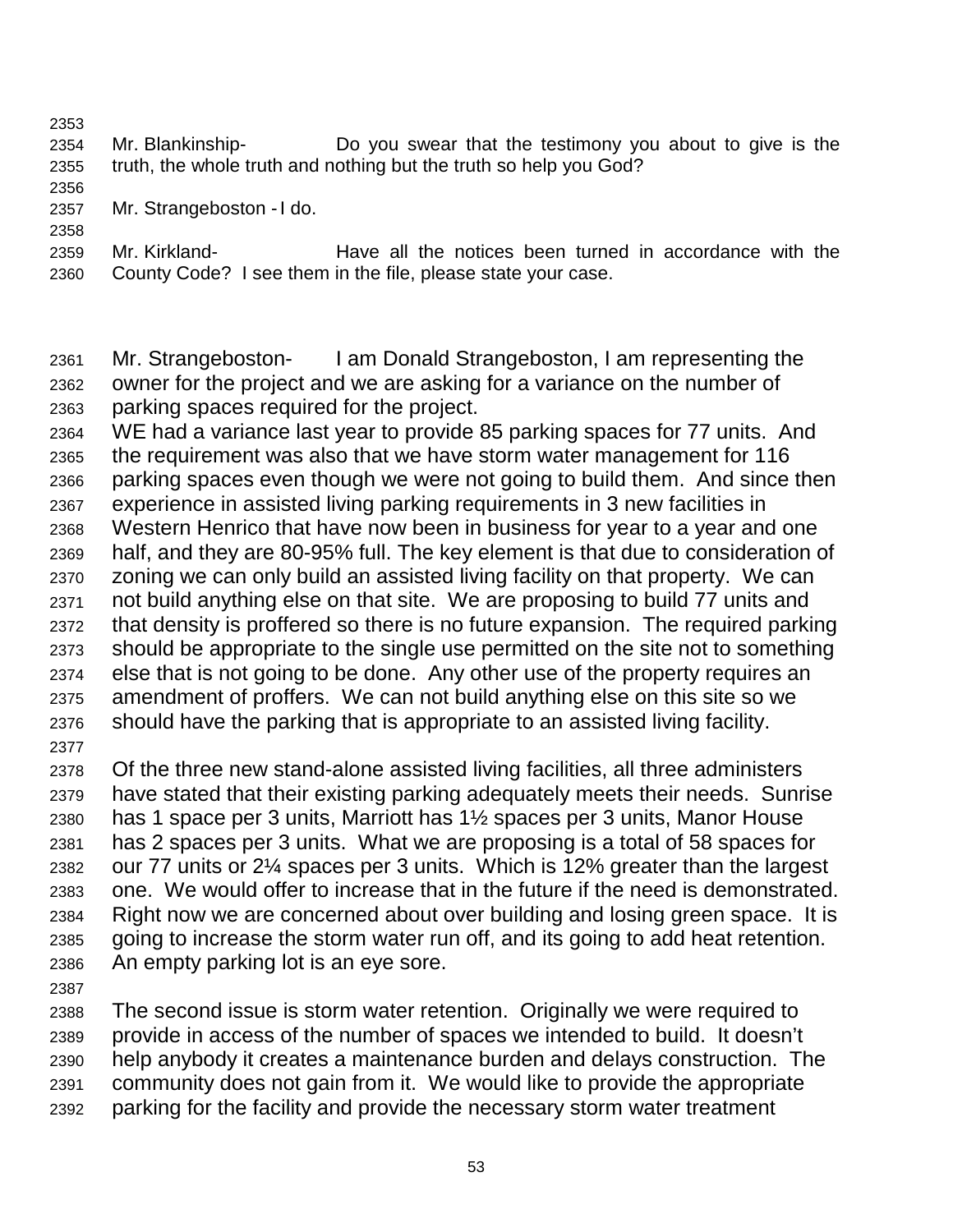2393 retention for what we intend to build. 2394 2395 We would have 2 points – 1. We would ask to provide 58 parking spaces now 2396 with the agreement to increase as required as the County deems necessary. 2397 2. We provide storm water retention and water quality appropriate to 2398 construction as permitted with additions if required if parking is extended. 2399 2400 Mr. Kirkland- We had this case about a year ago. What were you 2401 trying to do then, were you trying to build the whole facility out then too. 2402 2403 Mr. Strangeboston- The facility was the same, we were just talking to 2404 about parking. If you will allow us to build the 58 spaces, then we will build 2405 the storm water retention for that and that only. We don't want to build more 2406 than we need. 2407 2408 Mr. Wright- So that is part of your request, to reduce the parking and 2409 the storm water retention. 2410 2411 Mr. Strangeboston- Yes sir. Assisted living facility is a little different that 2412 others. The average age of a resident female is 86 and male is 82. Most of 2413 them can not drive or they wouldn't be there. The parking is for staff and 2414 visitors. 2415 2416 Mr. Kirkland- What is the number of staff employed by the facility? 2417 2418 Mr. Strangeboston- The maximum shift will be 12 employees and the total 2419 is 32 employees. 2420 2421 Mr. Kirkland- Any other questions? Any one else wish to speak on 2422 this case? If not that concludes the case. 2423 2424 Upon a motion by Mr. Kirkland, seconded by Mr. Nunnally, the Board **granted A-60-** 2425 **2000.** 2426 2427 Affirmative: Kirkland, McKinney, Nunnally, 3 2428 Negative: 0 2429 Absent: Balfour, Wright 2 2430 2431 The Board granted this request, as it found from the evidence presented, that 2432 authorizing this variance at 9010 Woodman Road to allow 58 parking spaces instead of 83 2433 with the following conditions, will not be of substantial detriment to adjacent property

2434 and will not materially impair the purpose of the zoning regulations.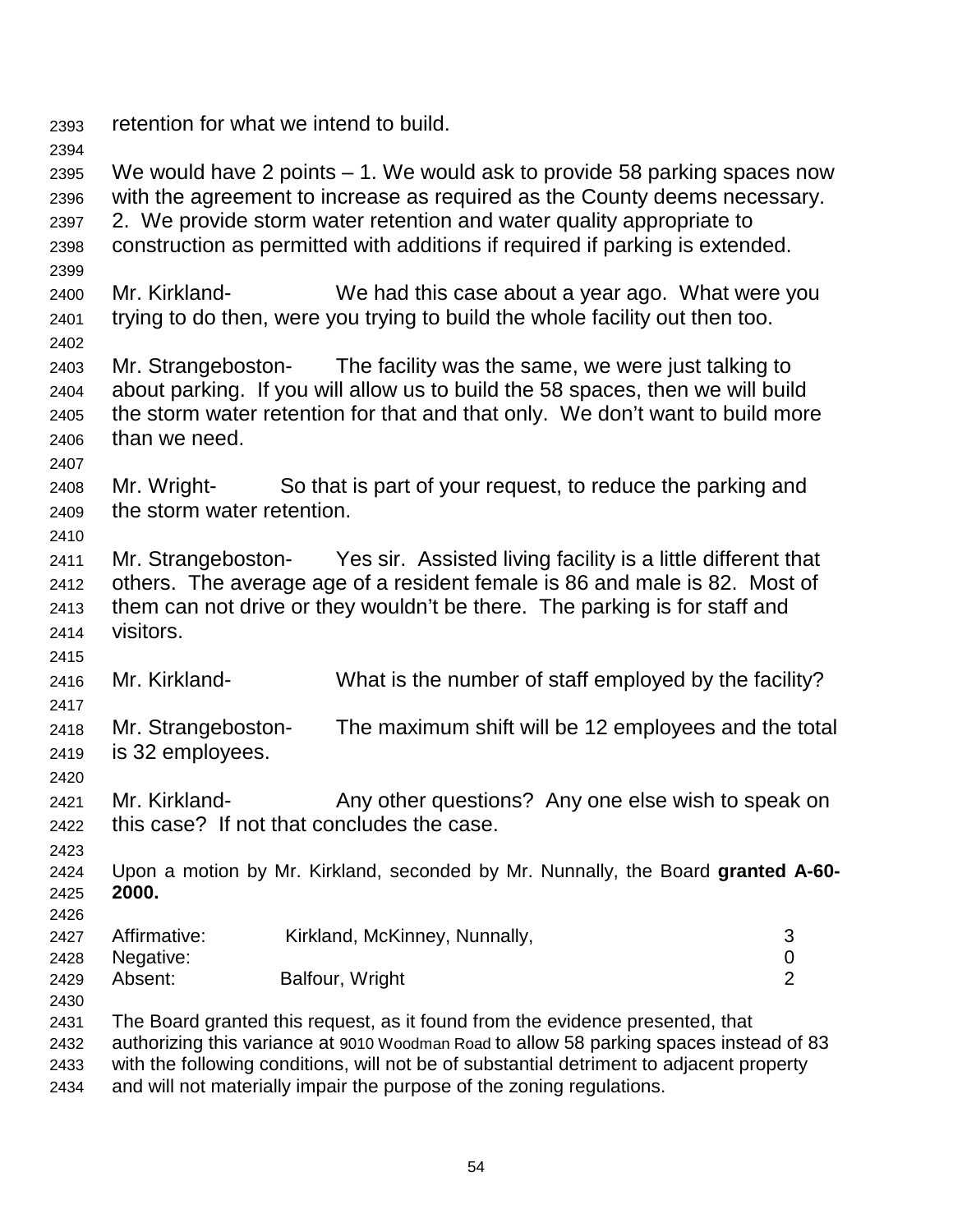- 2435 2436 1. This approval is only for the purpose of reducing the required number of parking 2437 spaces. The development must comply with all other applicable County Code 2438 regulations. 2439 2440 2. This approval is subject to all conditions that may be placed on the proposed 2441 development by the Planning Commission in its approval of a Plan of Development. 2442 2443 3. If experience indicates that the parking provided on the site is insufficient, the parking 2444 spaces that are the subject of this variance shall be constructed.
- 2445 2446 **A - 61-2000 MICHAEL A. SINGER** requests a variance from Section 24-95(i)(2) of 2447 Chapter 24 of the County Code to build a gazebo at 10824 Weather 2448 Vane Road (Whitaker Woods) (Tax Parcel 77-4-G-1), zoned R-2, 2449 One-family Residence District (Tuckahoe). The accessory structure 2450 location requirement is not met. The applicant wishes to locate an 2451 accessory structure in the front yard, where the Code requires 2452 construction of an accessory structure in the rear yard. The applicant 2453 requests a variance in location requirement for an accessory structure. 2454 2455 Mr. Kirkland- **Anyone wishes to speak, please raise your right hand and** 2456 be sworn in. 2457 2458 Mr. Blankinship- Do you swear that the testimony you about to give is the 2459 truth, the whole truth and nothing but the truth so help you God? 2460 2461 Ms. Singer - I do. 2462 2463 Mr. Kirkland- Have all the notices been turned in accordance with the 2464 County Code? Please turn them into the Secretary. State your name for the record 2465 2466 Ms. Singer- My name is Michael Ann Singer. My husband and I own 2467 10822 and 10824 Weathervane Road. 10824 is a perennial garden of mine and it was 2468 formally an overgrown weed infested piece of land that we have improved upon with a 2469 sprinkler system and landscaping and garden features. Our neighbors enjoy the space 2470 as much as we do. The back 40 feet alternate between a dry grassy floodplain and a 2471 swampy creek. We have kept as many trees as possible, the back is very wooded. We 2472 kept them there due to the floodplain and they help soak up water. They help cool the 2473 area and we like them. The only space that would be available for constructing a 2474 gazebo is the swampy area where the trees dip in. There is only one maple tree there 2475 that is very nice and we would like to keep it. That area stays wet most of the summer. 2476 When it rains, that area flash floods. The gazebo that we want to construct needs to sit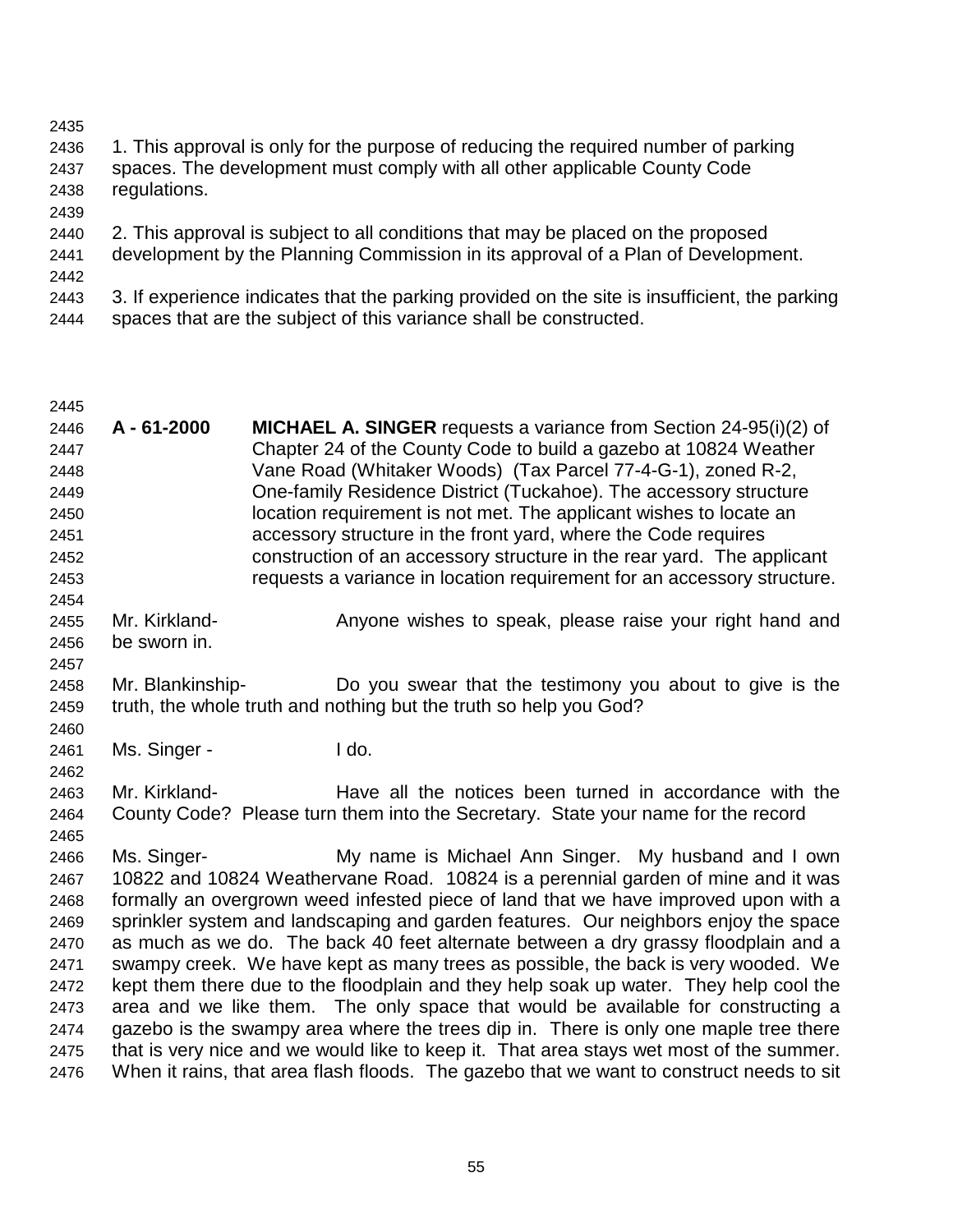2477 on 4 inches of compressed gravel. Locating it in the flood plain would require building 2478 up the pad so the flooding would not affect it. 2479 2480 The place where we wish to locate it is towards the street corner of the lot. We have 2481 planted several bushes and trees to act as a screen. They will reach 4 –40 feet when 2482 they are mature. We will supplement these plantings to screen the gazebo completely. 2483 All of our neighbors have expressed approval of the gazebo. If we ever sell it, I will 2484 remove the gazebo from the site. 2485 2486 We feel we cannot put it in the floodplain due to the flooding and that this site in the side 2487 yard is the only viable place for it. 2488 2489 Mr. Kirkland- **Any questions?** Any Board Members have any questions? 2490 Any one else wish to speak on this case? If not that concludes the case. 2491 2492 Upon a motion by Mr. Balfour, seconded by Mr. McKinney, the Board **granted A-61-** 2493 **2000.** 2494 2495 Affirmative: Balfour, Kirkland, McKinney, Nunnally, Wright 5 2496 Negative: 0 2497 Absent: 0 2498 2499 The Board **granted** this request, as it found from the evidence presented, that 2500 authorizing this variance at 10824 Weather Vane Road for the placement of the accessory 2501 structure in the side yard with the following condition, will not be of substantial detriment 2502 to adjacent property and will not materially impair the purpose of the zoning regulations. 2503 2504 1. Only the improvements shown on the plan filed with the application may be 2505 constructed pursuant to this approval. Any additional improvements shall comply 2506 with the applicable regulations of the County Code. 2507 2508 2509 **A - 62-2000 ST. MICHAEL'S CATHOLIC CHURCH** requests a variance from

| 2509 | A - 62-2000   | <b>ST. MICHAEL'S CATHOLIC CHURCH</b> requests a variance from         |
|------|---------------|-----------------------------------------------------------------------|
| 2510 |               | Section 24-96(c) of Chapter 24 of the County Code to build a parking  |
| 2511 |               | lot for a church at 4491 Springfield Road (Tax Parcels 38-A-40 and -  |
| 2512 |               | 42), zoned A-1, Agricultural District (Three Chopt). The parking lot  |
| 2513 |               | location requirement is not met. The applicant has 12 feet front yard |
| 2514 |               | setback, where the Code requires 50 feet front yard setback. The      |
| 2515 |               | applicant requests a variance of 38 feet front yard setback.          |
| 2516 |               |                                                                       |
| 2517 | Mr. Kirkland- | Anyone wishes to speak, please raise your right hand and              |
| 2518 | be sworn in.  |                                                                       |
| 2519 |               |                                                                       |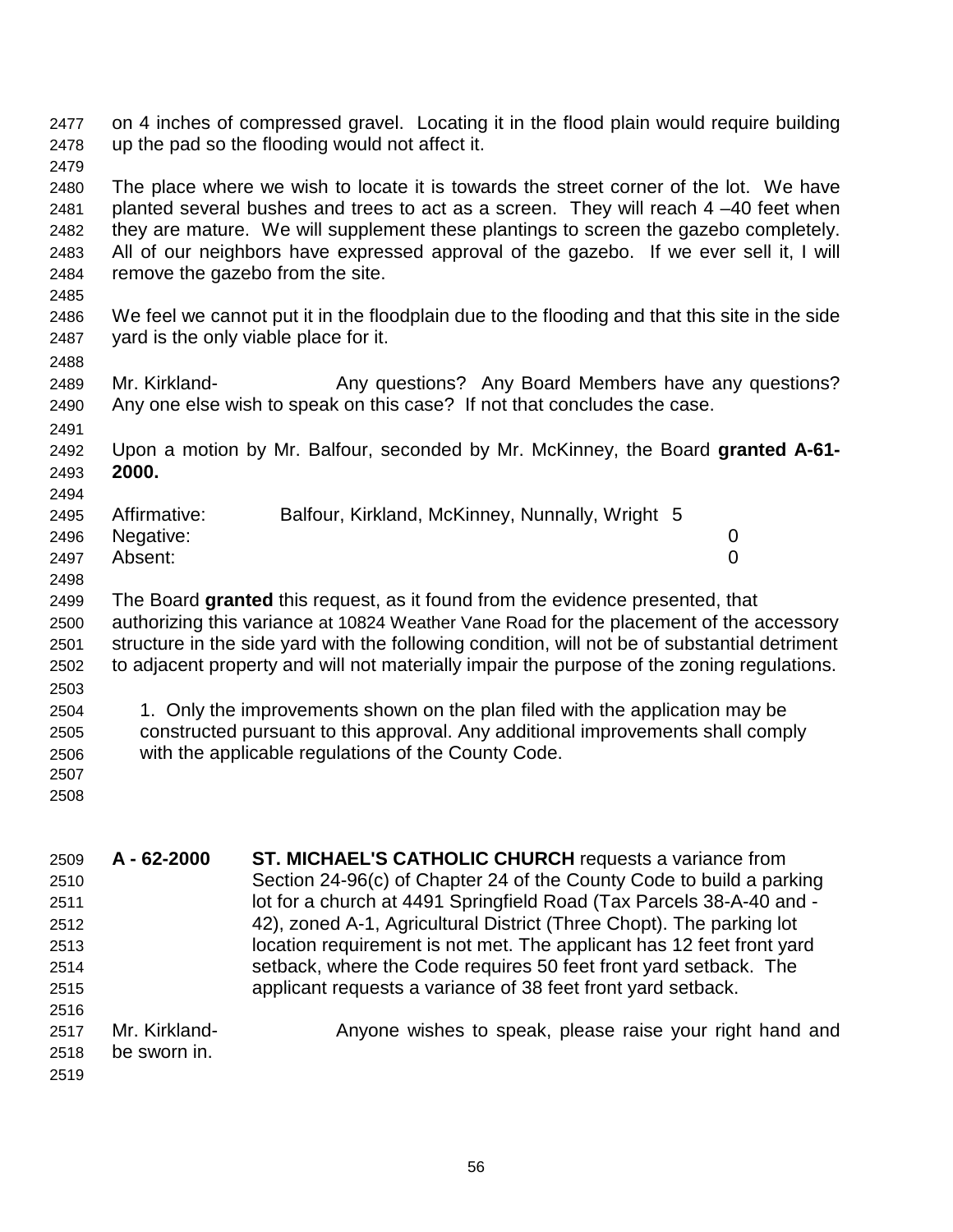- 2520 Mr. Blankinship- Do you swear that the testimony you about to give is the 2521 truth, the whole truth and nothing but the truth so help you God?
- 2522

2523 Mr. Lewis - I do.

2524

2525 Mr. Kirkland- Have all the notices been turned in accordance with the 2526 County Code? Please turn them into the Secretary. State your name for the record.

2527 Mr. Lewis- I am Mr. Monte Lewis, I am with Lewis and Associates 2528 representing the church. This is an existing church, which has parking problems and 2529 access problems as far as traffic is concerned. We have submitted a site plan to the 2530 Planning Commission showing an addition and parking. The addition is for a total 1,000 2531 seats and the parking requirement is 250 spaces and we are providing 525. We are far 2532 exceeding what the County requires. We know in the past that there has been a 2533 parking problem. They have parked across Springfield Road, taken up both sides of 2534 Springfield Road. We are trying to eliminate this practice by providing more parking 2535 than is required. Our application today is to allow parking in the 50 foot front yard 2536 setback of the property. To the rear of this property is a RPA stream that does not allow 2537 for any disturbance. We also have a BMP pond in the rear that limits the use of the site 2538 for parking. 2539

- 2540 We also have redesigned the entrance and exist from the site to facilitate a smoother 2541 movement of cars to and from the site. The completion of the Springfield Road 2542 construction will help in elevating the congestion in the area and provide more 2543 pavement for the cars to travel on.
- 2545 At the point where the setback is 12 feet, the parking lot is lower than the road by about 2546 3 feet. It is acting as a natural berm to screen the public from the parking lot. That 2547 area will be landscaped to supplement the screening.
- 2548

2551

2553

2558

2560

- 2549 Mr. Wright- Is that the closest point to the road. And that will be 2550 screened from the road?
- 2552 Mr. Lewis- Yes sir, that area will be landscaped.
- 2554 Mr. Wright- And of course there will be 4 lanes of traffic with a median 2555 strip between this and the houses across the street. 2556
- 2557 Mr. Kirkland- Any other questions?
- 2559 Mr. Wright- The concentration of parking is on Sunday.
- 2561 Mr. Bock- I am John Bock, one of the architects on the project. Yes, Sunday 2562 morning is the most concentrated load on the parking lot. They do have services on 2563 Friday and Saturday, but Sunday is the big day.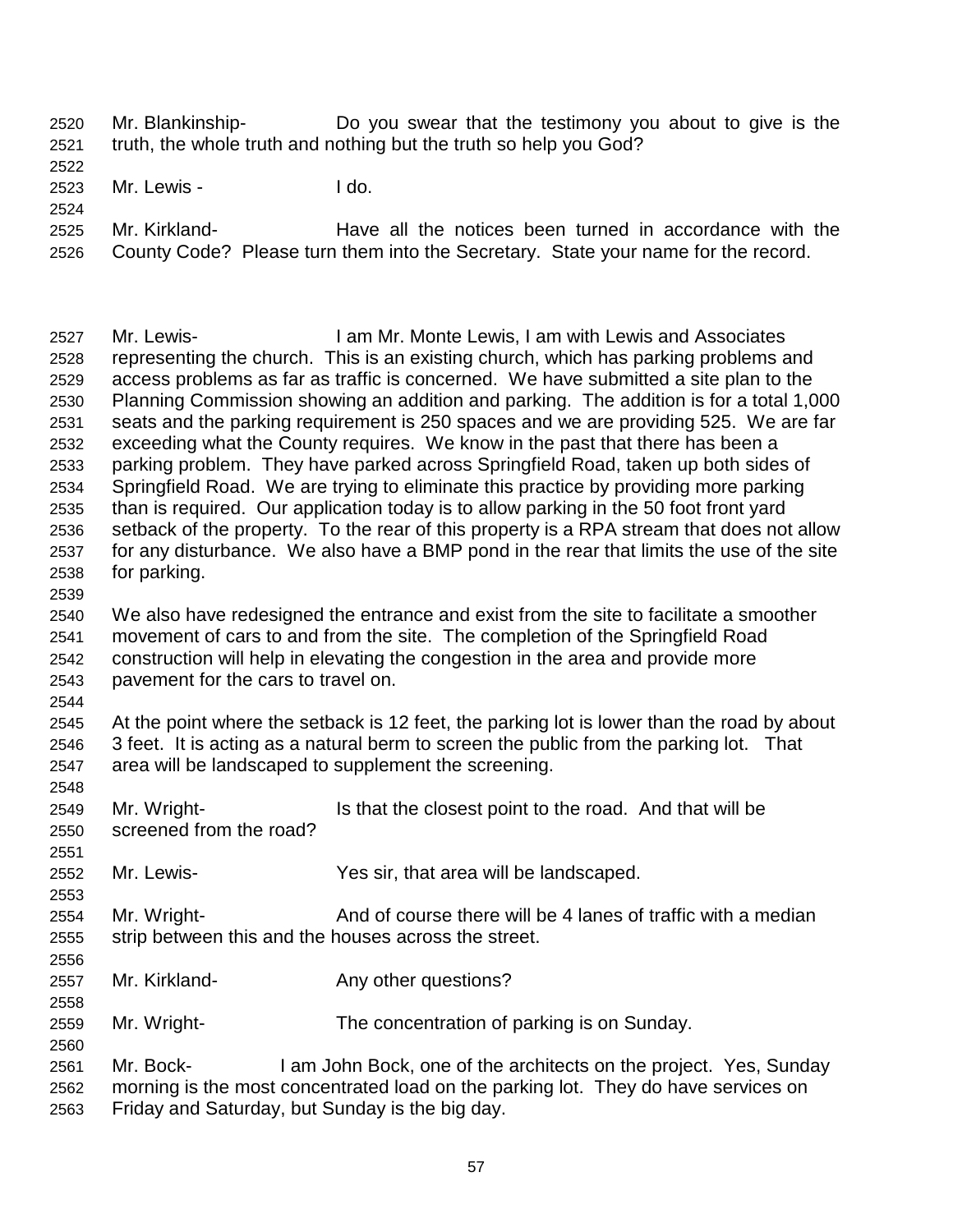2564 2565 Mr. Kirkland - Any other questions? Any one else wish to speak on this case? 2566 2567 Mr. Singer- My name is Jack Singer, I live directly across from the 2568 church. We look directly out onto a house that the church has left in despicable 2569 condition. 2570 2571 That is our view everyday as we leave our door. We have had our driveway blocked by 2572 the parishioners. I am glad that the parking lot will be built. I don't know why it has to 2573 be built in front of our house. I want to make sure that there are proper buffers there 2574 and that there is enough room for the sufficient plantings. Traffic is a problem on 2575 Sunday. We witness one accident a week in front of that church. I think there should 2576 be a turning lane into the church. I am not adverse to putting the parking lot in there I 2577 just think there has to be enough of a buffer so that it is not unsightly and a turning lane. 2578 2579 Mr. Kirkland- This is only for distance of the front parking lot to the front 2580 property line. If you want to talk about the buffer and the turning lane, you need to go 2581 the Planning Commission hearing when the POD is heard. That will occur after this 2582 hearing. That is where the actual site plan is discussed and decided on. You can 2583 discuss the bushes, plants and trees during that meeting. 2584 We are speaking right now about the parking spots. 2585 2586 Mr. Singer- Who do I speak to about the turning lane? 2587 2588 Mr. Kirkland- That is between the State Highway Department, the traffic 2589 engineer of Henrico Co. and Mr. Lewis. Mr. Blankinship can get you in touch with the 2590 correct people in the County. You will be notified of the Plan of Development hearing 2591 and all of this can be discussed then. 2592 2593 Mr. Singer- I have had too much trouble with the Church and do not trust 2594 that they will do what they say they will do. Therefore, I want the 50 foot setback to 2595 remain. 2596 2597 Mr. Bock- `I would like to address the issue of the house. The site that 2598 that house sits on was just purchases within the last few months. The church is in the 2599 process of having the houses demolished. I know they look terrible right now, but we 2600 are in the process of getting rid of them. 2601 2602 We would happy to have a condition that would require some buffering along that 2603 portion of the lot across the street from Mr. Singer. 2604 2605 Mr. Kirkland- Any other questions? If not that concludes the Case. 2606 2607 Upon a motion by Mr. Wright, seconded by Mr. Nunnally, the Board **granted A-62-2000.** 2608 2609 Affirmative: Balfour, Kirkland, McKinney, Nunnally, Wright 5